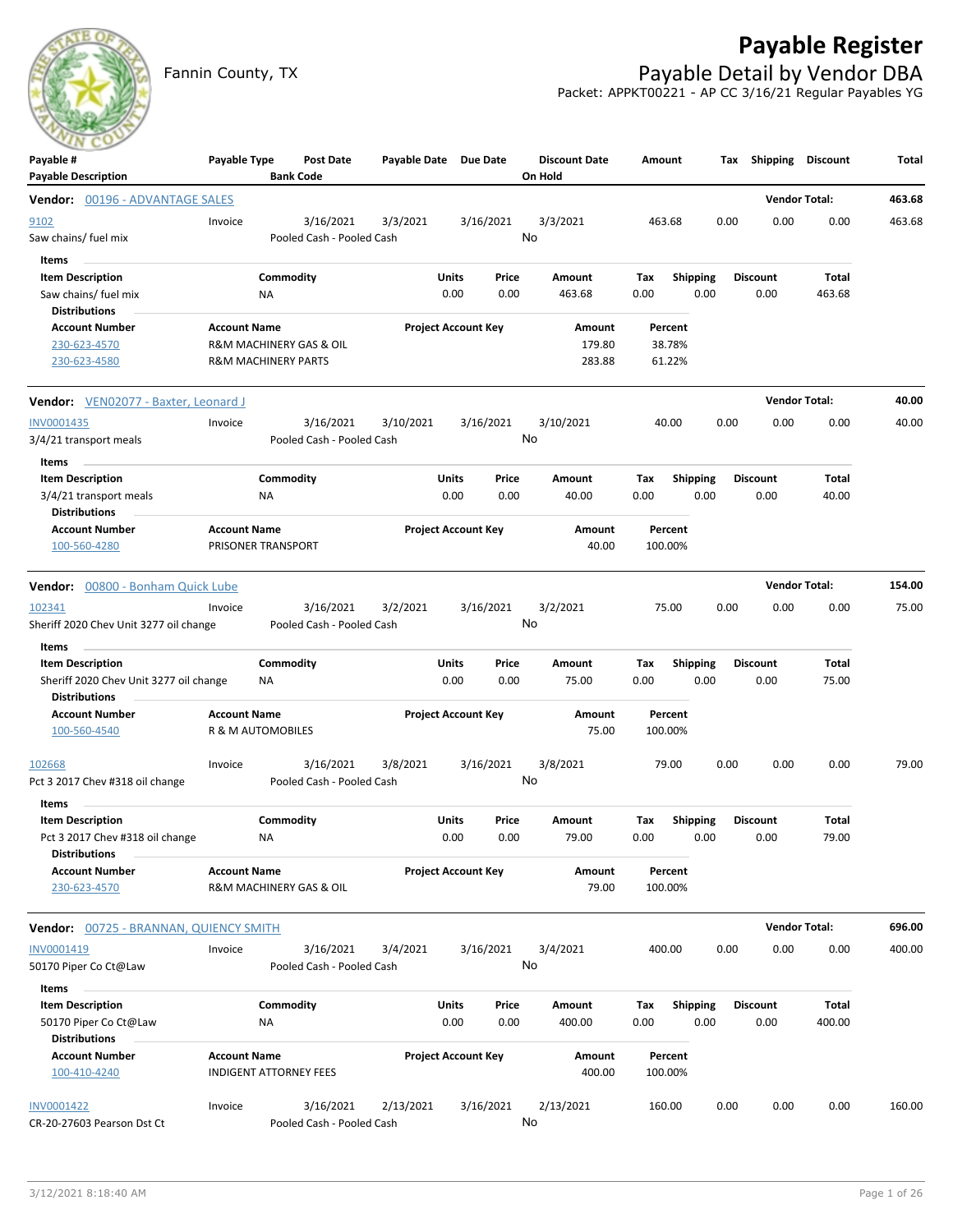| Payable #<br><b>Payable Description</b><br>Items                              | Payable Type                                | <b>Post Date</b><br><b>Bank Code</b>   | Payable Date Due Date |                                | <b>Discount Date</b><br>On Hold | Amount             |                  |                 |      | Tax Shipping Discount | Total    |
|-------------------------------------------------------------------------------|---------------------------------------------|----------------------------------------|-----------------------|--------------------------------|---------------------------------|--------------------|------------------|-----------------|------|-----------------------|----------|
| <b>Item Description</b><br>CR-20-27603 Pearson Dst Ct<br><b>Distributions</b> | ΝA                                          | Commodity                              |                       | Units<br>Price<br>0.00<br>0.00 | Amount<br>160.00                | Tax<br>0.00        | Shipping<br>0.00 | <b>Discount</b> | 0.00 | Total<br>160.00       |          |
| <b>Account Number</b><br>100-435-4370                                         | <b>Account Name</b><br><b>ATTORNEY FEES</b> |                                        |                       | <b>Project Account Key</b>     | Amount<br>160.00                | Percent<br>100.00% |                  |                 |      |                       |          |
| INV0001441<br>CR-20-27726 Nelms Dst Ct                                        | Invoice                                     | 3/16/2021<br>Pooled Cash - Pooled Cash | 1/29/2021             | 3/16/2021                      | 1/29/2021<br>No                 | 136.00             |                  | 0.00            | 0.00 | 0.00                  | 136.00   |
| Items                                                                         |                                             |                                        |                       |                                |                                 |                    |                  |                 |      |                       |          |
| <b>Item Description</b>                                                       |                                             | Commodity                              |                       | Units<br>Price                 | <b>Amount</b>                   | Tax                | Shipping         | <b>Discount</b> |      | Total                 |          |
| CR-20-27726 Nelms Dst Ct                                                      | ΝA                                          |                                        |                       | 0.00<br>0.00                   | 136.00                          | 0.00               | 0.00             |                 | 0.00 | 136.00                |          |
| <b>Distributions</b>                                                          |                                             |                                        |                       |                                |                                 |                    |                  |                 |      |                       |          |
| <b>Account Number</b><br>100-435-4370                                         | <b>Account Name</b><br><b>ATTORNEY FEES</b> |                                        |                       | <b>Project Account Key</b>     | Amount<br>136.00                | Percent<br>100.00% |                  |                 |      |                       |          |
| Vendor: 00449 - BRESE-LEBRON LAW, PLLC                                        |                                             |                                        |                       |                                |                                 |                    |                  |                 |      | <b>Vendor Total:</b>  | 1,776.50 |
| 217<br>FA-19-44234 Walker Dst Ct                                              | Invoice                                     | 3/16/2021<br>Pooled Cash - Pooled Cash | 10/1/2020             | 3/16/2021                      | 10/1/2020<br>No                 | 680.00             |                  | 0.00            | 0.00 | 0.00                  | 680.00   |
| Items                                                                         |                                             |                                        |                       |                                |                                 |                    |                  |                 |      |                       |          |
| <b>Item Description</b>                                                       |                                             | Commodity                              |                       | Units<br>Price                 | Amount                          | Tax                | Shipping         | <b>Discount</b> |      | Total                 |          |
| FA-19-44234 Walker Dst Ct                                                     | ΝA                                          |                                        |                       | 0.00<br>0.00                   | 680.00                          | 0.00               | 0.00             |                 | 0.00 | 680.00                |          |
| <b>Distributions</b>                                                          |                                             |                                        |                       |                                |                                 |                    |                  |                 |      |                       |          |
| <b>Account Number</b>                                                         | <b>Account Name</b>                         |                                        |                       | <b>Project Account Key</b>     | Amount                          | Percent            |                  |                 |      |                       |          |
| 100-435-4360                                                                  | ATTORNEY FEES- CPS CASES                    |                                        |                       |                                | 680.00                          | 100.00%            |                  |                 |      |                       |          |
| <u> 240</u><br>CR-20-27289 Wright Dst Ct                                      | Invoice                                     | 3/16/2021<br>Pooled Cash - Pooled Cash | 10/8/2020             | 3/16/2021                      | 10/8/2020<br>No                 | 246.50             |                  | 0.00            | 0.00 | 0.00                  | 246.50   |
| Items                                                                         |                                             |                                        |                       |                                |                                 |                    |                  |                 |      |                       |          |
| <b>Item Description</b>                                                       |                                             | Commodity                              |                       | Units<br>Price                 | Amount                          | Tax                | <b>Shipping</b>  | <b>Discount</b> |      | Total                 |          |
| CR-20-27289 Wright Dst Ct<br><b>Distributions</b>                             | <b>NA</b>                                   |                                        |                       | 0.00<br>0.00                   | 246.50                          | 0.00               | 0.00             |                 | 0.00 | 246.50                |          |
| <b>Account Number</b><br>100-435-4370                                         | <b>Account Name</b><br><b>ATTORNEY FEES</b> |                                        |                       | <b>Project Account Key</b>     | Amount<br>246.50                | Percent<br>100.00% |                  |                 |      |                       |          |
| <u>270</u><br>CR-20-27293 Carter Dst Ct                                       | Invoice                                     | 3/16/2021<br>Pooled Cash - Pooled Cash | 1/25/2021             | 3/16/2021                      | 1/25/2021<br>No                 | 314.50             |                  | 0.00            | 0.00 | 0.00                  | 314.50   |
| Items                                                                         |                                             |                                        |                       |                                |                                 |                    |                  |                 |      |                       |          |
| <b>Item Description</b>                                                       |                                             | Commodity                              |                       | Units<br>Price                 | Amount                          | Tax                | <b>Shipping</b>  | <b>Discount</b> |      | Total                 |          |
| CR-20-27293 Carter Dst Ct                                                     | NA                                          |                                        |                       | 0.00<br>0.00                   | 314.50                          | 0.00               | 0.00             |                 | 0.00 | 314.50                |          |
| <b>Distributions</b>                                                          |                                             |                                        |                       |                                |                                 |                    |                  |                 |      |                       |          |
| <b>Account Number</b><br>100-435-4370                                         | <b>Account Name</b><br><b>ATTORNEY FEES</b> |                                        |                       | <b>Project Account Key</b>     | Amount<br>314.50                | Percent<br>100.00% |                  |                 |      |                       |          |
| 271                                                                           | Invoice                                     | 3/16/2021                              | 1/6/2021              | 3/16/2021                      | 1/6/2021                        | 527.00             |                  | 0.00            | 0.00 | 0.00                  | 527.00   |
| CR-20-27649 Wilburn Dst Ct                                                    |                                             | Pooled Cash - Pooled Cash              |                       |                                | No                              |                    |                  |                 |      |                       |          |
| Items                                                                         |                                             |                                        |                       |                                |                                 |                    |                  |                 |      |                       |          |
| <b>Item Description</b>                                                       |                                             | Commodity                              |                       | Units<br>Price                 | Amount                          | Tax                | <b>Shipping</b>  | <b>Discount</b> |      | Total                 |          |
| CR-20-27649 Wilburn Dst Ct                                                    | ΝA                                          |                                        |                       | 0.00<br>0.00                   | 527.00                          | 0.00               | 0.00             |                 | 0.00 | 527.00                |          |
| <b>Distributions</b>                                                          |                                             |                                        |                       |                                |                                 |                    |                  |                 |      |                       |          |
| <b>Account Number</b>                                                         | <b>Account Name</b>                         |                                        |                       | <b>Project Account Key</b>     | Amount                          | Percent            |                  |                 |      |                       |          |
| 100-435-4370                                                                  | <b>ATTORNEY FEES</b>                        |                                        |                       |                                | 527.00                          | 100.00%            |                  |                 |      |                       |          |
| 273                                                                           | Invoice                                     | 3/16/2021                              | 1/26/2021             | 3/16/2021                      | 1/26/2021                       | 8.50               |                  | 0.00            | 0.00 | 0.00                  | 8.50     |
| CR-20-27406 Monday Dst Ct                                                     |                                             | Pooled Cash - Pooled Cash              |                       |                                | No                              |                    |                  |                 |      |                       |          |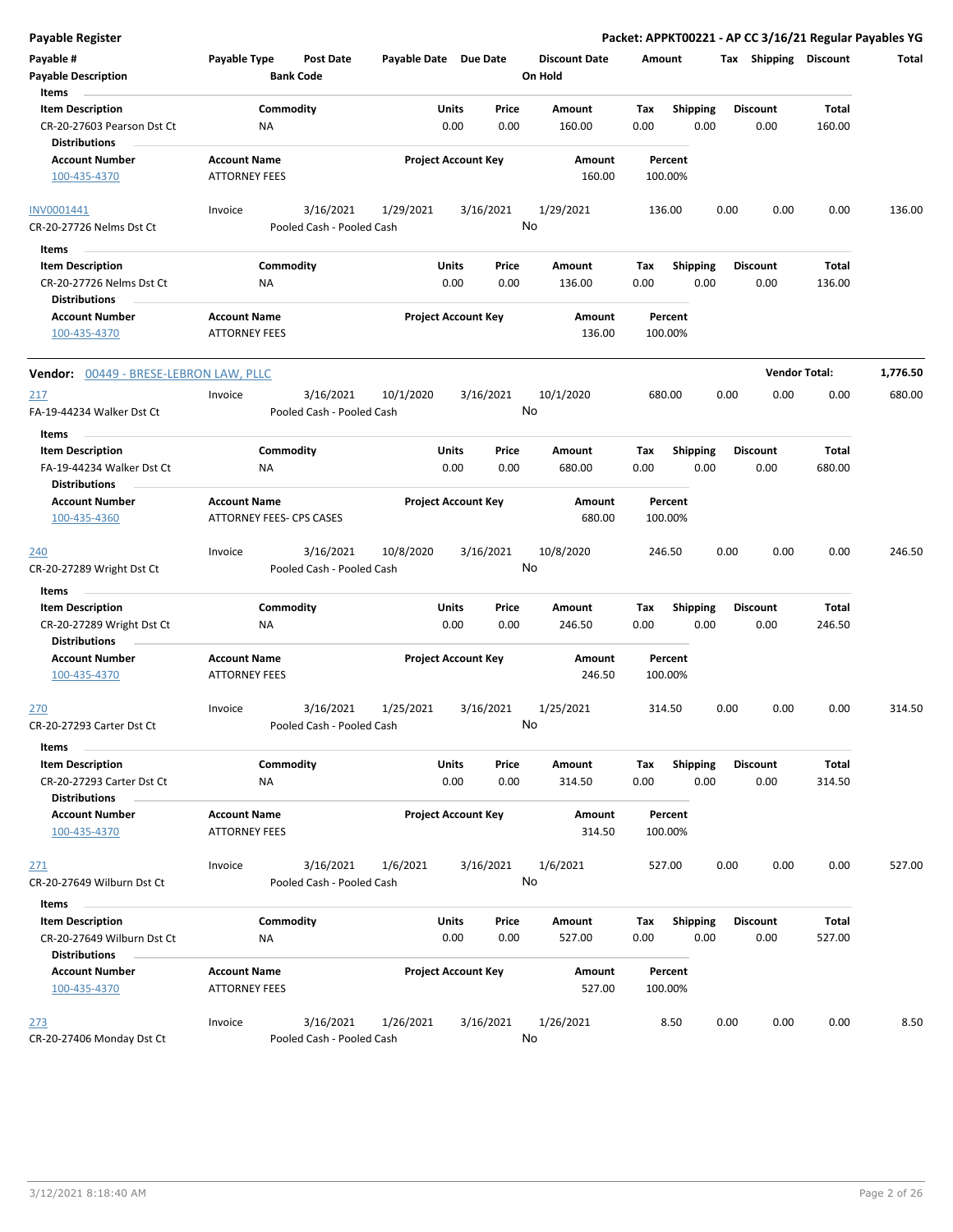| <b>Payable Register</b>                                      |                                                |                  |                                        |                       |               |                            |                                 |             |                    |      |                         | Packet: APPKT00221 - AP CC 3/16/21 Regular Payables YG |        |
|--------------------------------------------------------------|------------------------------------------------|------------------|----------------------------------------|-----------------------|---------------|----------------------------|---------------------------------|-------------|--------------------|------|-------------------------|--------------------------------------------------------|--------|
| Payable #<br><b>Payable Description</b>                      | Payable Type                                   | <b>Bank Code</b> | <b>Post Date</b>                       | Payable Date Due Date |               |                            | <b>Discount Date</b><br>On Hold | Amount      |                    |      | Tax Shipping Discount   |                                                        | Total  |
| Items                                                        |                                                |                  |                                        |                       |               |                            |                                 |             |                    |      |                         |                                                        |        |
| <b>Item Description</b>                                      |                                                | Commodity        |                                        |                       | Units         | Price                      | Amount                          | Tax         | Shipping           |      | <b>Discount</b>         | Total                                                  |        |
| CR-20-27406 Monday Dst Ct<br><b>Distributions</b>            |                                                | NA               |                                        |                       | 0.00          | 0.00                       | 8.50                            | 0.00        | 0.00               |      | 0.00                    | 8.50                                                   |        |
| <b>Account Number</b>                                        | <b>Account Name</b>                            |                  |                                        |                       |               | <b>Project Account Key</b> | Amount                          |             | Percent            |      |                         |                                                        |        |
| 100-435-4370                                                 | <b>ATTORNEY FEES</b>                           |                  |                                        |                       |               |                            | 8.50                            |             | 100.00%            |      |                         |                                                        |        |
| <b>Vendor:</b> VEN02304 - Brothers Wholesale LLC             |                                                |                  |                                        |                       |               |                            |                                 |             |                    |      |                         | <b>Vendor Total:</b>                                   | 125.00 |
| <b>INV0001444</b>                                            | Invoice                                        |                  | 3/16/2021                              | 3/7/2021              |               | 3/16/2021                  | 3/7/2021                        |             | 125.00             | 0.00 | 0.00                    | 0.00                                                   | 125.00 |
| Pct 2 door                                                   |                                                |                  | Pooled Cash - Pooled Cash              |                       |               | No                         |                                 |             |                    |      |                         |                                                        |        |
| Items                                                        |                                                |                  |                                        |                       |               |                            |                                 |             |                    |      |                         |                                                        |        |
| <b>Item Description</b>                                      |                                                | Commodity        |                                        |                       | Units         | Price                      | Amount                          | Tax         | <b>Shipping</b>    |      | <b>Discount</b>         | Total                                                  |        |
| Pct 2 door                                                   |                                                | ΝA               |                                        |                       | 0.00          | 0.00                       | 125.00                          | 0.00        | 0.00               |      | 0.00                    | 125.00                                                 |        |
| <b>Distributions</b>                                         |                                                |                  |                                        |                       |               |                            |                                 |             |                    |      |                         |                                                        |        |
| <b>Account Number</b><br>220-622-4500                        | <b>Account Name</b><br><b>R&amp;M BUILDING</b> |                  |                                        |                       |               | <b>Project Account Key</b> | Amount<br>125.00                |             | Percent<br>100.00% |      |                         |                                                        |        |
| <b>Vendor: 00581 - CINTAS CORPORATION #163</b>               |                                                |                  |                                        |                       |               |                            |                                 |             |                    |      |                         | <b>Vendor Total:</b>                                   | 432.68 |
| 4074864865                                                   | Invoice                                        |                  | 3/16/2021                              | 2/3/2021              |               | 3/16/2021                  | 2/3/2021                        |             | 52.87              | 0.00 | 0.00                    | 0.00                                                   | 52.87  |
| #13494452 Pct 2 Feb 2021 uniforms<br>Items                   |                                                |                  | Pooled Cash - Pooled Cash              |                       |               | No                         |                                 |             |                    |      |                         |                                                        |        |
| <b>Item Description</b>                                      |                                                | Commodity        |                                        |                       | Units         | Price                      | Amount                          | Tax         | <b>Shipping</b>    |      | <b>Discount</b>         | Total                                                  |        |
| #13494452 Pct 2 Feb 2021 uniforms                            |                                                | ΝA               |                                        |                       | 0.00          | 0.00                       | 52.87                           | 0.00        | 0.00               |      | 0.00                    | 52.87                                                  |        |
| <b>Distributions</b><br><b>Account Number</b>                | <b>Account Name</b>                            |                  |                                        |                       |               | <b>Project Account Key</b> | Amount                          |             | Percent            |      |                         |                                                        |        |
| 220-622-3950                                                 | <b>UNIFORMS</b>                                |                  |                                        |                       |               |                            | 52.87                           |             | 100.00%            |      |                         |                                                        |        |
| 4074870427                                                   | Invoice                                        |                  | 3/16/2021                              | 2/3/2021              |               | 3/16/2021                  | 2/3/2021                        |             | 41.51              | 0.00 | 0.00                    | 0.00                                                   | 41.51  |
| #13494346 Pct 4 Feb 2021 uniforms                            |                                                |                  | Pooled Cash - Pooled Cash              |                       |               | No                         |                                 |             |                    |      |                         |                                                        |        |
| Items                                                        |                                                |                  |                                        |                       |               |                            |                                 |             |                    |      |                         |                                                        |        |
| <b>Item Description</b>                                      |                                                | Commodity        |                                        |                       | Units         | Price                      | Amount                          | Tax         | <b>Shipping</b>    |      | <b>Discount</b>         | Total                                                  |        |
| #13494346 Pct 4 Feb 2021 uniforms<br><b>Distributions</b>    |                                                | NA               |                                        |                       | 0.00          | 0.00                       | 41.51                           | 0.00        | 0.00               |      | 0.00                    | 41.51                                                  |        |
| <b>Account Number</b><br>240-624-3950                        | <b>Account Name</b><br><b>UNIFORMS</b>         |                  |                                        |                       |               | <b>Project Account Key</b> | Amount<br>41.51                 |             | Percent<br>100.00% |      |                         |                                                        |        |
| 4075515403<br>#13494452 Pct 2 Feb 2021 uniforms              | Invoice                                        |                  | 3/16/2021<br>Pooled Cash - Pooled Cash | 2/10/2021             |               | 3/16/2021<br>No            | 2/10/2021                       |             | 52.87              | 0.00 | 0.00                    | 0.00                                                   | 52.87  |
|                                                              |                                                |                  |                                        |                       |               |                            |                                 |             |                    |      |                         |                                                        |        |
| Items                                                        |                                                |                  |                                        |                       |               |                            |                                 |             |                    |      |                         |                                                        |        |
| <b>Item Description</b><br>#13494452 Pct 2 Feb 2021 uniforms |                                                | Commodity<br>ΝA  |                                        |                       | Units<br>0.00 | Price<br>0.00              | Amount<br>52.87                 | Tax<br>0.00 | Shipping<br>0.00   |      | <b>Discount</b><br>0.00 | Total<br>52.87                                         |        |
| <b>Distributions</b><br><b>Account Number</b>                | <b>Account Name</b>                            |                  |                                        |                       |               | <b>Project Account Key</b> | Amount                          |             | Percent            |      |                         |                                                        |        |
| 220-622-3950                                                 | <b>UNIFORMS</b>                                |                  |                                        |                       |               |                            | 52.87                           |             | 100.00%            |      |                         |                                                        |        |
| 4075521498                                                   | Invoice                                        |                  | 3/16/2021                              | 2/10/2021             |               | 3/16/2021                  | 2/10/2021                       |             | 41.51              | 0.00 | 0.00                    | 0.00                                                   | 41.51  |
| #13494346 Pct 4 Feb 2021 uniforms                            |                                                |                  | Pooled Cash - Pooled Cash              |                       |               | No                         |                                 |             |                    |      |                         |                                                        |        |
| Items                                                        |                                                |                  |                                        |                       |               |                            |                                 |             |                    |      |                         |                                                        |        |
| <b>Item Description</b>                                      |                                                | Commodity        |                                        |                       | <b>Units</b>  | Price                      | Amount                          | Tax         | Shipping           |      | <b>Discount</b>         | Total                                                  |        |
| #13494346 Pct 4 Feb 2021 uniforms<br><b>Distributions</b>    |                                                | NA               |                                        |                       | 0.00          | 0.00                       | 41.51                           | 0.00        | 0.00               |      | 0.00                    | 41.51                                                  |        |
| <b>Account Number</b>                                        | <b>Account Name</b>                            |                  |                                        |                       |               | <b>Project Account Key</b> | Amount                          |             | Percent            |      |                         |                                                        |        |
| 240-624-3950                                                 | <b>UNIFORMS</b>                                |                  |                                        |                       |               |                            | 41.51                           |             | 100.00%            |      |                         |                                                        |        |
| 4076154990                                                   | Invoice                                        |                  | 3/16/2021                              | 2/22/2021             |               | 3/16/2021                  | 2/22/2021                       |             | 62.72              | 0.00 | 0.00                    | 0.00                                                   | 62.72  |
| #13494452 Pct 2 Feb 2021 uniforms                            |                                                |                  | Pooled Cash - Pooled Cash              |                       |               | No                         |                                 |             |                    |      |                         |                                                        |        |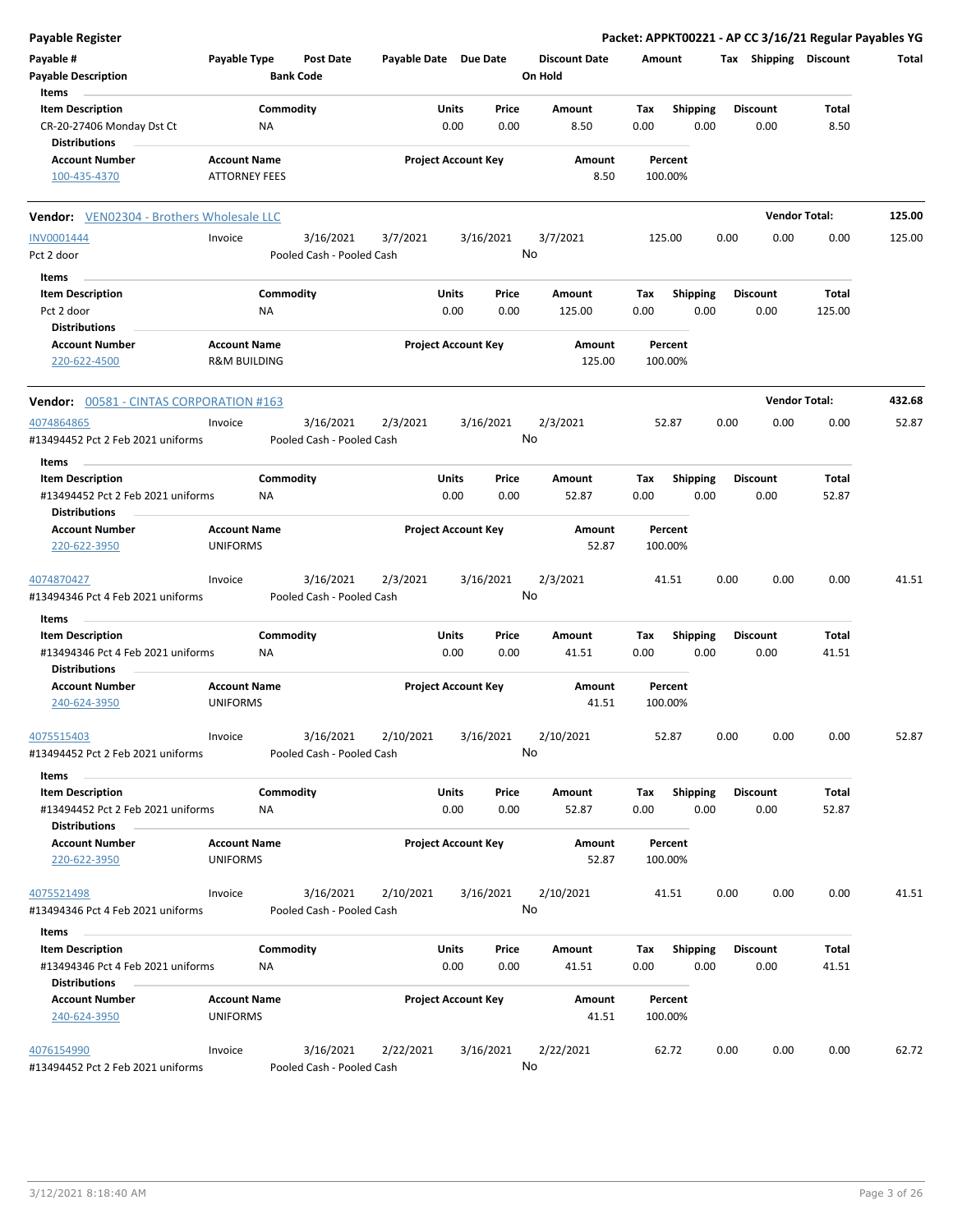| <b>Payable Register</b>                                                              |                                        |                                        |                       |                            |                 |                                 |                    |                         |      |                         | Packet: APPKT00221 - AP CC 3/16/21 Regular Payables YG |          |
|--------------------------------------------------------------------------------------|----------------------------------------|----------------------------------------|-----------------------|----------------------------|-----------------|---------------------------------|--------------------|-------------------------|------|-------------------------|--------------------------------------------------------|----------|
| Payable #<br><b>Payable Description</b>                                              | Payable Type                           | Post Date<br><b>Bank Code</b>          | Payable Date Due Date |                            |                 | <b>Discount Date</b><br>On Hold | Amount             |                         |      | Tax Shipping Discount   |                                                        | Total    |
| Items                                                                                |                                        |                                        |                       |                            |                 |                                 |                    |                         |      |                         |                                                        |          |
| <b>Item Description</b><br>#13494452 Pct 2 Feb 2021 uniforms<br><b>Distributions</b> |                                        | Commodity<br><b>NA</b>                 |                       | Units<br>0.00              | Price<br>0.00   | Amount<br>62.72                 | Tax<br>0.00        | <b>Shipping</b><br>0.00 |      | <b>Discount</b><br>0.00 | Total<br>62.72                                         |          |
| <b>Account Number</b><br>220-622-3950                                                | <b>Account Name</b><br><b>UNIFORMS</b> |                                        |                       | <b>Project Account Key</b> |                 | Amount<br>62.72                 | Percent<br>100.00% |                         |      |                         |                                                        |          |
| 4076159122                                                                           | Invoice                                | 3/16/2021                              |                       |                            | 3/16/2021       | 2/22/2021                       | 79.22              |                         | 0.00 | 0.00                    | 0.00                                                   | 79.22    |
| #13494346 Pct 4 Feb 2021 uniforms                                                    |                                        | Pooled Cash - Pooled Cash              | 2/22/2021             |                            | No              |                                 |                    |                         |      |                         |                                                        |          |
|                                                                                      |                                        |                                        |                       |                            |                 |                                 |                    |                         |      |                         |                                                        |          |
| Items<br><b>Item Description</b>                                                     |                                        | Commodity                              |                       | Units                      | Price           | Amount                          | Tax                | <b>Shipping</b>         |      | <b>Discount</b>         | Total                                                  |          |
| #13494346 Pct 4 Feb 2021 uniforms<br><b>Distributions</b>                            |                                        | ΝA                                     |                       | 0.00                       | 0.00            | 79.22                           | 0.00               | 0.00                    |      | 0.00                    | 79.22                                                  |          |
| <b>Account Number</b>                                                                | <b>Account Name</b>                    |                                        |                       | <b>Project Account Key</b> |                 | Amount                          | Percent            |                         |      |                         |                                                        |          |
| 240-624-3950                                                                         | <b>UNIFORMS</b>                        |                                        |                       |                            |                 | 79.22                           | 100.00%            |                         |      |                         |                                                        |          |
| 4076881325<br>#13494452 Pct 2 Feb 2021 uniforms                                      | Invoice                                | 3/16/2021<br>Pooled Cash - Pooled Cash | 2/24/2021             |                            | 3/16/2021<br>No | 2/24/2021                       | 59.56              |                         | 0.00 | 0.00                    | 0.00                                                   | 59.56    |
| Items                                                                                |                                        |                                        |                       |                            |                 |                                 |                    |                         |      |                         |                                                        |          |
| <b>Item Description</b><br>#13494452 Pct 2 Feb 2021 uniforms                         |                                        | Commodity<br><b>NA</b>                 |                       | Units<br>0.00              | Price<br>0.00   | Amount<br>59.56                 | Tax<br>0.00        | <b>Shipping</b><br>0.00 |      | <b>Discount</b><br>0.00 | Total<br>59.56                                         |          |
| <b>Distributions</b><br><b>Account Number</b>                                        | <b>Account Name</b>                    |                                        |                       | <b>Project Account Key</b> |                 | Amount                          | Percent            |                         |      |                         |                                                        |          |
| 220-622-3950                                                                         | <b>UNIFORMS</b>                        |                                        |                       |                            |                 | 59.56                           | 100.00%            |                         |      |                         |                                                        |          |
| 4076882032<br>#13494346 Pct 4 Feb 2021 uniforms                                      | Invoice                                | 3/16/2021<br>Pooled Cash - Pooled Cash | 2/24/2021             |                            | 3/16/2021<br>No | 2/24/2021                       | 42.42              |                         | 0.00 | 0.00                    | 0.00                                                   | 42.42    |
| Items                                                                                |                                        |                                        |                       |                            |                 |                                 |                    |                         |      |                         |                                                        |          |
| <b>Item Description</b>                                                              |                                        | Commodity                              |                       | <b>Units</b>               | Price           | Amount                          | Tax                | <b>Shipping</b>         |      | <b>Discount</b>         | Total                                                  |          |
| #13494346 Pct 4 Feb 2021 uniforms<br><b>Distributions</b>                            |                                        | <b>NA</b>                              |                       | 0.00                       | 0.00            | 42.42                           | 0.00               | 0.00                    |      | 0.00                    | 42.42                                                  |          |
| <b>Account Number</b><br>240-624-3950                                                | <b>Account Name</b><br><b>UNIFORMS</b> |                                        |                       | <b>Project Account Key</b> |                 | Amount<br>42.42                 | Percent<br>100.00% |                         |      |                         |                                                        |          |
| <b>Vendor: 00610 - CIRCLE STAR QUICK LUBE &amp; TIRE</b>                             |                                        |                                        |                       |                            |                 |                                 |                    |                         |      | <b>Vendor Total:</b>    |                                                        | 47.21    |
| 11-0181401                                                                           | Invoice                                | 3/16/2021                              | 3/4/2021              |                            | 3/16/2021       | 3/4/2021                        | 47.21              |                         | 0.00 | 0.00                    | 0.00                                                   | 47.21    |
| Const #1 2018 Dodge #6192 oil change<br>Items                                        |                                        | Pooled Cash - Pooled Cash              |                       |                            | No              |                                 |                    |                         |      |                         |                                                        |          |
| <b>Item Description</b>                                                              |                                        | Commodity                              |                       | Units                      | Price           | Amount                          | Тах                | Shipping                |      | <b>Discount</b>         | Total                                                  |          |
| Const #1 2018 Dodge #6192 oil change<br><b>Distributions</b>                         |                                        | ΝA                                     |                       | 0.00                       | 0.00            | 47.21                           | 0.00               | 0.00                    |      | 0.00                    | 47.21                                                  |          |
| <b>Account Number</b><br>100-551-3300                                                | <b>Account Name</b>                    | AUTO EXPENSE-GAS AND OIL               |                       | <b>Project Account Key</b> |                 | Amount<br>47.21                 | Percent<br>100.00% |                         |      |                         |                                                        |          |
| <b>Vendor:</b> VEN02300 - County Judges & Commissioners Assoc. of TX                 |                                        |                                        |                       |                            |                 |                                 |                    |                         |      | <b>Vendor Total:</b>    |                                                        | 1,800.00 |
| INV0001431                                                                           | Invoice                                | 3/16/2021                              | 3/8/2021              |                            | 3/16/2021       | 3/8/2021                        | 1,800.00           |                         | 0.00 | 0.00                    | 0.00                                                   | 1,800.00 |
| 2021 County Judges & commissioners dues<br>Items                                     |                                        | Pooled Cash - Pooled Cash              |                       |                            | No              |                                 |                    |                         |      |                         |                                                        |          |
| <b>Item Description</b>                                                              |                                        | Commodity                              |                       | Units                      | Price           | Amount                          | Tax                | <b>Shipping</b>         |      | <b>Discount</b>         | Total                                                  |          |
| 2021 County Judges & commissioners dues NA<br><b>Distributions</b>                   |                                        |                                        |                       | 0.00                       | 0.00            | 1,800.00                        | 0.00               | 0.00                    |      | 0.00                    | 1,800.00                                               |          |
| <b>Account Number</b>                                                                | <b>Account Name</b>                    |                                        |                       | <b>Project Account Key</b> |                 | Amount                          | Percent            |                         |      |                         |                                                        |          |
| 100-400-4810                                                                         | <b>DUES</b>                            |                                        |                       |                            |                 | 360.00                          | 20.00%             |                         |      |                         |                                                        |          |
| 210-621-4810                                                                         | <b>DUES</b>                            |                                        |                       |                            |                 | 360.00                          | 20.00%             |                         |      |                         |                                                        |          |
| 220-622-4810                                                                         | <b>DUES</b>                            |                                        |                       |                            |                 | 360.00                          | 20.00%             |                         |      |                         |                                                        |          |
| 230-623-4810                                                                         | <b>DUES</b>                            |                                        |                       |                            |                 | 360.00                          | 20.00%             |                         |      |                         |                                                        |          |
| 240-624-4810                                                                         | <b>DUES</b>                            |                                        |                       |                            |                 | 360.00                          | 20.00%             |                         |      |                         |                                                        |          |

**Vendor:**  $\underline{00475 - \text{COUNTY TRASH SERIES}}$  SERVICE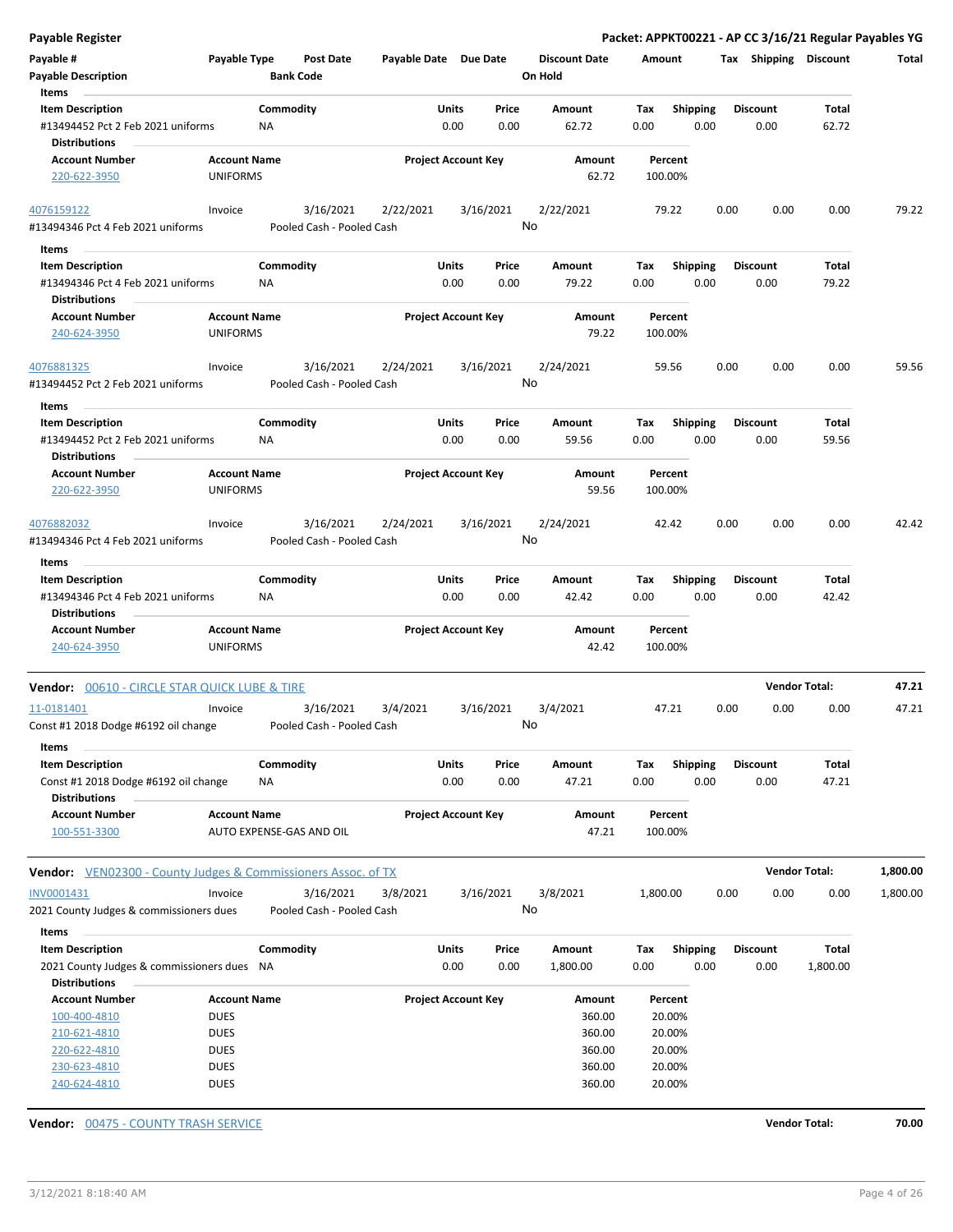| <b>Payable Register</b>                                                                   |                                                 |                                        |                       |                            |                                 | Packet: APPKT00221 - AP CC 3/16/21 Regular Payables YG |      |                         |                      |           |
|-------------------------------------------------------------------------------------------|-------------------------------------------------|----------------------------------------|-----------------------|----------------------------|---------------------------------|--------------------------------------------------------|------|-------------------------|----------------------|-----------|
| Payable #<br><b>Payable Description</b>                                                   | Payable Type                                    | Post Date<br><b>Bank Code</b>          | Payable Date Due Date |                            | <b>Discount Date</b><br>On Hold | Amount                                                 |      | Tax Shipping Discount   |                      | Total     |
| INV0001420<br>March 2021 Lake Fannin trash                                                | Invoice                                         | 3/16/2021<br>Pooled Cash - Pooled Cash | 3/8/2021              | 3/16/2021                  | 3/8/2021<br>No                  | 70.00                                                  | 0.00 | 0.00                    | 0.00                 | 70.00     |
| Items<br><b>Item Description</b><br>March 2021 Lake Fannin trash<br><b>Distributions</b>  |                                                 | Commodity<br>ΝA                        | Units                 | Price<br>0.00<br>0.00      | Amount<br>70.00                 | Tax<br><b>Shipping</b><br>0.00                         | 0.00 | <b>Discount</b><br>0.00 | Total<br>70.00       |           |
| <b>Account Number</b><br>850-520-4430                                                     | <b>Account Name</b><br><b>TRASH PICK UP</b>     |                                        |                       | <b>Project Account Key</b> | Amount<br>70.00                 | Percent<br>100.00%                                     |      |                         |                      |           |
| <b>Vendor: 00411 - DAVIS FLEET PARTS</b>                                                  |                                                 |                                        |                       |                            |                                 |                                                        |      |                         | <b>Vendor Total:</b> | 39.36     |
| 724411<br>#FANNIN#4 R&M Parts<br>Items                                                    | Invoice                                         | 3/16/2021<br>Pooled Cash - Pooled Cash | 2/24/2021             | 3/16/2021                  | 2/24/2021<br>No                 | 39.36                                                  | 0.00 | 0.00                    | 0.00                 | 39.36     |
| <b>Item Description</b><br>#FANNIN#4 R&M Parts<br><b>Distributions</b>                    |                                                 | Commodity<br>ΝA                        | Units                 | Price<br>0.00<br>0.00      | Amount<br>39.36                 | Tax<br><b>Shipping</b><br>0.00                         | 0.00 | <b>Discount</b><br>0.00 | Total<br>39.36       |           |
| <b>Account Number</b><br>240-624-4580                                                     | <b>Account Name</b>                             | <b>R&amp;M MACHINERY PARTS</b>         |                       | <b>Project Account Key</b> | Amount<br>39.36                 | Percent<br>100.00%                                     |      |                         |                      |           |
| Vendor: VEN02278 - Deater, Frank                                                          |                                                 |                                        |                       |                            |                                 |                                                        |      |                         | <b>Vendor Total:</b> | 24.00     |
| INV0001434<br>3/4/21 transport meals                                                      | Invoice                                         | 3/16/2021<br>Pooled Cash - Pooled Cash | 3/5/2021              | 3/16/2021                  | 3/5/2021<br>No                  | 24.00                                                  | 0.00 | 0.00                    | 0.00                 | 24.00     |
| <b>Items</b><br><b>Item Description</b><br>3/4/21 transport meals<br><b>Distributions</b> |                                                 | Commodity<br><b>NA</b>                 | Units                 | Price<br>0.00<br>0.00      | Amount<br>24.00                 | Tax<br><b>Shipping</b><br>0.00                         | 0.00 | <b>Discount</b><br>0.00 | Total<br>24.00       |           |
| <b>Account Number</b><br>100-560-4280                                                     | <b>Account Name</b>                             | PRISONER TRANSPORT                     |                       | <b>Project Account Key</b> | Amount<br>24.00                 | Percent<br>100.00%                                     |      |                         |                      |           |
| <b>Vendor:</b> 00200 - DOLESE BROS. CO.                                                   |                                                 |                                        |                       |                            |                                 |                                                        |      |                         | <b>Vendor Total:</b> | 24,622.73 |
| AG21015458<br>#FAN584 Pct 4 Rock & Gravel                                                 | Invoice                                         | 3/16/2021<br>Pooled Cash - Pooled Cash | 2/5/2021              | 3/16/2021                  | 2/5/2021<br>No                  | 190.56                                                 | 0.00 | 0.00                    | 0.00                 | 190.56    |
| Items<br><b>Item Description</b><br>#FAN584 Pct 4 Rock & Gravel<br><b>Distributions</b>   |                                                 | Commodity<br>ΝA                        | Units                 | Price<br>0.00<br>0.00      | <b>Amount</b><br>190.56         | <b>Shipping</b><br>Tax<br>0.00                         | 0.00 | <b>Discount</b><br>0.00 | Total<br>190.56      |           |
| <b>Account Number</b><br>240-624-3410                                                     | <b>Account Name</b>                             | R&B MAT. ROCK & GRAVEL                 |                       | <b>Project Account Key</b> | Amount<br>190.56                | Percent<br>100.00%                                     |      |                         |                      |           |
| AG21015981<br>#FAN584 Pct 4 Rock & Gravel                                                 | Invoice                                         | 3/16/2021<br>Pooled Cash - Pooled Cash | 2/8/2021              | 3/16/2021                  | 2/8/2021<br>No                  | 1,914.40                                               | 0.00 | 0.00                    | 0.00                 | 1,914.40  |
| Items<br><b>Item Description</b><br>#FAN584 Pct 4 Rock & Gravel                           |                                                 | Commodity<br>ΝA                        | Units                 | Price<br>0.00<br>0.00      | Amount<br>1,914.40              | <b>Shipping</b><br>Tax<br>0.00                         | 0.00 | <b>Discount</b><br>0.00 | Total<br>1,914.40    |           |
| <b>Distributions</b><br><b>Account Number</b><br>240-624-3410                             | <b>Account Name</b>                             | R&B MAT. ROCK & GRAVEL                 |                       | <b>Project Account Key</b> | Amount<br>1,914.40              | Percent<br>100.00%                                     |      |                         |                      |           |
| AG21016327<br>#FAN582 Pct 2 Rock & Gravel                                                 | Invoice                                         | 3/16/2021<br>Pooled Cash - Pooled Cash | 2/10/2021             | 3/16/2021                  | 2/10/2021<br>No                 | 253.55                                                 | 0.00 | 0.00                    | 0.00                 | 253.55    |
| Items<br><b>Item Description</b><br>#FAN582 Pct 2 Rock & Gravel                           |                                                 | Commodity<br>ΝA                        | Units                 | Price<br>0.00<br>0.00      | Amount<br>253.55                | Tax<br><b>Shipping</b><br>0.00                         | 0.00 | <b>Discount</b><br>0.00 | Total<br>253.55      |           |
| <b>Distributions</b><br><b>Account Number</b><br>220-622-3460                             | <b>Account Name</b><br><b>CTIF EXPENDITURES</b> |                                        |                       | <b>Project Account Key</b> | Amount<br>253.55                | Percent<br>100.00%                                     |      |                         |                      |           |
| AG21016328<br>#FAN582 Pct 2 Rock & Gravel                                                 | Invoice                                         | 3/16/2021<br>Pooled Cash - Pooled Cash | 2/10/2021             | 3/16/2021                  | 2/10/2021<br>No                 | 256.99                                                 | 0.00 | 0.00                    | 0.00                 | 256.99    |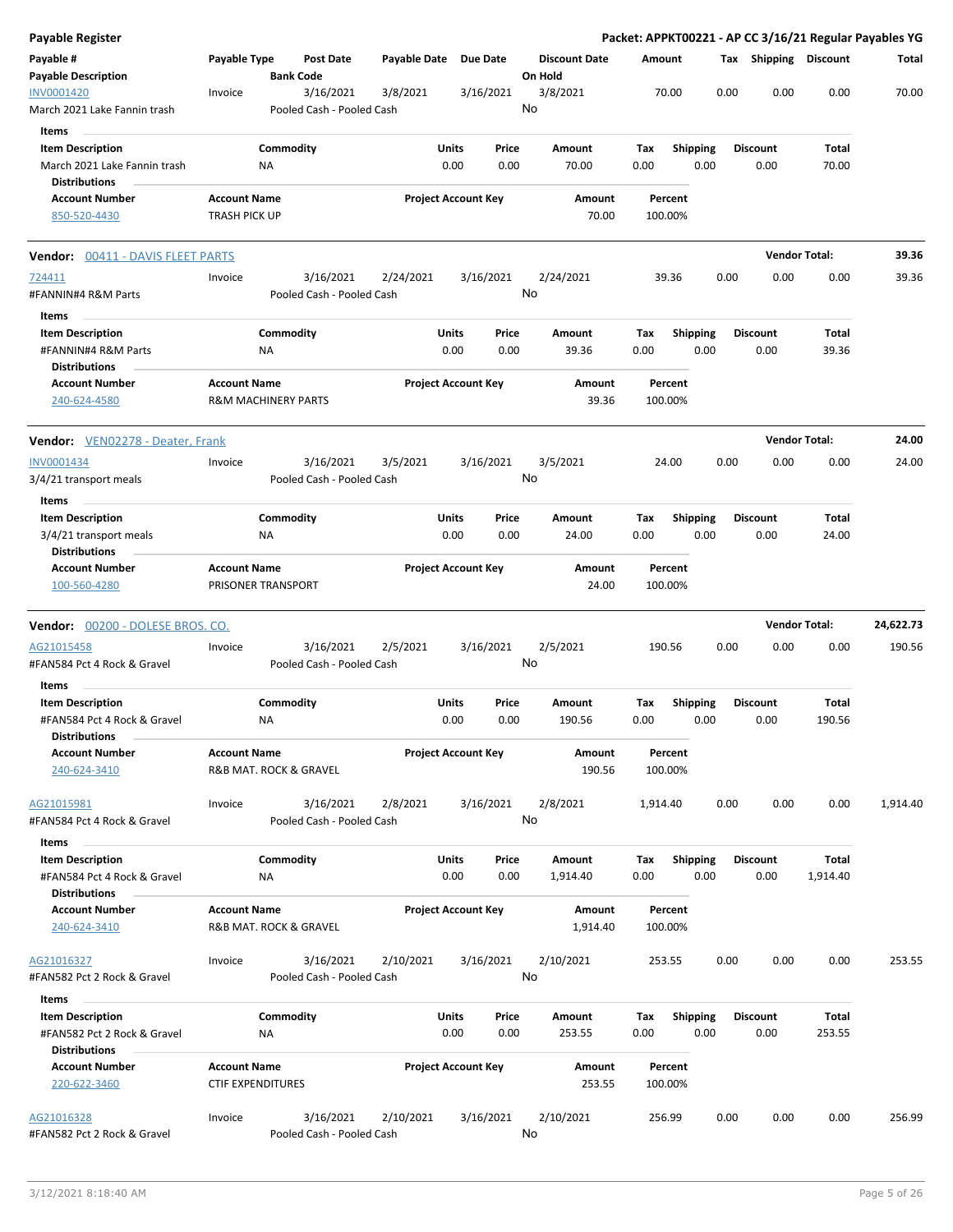|  | Payable Register |
|--|------------------|

Packet: APPKT00221 - AP CC 3/16/21 Regular Payables YG

| Payable #                                           | Payable Type                                    | <b>Post Date</b>          | Payable Date Due Date |                            | <b>Discount Date</b> | Amount   |                 | Тах  | <b>Shipping</b> | <b>Discount</b>   | Total    |
|-----------------------------------------------------|-------------------------------------------------|---------------------------|-----------------------|----------------------------|----------------------|----------|-----------------|------|-----------------|-------------------|----------|
| <b>Payable Description</b>                          |                                                 | <b>Bank Code</b>          |                       |                            | On Hold              |          |                 |      |                 |                   |          |
| Items                                               |                                                 |                           |                       |                            |                      |          |                 |      |                 |                   |          |
| <b>Item Description</b>                             |                                                 | Commodity                 |                       | Price<br>Units             | Amount               | Tax      | <b>Shipping</b> |      | <b>Discount</b> | Total             |          |
| #FAN582 Pct 2 Rock & Gravel<br><b>Distributions</b> | ΝA                                              |                           |                       | 0.00<br>0.00               | 256.99               | 0.00     | 0.00            |      | 0.00            | 256.99            |          |
| <b>Account Number</b>                               | <b>Account Name</b>                             |                           |                       | <b>Project Account Key</b> | Amount               | Percent  |                 |      |                 |                   |          |
| 220-622-3460                                        | <b>CTIF EXPENDITURES</b>                        |                           |                       |                            | 256.99               | 100.00%  |                 |      |                 |                   |          |
| AG21016329                                          | Invoice                                         | 3/16/2021                 | 2/10/2021             | 3/16/2021                  | 2/10/2021<br>No      | 206.88   |                 | 0.00 | 0.00            | 0.00              | 206.88   |
| #FAN584 Pct 4 Rock & Gravel                         |                                                 | Pooled Cash - Pooled Cash |                       |                            |                      |          |                 |      |                 |                   |          |
| Items                                               |                                                 |                           |                       |                            |                      |          |                 |      |                 |                   |          |
| <b>Item Description</b>                             |                                                 | Commodity                 |                       | Units<br>Price             | Amount               | Tax      | <b>Shipping</b> |      | <b>Discount</b> | Total             |          |
| #FAN584 Pct 4 Rock & Gravel                         | NA                                              |                           |                       | 0.00<br>0.00               | 206.88               | 0.00     | 0.00            |      | 0.00            | 206.88            |          |
| <b>Distributions</b>                                |                                                 |                           |                       |                            |                      |          |                 |      |                 |                   |          |
| <b>Account Number</b>                               | <b>Account Name</b>                             |                           |                       | <b>Project Account Key</b> | Amount               | Percent  |                 |      |                 |                   |          |
| 240-624-3410                                        | R&B MAT. ROCK & GRAVEL                          |                           |                       |                            | 206.88               | 100.00%  |                 |      |                 |                   |          |
| AG21016522                                          | Invoice                                         | 3/16/2021                 | 2/12/2021             | 3/16/2021                  | 2/12/2021            | 1,241.40 |                 | 0.00 | 0.00            | 0.00              | 1,241.40 |
| #FAN582 Pct 2 Rock & Gravel                         |                                                 | Pooled Cash - Pooled Cash |                       |                            | No                   |          |                 |      |                 |                   |          |
| Items                                               |                                                 |                           |                       |                            |                      |          |                 |      |                 |                   |          |
| <b>Item Description</b>                             |                                                 | Commodity                 |                       | Units<br>Price             | Amount               | Tax      | <b>Shipping</b> |      | <b>Discount</b> | Total             |          |
| #FAN582 Pct 2 Rock & Gravel                         | ΝA                                              |                           |                       | 0.00<br>0.00               | 1,241.40             | 0.00     | 0.00            |      | 0.00            | 1,241.40          |          |
| <b>Distributions</b>                                |                                                 |                           |                       |                            |                      |          |                 |      |                 |                   |          |
| <b>Account Number</b>                               | <b>Account Name</b>                             |                           |                       | <b>Project Account Key</b> | <b>Amount</b>        | Percent  |                 |      |                 |                   |          |
| 220-622-3460                                        | <b>CTIF EXPENDITURES</b>                        |                           |                       |                            | 1,241.40             | 100.00%  |                 |      |                 |                   |          |
| AG21016523                                          | Invoice                                         | 3/16/2021                 | 2/12/2021             | 3/16/2021                  | 2/12/2021            | 501.75   |                 | 0.00 | 0.00            | 0.00              | 501.75   |
| #FAN582 Pct 2 Rock & Gravel                         |                                                 | Pooled Cash - Pooled Cash |                       |                            | No                   |          |                 |      |                 |                   |          |
|                                                     |                                                 |                           |                       |                            |                      |          |                 |      |                 |                   |          |
| Items                                               |                                                 |                           |                       |                            |                      |          |                 |      |                 |                   |          |
| <b>Item Description</b>                             |                                                 | Commodity                 |                       | Units<br>Price             | Amount               | Tax      | <b>Shipping</b> |      | <b>Discount</b> | Total             |          |
| #FAN582 Pct 2 Rock & Gravel<br><b>Distributions</b> | <b>NA</b>                                       |                           |                       | 0.00<br>0.00               | 501.75               | 0.00     | 0.00            |      | 0.00            | 501.75            |          |
| <b>Account Number</b>                               | <b>Account Name</b>                             |                           |                       | <b>Project Account Key</b> | Amount               | Percent  |                 |      |                 |                   |          |
| 220-622-3460                                        | <b>CTIF EXPENDITURES</b>                        |                           |                       |                            | 501.75               | 100.00%  |                 |      |                 |                   |          |
| AG21016524                                          | Invoice                                         | 3/16/2021                 | 2/12/2021             | 3/16/2021                  | 2/12/2021            | 187.44   |                 | 0.00 | 0.00            | 0.00              | 187.44   |
| #FAN584 Pct 4 Rock & Gravel                         |                                                 | Pooled Cash - Pooled Cash |                       |                            | No                   |          |                 |      |                 |                   |          |
| Items                                               |                                                 |                           |                       |                            |                      |          |                 |      |                 |                   |          |
| <b>Item Description</b>                             |                                                 | Commodity                 |                       | Units<br>Price             | Amount               | Тах      | <b>Shipping</b> |      | <b>Discount</b> | Total             |          |
| #FAN584 Pct 4 Rock & Gravel                         | ΝA                                              |                           |                       | 0.00<br>0.00               | 187.44               | 0.00     | 0.00            |      | 0.00            | 187.44            |          |
| <b>Distributions</b>                                |                                                 |                           |                       |                            |                      |          |                 |      |                 |                   |          |
| <b>Account Number</b>                               | <b>Account Name</b>                             |                           |                       | <b>Project Account Key</b> | Amount               | Percent  |                 |      |                 |                   |          |
| 240-624-3410                                        | R&B MAT. ROCK & GRAVEL                          |                           |                       |                            | 187.44               | 100.00%  |                 |      |                 |                   |          |
| AG21016880                                          | Invoice                                         | 3/16/2021                 | 2/22/2021             | 3/16/2021                  | 2/22/2021            | 2,739.24 |                 | 0.00 | 0.00            | 0.00              | 2,739.24 |
| #FAN582 Pct 2 Rock & Gravel                         |                                                 | Pooled Cash - Pooled Cash |                       |                            | No                   |          |                 |      |                 |                   |          |
|                                                     |                                                 |                           |                       |                            |                      |          |                 |      |                 |                   |          |
| Items                                               |                                                 |                           |                       |                            |                      |          |                 |      |                 |                   |          |
| <b>Item Description</b>                             |                                                 | Commodity                 |                       | Units<br>Price             | Amount               | Tax      | <b>Shipping</b> |      | <b>Discount</b> | Total<br>2,739.24 |          |
| #FAN582 Pct 2 Rock & Gravel<br><b>Distributions</b> | ΝA                                              |                           |                       | 0.00<br>0.00               | 2,739.24             | 0.00     | 0.00            |      | 0.00            |                   |          |
|                                                     |                                                 |                           |                       |                            |                      | Percent  |                 |      |                 |                   |          |
| <b>Account Number</b><br>220-622-3460               | <b>Account Name</b><br><b>CTIF EXPENDITURES</b> |                           |                       | <b>Project Account Key</b> | Amount<br>2,739.24   | 100.00%  |                 |      |                 |                   |          |
|                                                     |                                                 |                           |                       |                            |                      |          |                 |      |                 |                   |          |
| AG21016881                                          | Invoice                                         | 3/16/2021                 | 2/22/2021             | 3/16/2021                  | 2/22/2021            | 229.68   |                 | 0.00 | 0.00            | 0.00              | 229.68   |
| #FAN582 Pct 2 Rock & Gravel                         |                                                 | Pooled Cash - Pooled Cash |                       |                            | No                   |          |                 |      |                 |                   |          |
|                                                     |                                                 |                           |                       |                            |                      |          |                 |      |                 |                   |          |
| Items                                               |                                                 |                           |                       |                            |                      |          |                 |      |                 |                   |          |
| <b>Item Description</b>                             |                                                 | Commodity                 |                       | Units<br>Price             | Amount               | Tax      | <b>Shipping</b> |      | <b>Discount</b> | Total             |          |
| #FAN582 Pct 2 Rock & Gravel                         | ΝA                                              |                           |                       | 0.00<br>0.00               | 229.68               | 0.00     | 0.00            |      | 0.00            | 229.68            |          |
| <b>Distributions</b>                                |                                                 |                           |                       |                            |                      |          |                 |      |                 |                   |          |
| <b>Account Number</b>                               | <b>Account Name</b>                             |                           |                       | <b>Project Account Key</b> | Amount               | Percent  |                 |      |                 |                   |          |
| 220-622-3410                                        | R&B MAT. ROCK & GRAVEL                          |                           |                       |                            | 229.68               | 100.00%  |                 |      |                 |                   |          |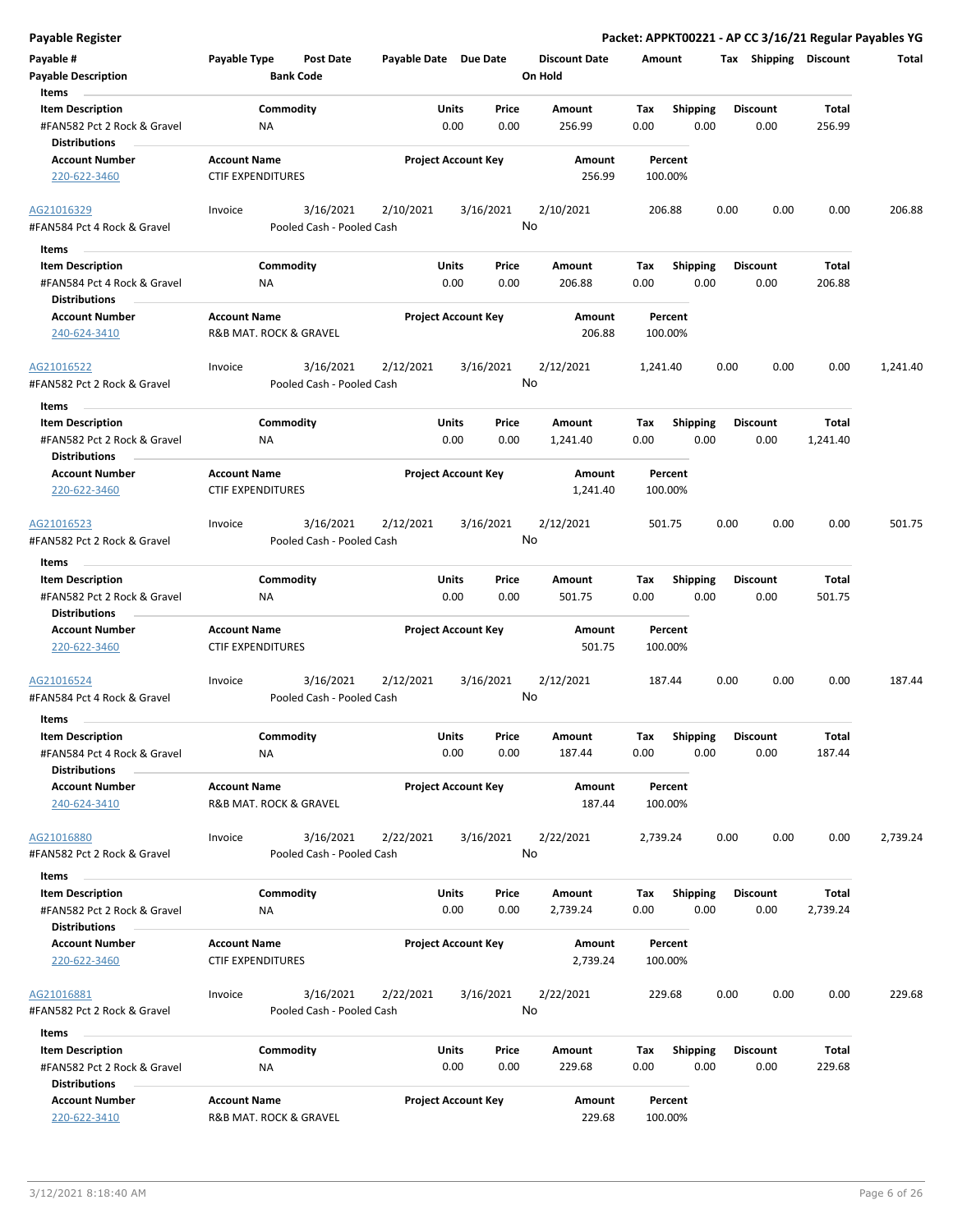| Payable Register                                                               |                                                 |                                        |                       |                            |                                 | Packet: APPKT00221 - AP CC 3/16/21 Regular Payables YG |      |                         |                   |          |
|--------------------------------------------------------------------------------|-------------------------------------------------|----------------------------------------|-----------------------|----------------------------|---------------------------------|--------------------------------------------------------|------|-------------------------|-------------------|----------|
| Payable #<br><b>Payable Description</b>                                        | Payable Type                                    | Post Date<br><b>Bank Code</b>          | Payable Date Due Date |                            | <b>Discount Date</b><br>On Hold | Amount                                                 |      | Tax Shipping Discount   |                   | Total    |
| AG21016882<br>#FAN582 Pct 2 Rock & Gravel                                      | Invoice                                         | 3/16/2021<br>Pooled Cash - Pooled Cash | 2/22/2021             | 3/16/2021                  | 2/22/2021<br>No                 | 1,005.91                                               | 0.00 | 0.00                    | 0.00              | 1,005.91 |
| <b>Items</b>                                                                   |                                                 |                                        |                       |                            |                                 |                                                        |      |                         |                   |          |
| <b>Item Description</b><br>#FAN582 Pct 2 Rock & Gravel<br><b>Distributions</b> | ΝA                                              | Commodity                              | Units                 | Price<br>0.00<br>0.00      | Amount<br>1,005.91              | <b>Shipping</b><br>Tax<br>0.00                         | 0.00 | <b>Discount</b><br>0.00 | Total<br>1,005.91 |          |
| <b>Account Number</b>                                                          | <b>Account Name</b>                             |                                        |                       | <b>Project Account Key</b> | Amount                          | Percent                                                |      |                         |                   |          |
| 220-622-3460                                                                   | <b>CTIF EXPENDITURES</b>                        |                                        |                       |                            | 1,005.91                        | 100.00%                                                |      |                         |                   |          |
| AG21016883<br>#FAN582 Pct 2 Rock & Gravel                                      | Invoice                                         | 3/16/2021<br>Pooled Cash - Pooled Cash | 2/22/2021             | 3/16/2021                  | 2/22/2021<br>No                 | 1,935.99                                               | 0.00 | 0.00                    | 0.00              | 1,935.99 |
| Items                                                                          |                                                 |                                        |                       |                            |                                 |                                                        |      |                         |                   |          |
| <b>Item Description</b><br>#FAN582 Pct 2 Rock & Gravel<br><b>Distributions</b> | NA                                              | Commodity                              | Units                 | Price<br>0.00<br>0.00      | Amount<br>1,935.99              | <b>Shipping</b><br>Tax<br>0.00                         | 0.00 | <b>Discount</b><br>0.00 | Total<br>1,935.99 |          |
| <b>Account Number</b>                                                          | <b>Account Name</b>                             |                                        |                       | <b>Project Account Key</b> | Amount                          | Percent                                                |      |                         |                   |          |
| 220-622-3410<br>220-622-3460                                                   | <b>CTIF EXPENDITURES</b>                        | R&B MAT. ROCK & GRAVEL                 |                       |                            | 454.68<br>1,481.31              | 23.49%<br>76.51%                                       |      |                         |                   |          |
| AG21017415<br>#FAN582 Pct 2 Rock & Gravel                                      | Invoice                                         | 3/16/2021<br>Pooled Cash - Pooled Cash | 2/23/2021             | 3/16/2021                  | 2/23/2021<br>No                 | 750.92                                                 | 0.00 | 0.00                    | 0.00              | 750.92   |
| Items                                                                          |                                                 |                                        |                       |                            |                                 |                                                        |      |                         |                   |          |
| <b>Item Description</b><br>#FAN582 Pct 2 Rock & Gravel<br><b>Distributions</b> | ΝA                                              | Commodity                              | Units                 | Price<br>0.00<br>0.00      | Amount<br>750.92                | <b>Shipping</b><br>Tax<br>0.00                         | 0.00 | <b>Discount</b><br>0.00 | Total<br>750.92   |          |
| <b>Account Number</b>                                                          | <b>Account Name</b>                             |                                        |                       | <b>Project Account Key</b> | Amount                          | Percent                                                |      |                         |                   |          |
| 220-622-3460                                                                   | <b>CTIF EXPENDITURES</b>                        |                                        |                       |                            | 750.92                          | 100.00%                                                |      |                         |                   |          |
| AG21017416<br>#FAN582 Pct 2 Rock & Gravel                                      | Invoice                                         | 3/16/2021<br>Pooled Cash - Pooled Cash | 2/23/2021             | 3/16/2021                  | 2/23/2021<br>No                 | 250.97                                                 | 0.00 | 0.00                    | 0.00              | 250.97   |
| Items                                                                          |                                                 |                                        |                       |                            |                                 |                                                        |      |                         |                   |          |
| <b>Item Description</b><br>#FAN582 Pct 2 Rock & Gravel<br><b>Distributions</b> | <b>NA</b>                                       | Commodity                              | Units                 | Price<br>0.00<br>0.00      | Amount<br>250.97                | Tax<br><b>Shipping</b><br>0.00                         | 0.00 | <b>Discount</b><br>0.00 | Total<br>250.97   |          |
| <b>Account Number</b><br>220-622-3460                                          | <b>Account Name</b><br><b>CTIF EXPENDITURES</b> |                                        |                       | <b>Project Account Key</b> | Amount<br>250.97                | Percent<br>100.00%                                     |      |                         |                   |          |
| AG21017417<br>#FAN582 Pct 2 Rock & Gravel                                      | Invoice                                         | 3/16/2021<br>Pooled Cash - Pooled Cash | 2/23/2021             | 3/16/2021                  | 2/23/2021<br>No                 | 1,642.60                                               | 0.00 | 0.00                    | 0.00              | 1,642.60 |
| Items                                                                          |                                                 |                                        |                       |                            |                                 |                                                        |      |                         |                   |          |
| <b>Item Description</b><br>#FAN582 Pct 2 Rock & Gravel<br><b>Distributions</b> | ΝA                                              | Commodity                              | Units                 | Price<br>0.00<br>0.00      | Amount<br>1,642.60              | Tax<br><b>Shipping</b><br>0.00                         | 0.00 | <b>Discount</b><br>0.00 | Total<br>1,642.60 |          |
| <b>Account Number</b>                                                          | <b>Account Name</b>                             |                                        |                       | <b>Project Account Key</b> | Amount                          | Percent                                                |      |                         |                   |          |
| 220-622-3410                                                                   |                                                 | R&B MAT. ROCK & GRAVEL                 |                       |                            | 683.11                          | 41.59%                                                 |      |                         |                   |          |
| 220-622-3460                                                                   | <b>CTIF EXPENDITURES</b>                        |                                        |                       |                            | 959.49                          | 58.41%                                                 |      |                         |                   |          |
| AG21017418<br>#FAN584 Pct 4 Rock & Gravel                                      | Invoice                                         | 3/16/2021<br>Pooled Cash - Pooled Cash | 2/23/2021             | 3/16/2021                  | 2/23/2021<br>No                 | 464.04                                                 | 0.00 | 0.00                    | 0.00              | 464.04   |
| Items                                                                          |                                                 |                                        |                       |                            |                                 |                                                        |      |                         |                   |          |
| <b>Item Description</b><br>#FAN584 Pct 4 Rock & Gravel                         | ΝA                                              | Commodity                              | Units                 | Price<br>0.00<br>0.00      | Amount<br>464.04                | <b>Shipping</b><br>Тах<br>0.00                         | 0.00 | <b>Discount</b><br>0.00 | Total<br>464.04   |          |
| <b>Distributions</b>                                                           |                                                 |                                        |                       |                            |                                 |                                                        |      |                         |                   |          |
| <b>Account Number</b><br>240-624-3410                                          | <b>Account Name</b>                             | R&B MAT. ROCK & GRAVEL                 |                       | <b>Project Account Key</b> | Amount<br>464.04                | Percent<br>100.00%                                     |      |                         |                   |          |
| AG21018046<br>#FAN582 Pct 2 Rock & Gravel                                      | Invoice                                         | 3/16/2021<br>Pooled Cash - Pooled Cash | 2/24/2021             | 3/16/2021                  | 2/24/2021<br>No                 | 2,510.98                                               | 0.00 | 0.00                    | 0.00              | 2,510.98 |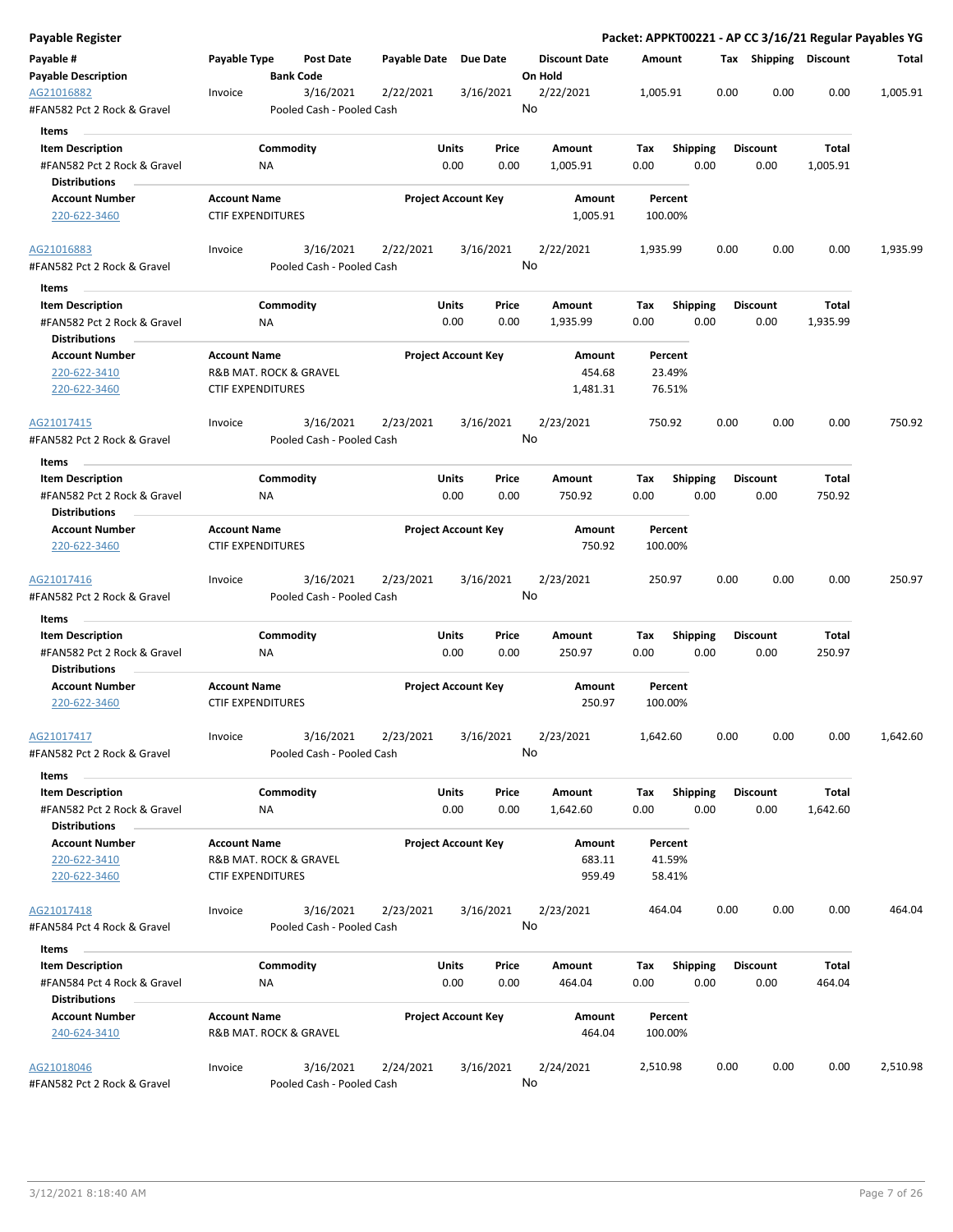|  |  | Payable Register |
|--|--|------------------|
|  |  |                  |

| Payable #<br><b>Payable Description</b><br>Items                               | Payable Type                                       | Post Date<br><b>Bank Code</b>          | Payable Date Due Date |                                       | <b>Discount Date</b><br>On Hold | Amount             |                         | Tax Shipping Discount   |                   | Total    |
|--------------------------------------------------------------------------------|----------------------------------------------------|----------------------------------------|-----------------------|---------------------------------------|---------------------------------|--------------------|-------------------------|-------------------------|-------------------|----------|
| <b>Item Description</b><br>#FAN582 Pct 2 Rock & Gravel<br><b>Distributions</b> | ΝA                                                 | Commodity                              |                       | Units<br>Price<br>0.00<br>0.00        | Amount<br>2,510.98              | Tax<br>0.00        | Shipping<br>0.00        | <b>Discount</b><br>0.00 | Total<br>2,510.98 |          |
| <b>Account Number</b><br>220-622-3460                                          | <b>Account Name</b><br><b>CTIF EXPENDITURES</b>    |                                        |                       | <b>Project Account Key</b>            | Amount<br>2,510.98              | Percent<br>100.00% |                         |                         |                   |          |
| AG21018047<br>#FAN582 Pct 2 Rock & Gravel                                      | Invoice                                            | 3/16/2021<br>Pooled Cash - Pooled Cash | 2/24/2021             | 3/16/2021                             | 2/24/2021<br>No                 | 1,019.37           |                         | 0.00<br>0.00            | 0.00              | 1,019.37 |
| Items                                                                          |                                                    |                                        |                       |                                       |                                 |                    |                         |                         |                   |          |
| <b>Item Description</b><br>#FAN582 Pct 2 Rock & Gravel<br><b>Distributions</b> | ΝA                                                 | Commodity                              |                       | Units<br>Price<br>0.00<br>0.00        | Amount<br>1,019.37              | Тах<br>0.00        | <b>Shipping</b><br>0.00 | <b>Discount</b><br>0.00 | Total<br>1,019.37 |          |
| <b>Account Number</b><br>220-622-3460                                          | <b>Account Name</b><br><b>CTIF EXPENDITURES</b>    |                                        |                       | <b>Project Account Key</b>            | Amount<br>1,019.37              | Percent<br>100.00% |                         |                         |                   |          |
| AG21018048<br>#FAN582 Pct 2 Rock & Gravel                                      | Invoice                                            | 3/16/2021<br>Pooled Cash - Pooled Cash | 2/24/2021             | 3/16/2021                             | 2/24/2021<br>No                 | 1,252.47           |                         | 0.00<br>0.00            | 0.00              | 1,252.47 |
| Items                                                                          |                                                    |                                        |                       |                                       |                                 |                    |                         |                         |                   |          |
| <b>Item Description</b><br>#FAN582 Pct 2 Rock & Gravel                         | ΝA                                                 | Commodity                              |                       | Units<br>Price<br>0.00<br>0.00        | Amount<br>1,252.47              | Tax<br>0.00        | <b>Shipping</b><br>0.00 | <b>Discount</b><br>0.00 | Total<br>1,252.47 |          |
| <b>Distributions</b>                                                           |                                                    |                                        |                       |                                       |                                 |                    |                         |                         |                   |          |
| <b>Account Number</b>                                                          | <b>Account Name</b>                                |                                        |                       | <b>Project Account Key</b>            | Amount                          | Percent            |                         |                         |                   |          |
| 220-622-3410<br>220-622-3460                                                   | R&B MAT. ROCK & GRAVEL<br><b>CTIF EXPENDITURES</b> |                                        |                       |                                       | 233.78<br>1,018.69              | 18.67%<br>81.33%   |                         |                         |                   |          |
| AG21018049<br>#FAN584 Pct 4 Rock & Gravel                                      | Invoice                                            | 3/16/2021<br>Pooled Cash - Pooled Cash | 2/24/2021             | 3/16/2021                             | 2/24/2021<br>No                 | 457.35             |                         | 0.00<br>0.00            | 0.00              | 457.35   |
| Items                                                                          |                                                    |                                        |                       |                                       |                                 |                    |                         |                         |                   |          |
| <b>Item Description</b><br>#FAN584 Pct 4 Rock & Gravel<br><b>Distributions</b> | ΝA                                                 | Commodity                              |                       | Units<br>Price<br>0.00<br>0.00        | Amount<br>457.35                | Tax<br>0.00        | <b>Shipping</b><br>0.00 | <b>Discount</b><br>0.00 | Total<br>457.35   |          |
| <b>Account Number</b><br>240-624-3410                                          | <b>Account Name</b><br>R&B MAT. ROCK & GRAVEL      |                                        |                       | <b>Project Account Key</b>            | Amount<br>457.35                | Percent<br>100.00% |                         |                         |                   |          |
| AG21018708<br>#FAN582 Pct 2 Rock & Gravel                                      | Invoice                                            | 3/16/2021<br>Pooled Cash - Pooled Cash | 2/25/2021             | 3/16/2021                             | 2/25/2021<br>No                 | 1,503.36           |                         | 0.00<br>0.00            | 0.00              | 1,503.36 |
| Items                                                                          |                                                    |                                        |                       |                                       |                                 |                    |                         |                         |                   |          |
| <b>Item Description</b><br>#FAN582 Pct 2 Rock & Gravel                         | NA                                                 | Commodity                              |                       | <b>Units</b><br>Price<br>0.00<br>0.00 | Amount<br>1,503.36              | Tax<br>0.00        | Shipping<br>0.00        | <b>Discount</b><br>0.00 | Total<br>1,503.36 |          |
| <b>Distributions</b>                                                           |                                                    |                                        |                       |                                       |                                 |                    |                         |                         |                   |          |
| <b>Account Number</b><br>220-622-3460                                          | <b>Account Name</b><br><b>CTIF EXPENDITURES</b>    |                                        |                       | <b>Project Account Key</b>            | Amount<br>1,503.36              | Percent<br>100.00% |                         |                         |                   |          |
| AG21018709<br>#FAN582 Pct 2 Rock & Gravel                                      | Invoice                                            | 3/16/2021<br>Pooled Cash - Pooled Cash | 2/25/2021             | 3/16/2021                             | 2/25/2021<br>No                 | 500.51             |                         | 0.00<br>0.00            | 0.00              | 500.51   |
| Items                                                                          |                                                    |                                        |                       |                                       |                                 |                    |                         |                         |                   |          |
| <b>Item Description</b><br>#FAN582 Pct 2 Rock & Gravel                         | ΝA                                                 | Commodity                              |                       | Units<br>Price<br>0.00<br>0.00        | Amount<br>500.51                | Тах<br>0.00        | Shipping<br>0.00        | <b>Discount</b><br>0.00 | Total<br>500.51   |          |
| <b>Distributions</b>                                                           |                                                    |                                        |                       |                                       |                                 |                    |                         |                         |                   |          |
| <b>Account Number</b><br>220-622-3460                                          | <b>Account Name</b><br><b>CTIF EXPENDITURES</b>    |                                        |                       | <b>Project Account Key</b>            | Amount<br>500.51                | Percent<br>100.00% |                         |                         |                   |          |
| AG21018710<br>#FAN582 Pct 2 Rock & Gravel                                      | Invoice                                            | 3/16/2021<br>Pooled Cash - Pooled Cash | 2/25/2021             | 3/16/2021                             | 2/25/2021<br>No                 | 2,184.37           |                         | 0.00<br>0.00            | 0.00              | 2,184.37 |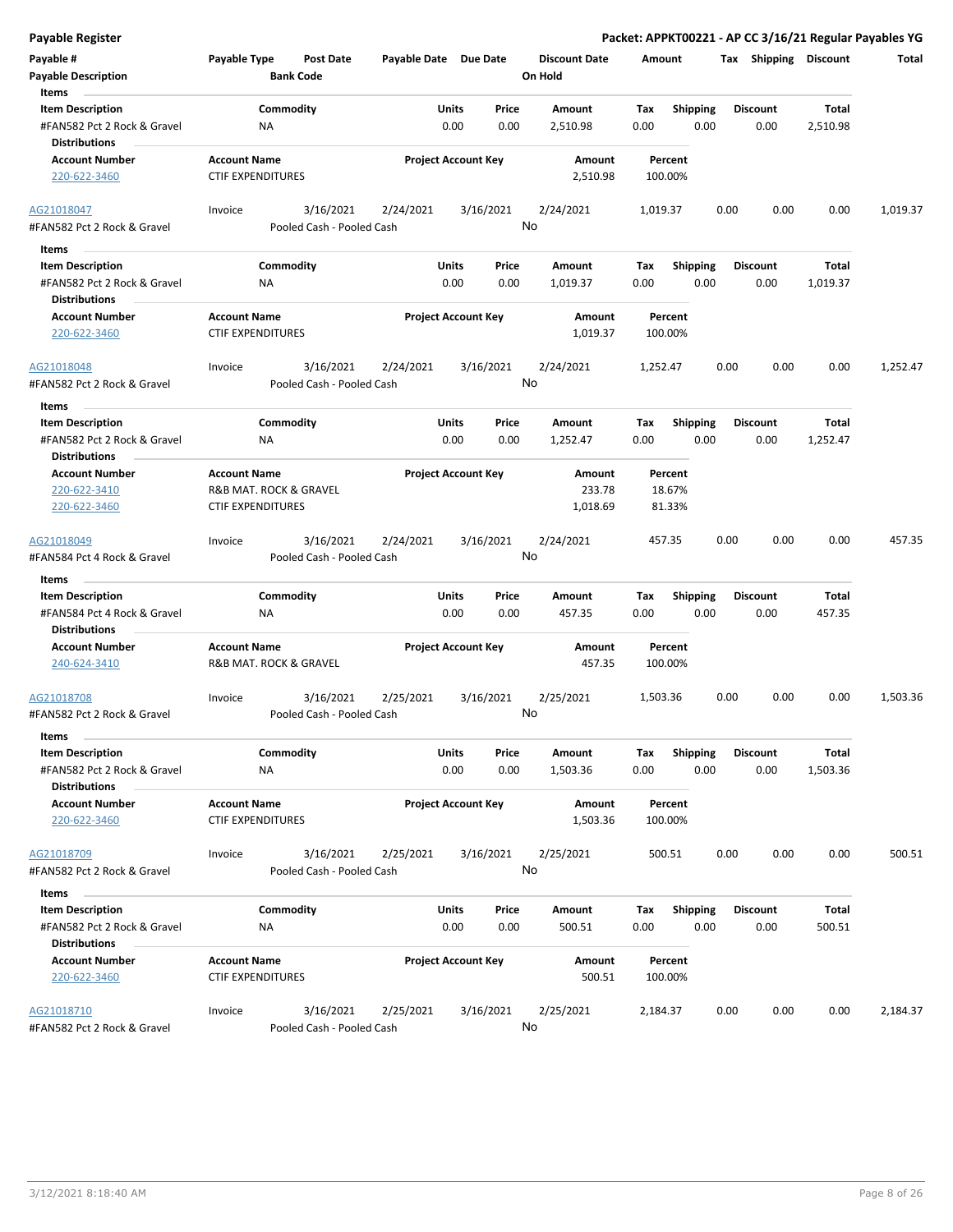| Payable #<br><b>Payable Description</b><br>Items                | Payable Type                  |                 | Post Date<br><b>Bank Code</b> | Payable Date Due Date |               |                            | <b>Discount Date</b><br>On Hold | Amount      |                         |      |                         | Tax Shipping Discount | Total      |
|-----------------------------------------------------------------|-------------------------------|-----------------|-------------------------------|-----------------------|---------------|----------------------------|---------------------------------|-------------|-------------------------|------|-------------------------|-----------------------|------------|
| <b>Item Description</b><br>#FAN582 Pct 2 Rock & Gravel          |                               | Commodity<br>ΝA |                               |                       | Units<br>0.00 | Price<br>0.00              | Amount<br>2,184.37              | Tax<br>0.00 | <b>Shipping</b><br>0.00 |      | <b>Discount</b><br>0.00 | Total<br>2,184.37     |            |
| <b>Distributions</b><br><b>Account Number</b>                   | <b>Account Name</b>           |                 |                               |                       |               | <b>Project Account Key</b> | Amount                          |             | Percent                 |      |                         |                       |            |
| 220-622-3410                                                    |                               |                 | R&B MAT. ROCK & GRAVEL        |                       |               |                            | 697.44                          |             | 31.93%                  |      |                         |                       |            |
| 220-622-3460                                                    | <b>CTIF EXPENDITURES</b>      |                 |                               |                       |               |                            | 1,486.93                        |             | 68.07%                  |      |                         |                       |            |
| AG21019331                                                      | Invoice                       |                 | 3/16/2021                     | 2/26/2021             |               | 3/16/2021                  | 2/26/2021                       | 1,422.00    |                         | 0.00 | 0.00                    | 0.00                  | 1,422.00   |
| #FAN584 Pct 4 Rock & Gravel                                     |                               |                 | Pooled Cash - Pooled Cash     |                       |               |                            | No                              |             |                         |      |                         |                       |            |
| Items                                                           |                               |                 |                               |                       |               |                            |                                 |             |                         |      |                         |                       |            |
| <b>Item Description</b>                                         |                               | Commodity       |                               |                       | Units         | Price                      | Amount                          | Tax         | <b>Shipping</b>         |      | <b>Discount</b>         | Total                 |            |
| #FAN584 Pct 4 Rock & Gravel<br><b>Distributions</b>             |                               | ΝA              |                               |                       | 0.00          | 0.00                       | 1,422.00                        | 0.00        | 0.00                    |      | 0.00                    | 1,422.00              |            |
| <b>Account Number</b>                                           | <b>Account Name</b>           |                 |                               |                       |               | <b>Project Account Key</b> | Amount                          |             | Percent                 |      |                         |                       |            |
| 240-624-3410                                                    |                               |                 | R&B MAT. ROCK & GRAVEL        |                       |               |                            | 1,422.00                        |             | 100.00%                 |      |                         |                       |            |
| Vendor: 00438 - EVANS, MICHAEL S.                               |                               |                 |                               |                       |               |                            |                                 |             |                         |      |                         | <b>Vendor Total:</b>  | 600.00     |
| INV0001439                                                      | Invoice                       |                 | 3/16/2021                     | 3/10/2021             |               | 3/16/2021                  | 3/10/2021                       |             | 300.00                  | 0.00 | 0.00                    | 0.00                  | 300.00     |
| 48788 Martinez Co Ct@Law                                        |                               |                 | Pooled Cash - Pooled Cash     |                       |               |                            | No                              |             |                         |      |                         |                       |            |
| Items                                                           |                               |                 |                               |                       |               |                            |                                 |             |                         |      |                         |                       |            |
| <b>Item Description</b>                                         |                               | Commodity       |                               |                       | Units         | Price                      | Amount                          | Tax         | <b>Shipping</b>         |      | <b>Discount</b>         | Total                 |            |
| 48788 Martinez Co Ct@Law<br><b>Distributions</b>                |                               | ΝA              |                               |                       | 0.00          | 0.00                       | 300.00                          | 0.00        | 0.00                    |      | 0.00                    | 300.00                |            |
| <b>Account Number</b>                                           | <b>Account Name</b>           |                 |                               |                       |               | <b>Project Account Key</b> | Amount                          |             | Percent                 |      |                         |                       |            |
| 100-410-4240                                                    |                               |                 | INDIGENT ATTORNEY FEES        |                       |               |                            | 300.00                          |             | 100.00%                 |      |                         |                       |            |
| INV0001442                                                      | Invoice                       |                 | 3/16/2021                     | 3/9/2021              |               | 3/16/2021                  | 3/9/2021                        |             | 300.00                  | 0.00 | 0.00                    | 0.00                  | 300.00     |
| 50489 Jacobs Co Ct@Law                                          |                               |                 | Pooled Cash - Pooled Cash     |                       |               |                            | No                              |             |                         |      |                         |                       |            |
| Items                                                           |                               |                 |                               |                       |               |                            |                                 |             |                         |      |                         |                       |            |
| <b>Item Description</b>                                         |                               | Commodity       |                               |                       | Units         | Price                      | Amount                          | Tax         | <b>Shipping</b>         |      | <b>Discount</b>         | Total                 |            |
| 50489 Jacobs Co Ct@Law<br><b>Distributions</b>                  |                               | ΝA              |                               |                       | 0.00          | 0.00                       | 300.00                          | 0.00        | 0.00                    |      | 0.00                    | 300.00                |            |
| <b>Account Number</b><br>100-410-4240                           | <b>Account Name</b>           |                 | <b>INDIGENT ATTORNEY FEES</b> |                       |               | <b>Project Account Key</b> | Amount<br>300.00                |             | Percent<br>100.00%      |      |                         |                       |            |
|                                                                 |                               |                 |                               |                       |               |                            |                                 |             |                         |      |                         |                       |            |
| <b>Vendor:</b> 00069 - FANNIN CENTRAL APPRAISAL DIST            |                               |                 |                               |                       |               |                            |                                 |             |                         |      |                         | <b>Vendor Total:</b>  | 123,700.00 |
| 123349                                                          | Invoice                       |                 | 3/16/2021                     | 1/13/2021             |               | 3/16/2021                  | 1/13/2021                       | 123,700.00  |                         | 0.00 | 0.00                    | 0.00                  | 123,700.00 |
| 2nd gtr appraisal service Apr-June 2021                         |                               |                 | Pooled Cash - Pooled Cash     |                       |               |                            | No                              |             |                         |      |                         |                       |            |
| Items                                                           |                               |                 |                               |                       |               |                            |                                 |             |                         |      |                         |                       |            |
| <b>Item Description</b>                                         |                               | Commodity       |                               |                       | Units         | Price                      | Amount                          | Tax         | <b>Shipping</b>         |      | <b>Discount</b>         | <b>Total</b>          |            |
| 2nd qtr appraisal service Apr-June 2021<br><b>Distributions</b> |                               | ΝA              |                               |                       | 0.00          | 0.00                       | 123,700.00                      | 0.00        | 0.00                    |      | 0.00                    | 123,700.00            |            |
| <b>Account Number</b>                                           | <b>Account Name</b>           |                 |                               |                       |               | <b>Project Account Key</b> | Amount                          |             | Percent                 |      |                         |                       |            |
| 100-409-4060                                                    | TAX APPRAISAL DISTRICT        |                 |                               |                       |               |                            | 69,272.00                       |             | 56.00%                  |      |                         |                       |            |
| 210-621-4060                                                    | TAX APPRAISAL DISTRICT        |                 |                               |                       |               |                            | 11,092.42                       |             | 8.97%                   |      |                         |                       |            |
| 220-622-4060                                                    | TAX APPRAISAL DISTRICT        |                 |                               |                       |               |                            | 12,921.20                       |             | 10.45%                  |      |                         |                       |            |
| 230-623-4060                                                    | TAX APPRAISAL DISTRICT        |                 |                               |                       |               |                            | 19,381.82                       |             | 15.67%                  |      |                         |                       |            |
| 240-624-4060                                                    | <b>TAX APPRAISAL DISTRICT</b> |                 |                               |                       |               |                            | 11,032.56                       |             | 8.92%                   |      |                         |                       |            |
| <b>Vendor:</b> 00335 - FANNIN COUNTY ELEC. CO-OP, INC           |                               |                 |                               |                       |               |                            |                                 |             |                         |      |                         | <b>Vendor Total:</b>  | 257.74     |
| INV0001443                                                      | Invoice                       |                 | 3/16/2021                     | 3/9/2021              |               | 3/16/2021                  | 3/9/2021                        |             | 257.74                  | 0.00 | 0.00                    | 0.00                  | 257.74     |
| Pct 3 2/7-3/8/21 electric                                       |                               |                 | Pooled Cash - Pooled Cash     |                       |               |                            | No                              |             |                         |      |                         |                       |            |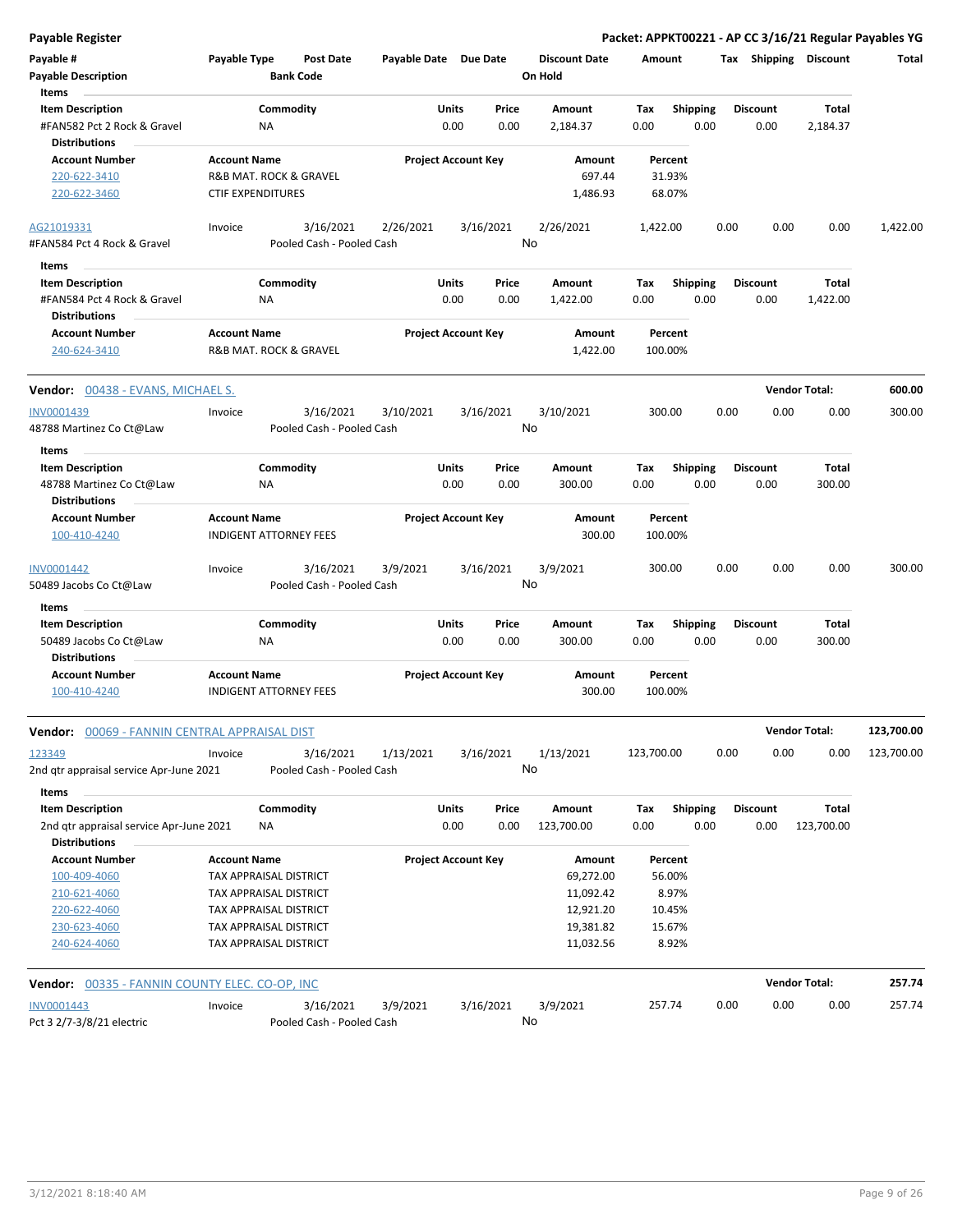| <b>Payable Register</b>                                               |                                               |                                        |                       |                            |               |                                 |             |                         |      |                         | Packet: APPKT00221 - AP CC 3/16/21 Regular Payables YG |          |
|-----------------------------------------------------------------------|-----------------------------------------------|----------------------------------------|-----------------------|----------------------------|---------------|---------------------------------|-------------|-------------------------|------|-------------------------|--------------------------------------------------------|----------|
| Payable #<br><b>Payable Description</b>                               | Payable Type                                  | <b>Post Date</b><br><b>Bank Code</b>   | Payable Date Due Date |                            |               | <b>Discount Date</b><br>On Hold | Amount      |                         |      | Tax Shipping Discount   |                                                        | Total    |
| Items                                                                 |                                               |                                        |                       |                            |               |                                 |             |                         |      |                         |                                                        |          |
| <b>Item Description</b>                                               |                                               | Commodity                              |                       | Units                      | Price         | Amount                          | Tax         | Shipping                |      | <b>Discount</b>         | Total                                                  |          |
| Pct 3 2/7-3/8/21 electric                                             | NA                                            |                                        |                       | 0.00                       | 0.00          | 257.74                          | 0.00        | 0.00                    |      | 0.00                    | 257.74                                                 |          |
| <b>Distributions</b>                                                  |                                               |                                        |                       |                            |               |                                 |             |                         |      |                         |                                                        |          |
| <b>Account Number</b>                                                 | <b>Account Name</b>                           |                                        |                       | <b>Project Account Key</b> |               | Amount                          |             | Percent                 |      |                         |                                                        |          |
| 230-623-4400                                                          | UTILITY ELECTRICITY                           |                                        |                       |                            |               | 257.74                          | 100.00%     |                         |      |                         |                                                        |          |
| <b>Vendor: 00797 - FANNIN COUNTY TAX ASSESSOR-COL</b>                 |                                               |                                        |                       |                            |               |                                 |             |                         |      |                         | <b>Vendor Total:</b>                                   | 22.00    |
| <b>INV0001436</b>                                                     | Invoice                                       | 3/16/2021                              | 3/10/2021             |                            | 3/16/2021     | 3/10/2021                       |             | 22.00                   | 0.00 | 0.00                    | 0.00                                                   | 22.00    |
| Pct 3 2001 Intl #0293 regist Plate 1127313                            |                                               | Pooled Cash - Pooled Cash              |                       |                            |               | No                              |             |                         |      |                         |                                                        |          |
| Items                                                                 |                                               |                                        |                       |                            |               |                                 |             |                         |      |                         |                                                        |          |
| <b>Item Description</b><br>Pct 3 2001 Intl #0293 regist Plate 1127313 | ΝA                                            | Commodity                              |                       | Units<br>0.00              | Price<br>0.00 | Amount<br>22.00                 | Тах<br>0.00 | <b>Shipping</b><br>0.00 |      | <b>Discount</b><br>0.00 | Total<br>22.00                                         |          |
| <b>Distributions</b>                                                  |                                               |                                        |                       |                            |               | Amount                          |             |                         |      |                         |                                                        |          |
| <b>Account Number</b><br>230-623-4580                                 | <b>Account Name</b>                           | <b>R&amp;M MACHINERY PARTS</b>         |                       | <b>Project Account Key</b> |               | 22.00                           | 100.00%     | Percent                 |      |                         |                                                        |          |
| <b>Vendor:</b> 00074 - FROELICH, DR. JAMES E.                         |                                               |                                        |                       |                            |               |                                 |             |                         |      |                         | <b>Vendor Total:</b>                                   | 200.00   |
| <b>INV0001440</b><br>2/21-3/20/21 Health officer                      | Invoice                                       | 3/16/2021<br>Pooled Cash - Pooled Cash | 3/10/2021             |                            | 3/16/2021     | 3/10/2021<br>No                 | 200.00      |                         | 0.00 | 0.00                    | 0.00                                                   | 200.00   |
| Items                                                                 |                                               |                                        |                       |                            |               |                                 |             |                         |      |                         |                                                        |          |
| <b>Item Description</b>                                               |                                               | Commodity                              |                       | Units                      | Price         | Amount                          | Tax         | Shipping                |      | <b>Discount</b>         | Total                                                  |          |
| 2/21-3/20/21 Health officer<br><b>Distributions</b>                   | ΝA                                            |                                        |                       | 0.00                       | 0.00          | 200.00                          | 0.00        | 0.00                    |      | 0.00                    | 200.00                                                 |          |
| <b>Account Number</b>                                                 | <b>Account Name</b>                           |                                        |                       | <b>Project Account Key</b> |               | Amount                          |             | Percent                 |      |                         |                                                        |          |
| 100-641-1020                                                          |                                               | SALARY APPOINTED OFFICIAL              |                       |                            |               | 200.00                          | 100.00%     |                         |      |                         |                                                        |          |
| Vendor: 00236 - FUNCTION 4, LLC                                       |                                               |                                        |                       |                            |               |                                 |             |                         |      |                         | <b>Vendor Total:</b>                                   | 72.08    |
| <b>INV845032</b>                                                      | Invoice                                       | 3/16/2021                              | 3/3/2021              |                            | 3/16/2021     | 3/3/2021                        |             | 72.08                   | 0.00 | 0.00                    | 0.00                                                   | 72.08    |
| $2/4 - 3/3/21$ copies<br>Items                                        |                                               | Pooled Cash - Pooled Cash              |                       |                            |               | No                              |             |                         |      |                         |                                                        |          |
| <b>Item Description</b>                                               |                                               | Commodity                              |                       | Units                      | Price         | Amount                          | Tax         | Shipping                |      | <b>Discount</b>         | Total                                                  |          |
| $2/4 - 3/3/21$ copies                                                 | ΝA                                            |                                        |                       | 0.00                       | 0.00          | 72.08                           | 0.00        | 0.00                    |      | 0.00                    | 72.08                                                  |          |
| <b>Distributions</b>                                                  |                                               |                                        |                       |                            |               |                                 |             |                         |      |                         |                                                        |          |
| <b>Account Number</b>                                                 | <b>Account Name</b>                           |                                        |                       | <b>Project Account Key</b> |               | Amount                          |             | Percent                 |      |                         |                                                        |          |
| 100-665-3150                                                          | <b>COPIER RENTAL</b>                          |                                        |                       |                            |               | 0.68                            |             | 0.94%                   |      |                         |                                                        |          |
| 100-513-3150                                                          | <b>COPIER RENTAL</b>                          |                                        |                       |                            |               | 4.87                            |             | 6.76%                   |      |                         |                                                        |          |
| 100-510-3150                                                          | <b>COPIER RENTAL</b>                          |                                        |                       |                            |               | 52.10                           |             | 72.28%                  |      |                         |                                                        |          |
|                                                                       |                                               |                                        |                       |                            |               |                                 |             |                         |      |                         |                                                        |          |
| 100-513-3150                                                          | <b>COPIER RENTAL</b>                          |                                        |                       |                            |               | 2.66                            |             | 3.69%                   |      |                         |                                                        |          |
| 100-590-3150                                                          | <b>COPIER RENTAL</b>                          |                                        |                       |                            |               | 3.29                            |             | 4.56%                   |      |                         |                                                        |          |
| 100-575-3150                                                          | <b>COPIER RENTAL</b>                          |                                        |                       |                            |               | 3.78                            |             | 5.24%                   |      |                         |                                                        |          |
| 100-475-3150<br>100-410-3150                                          | <b>COPIER EXPENSE</b><br><b>COPIER RENTAL</b> |                                        |                       |                            |               | 4.12<br>0.58                    |             | 5.72%<br>0.80%          |      |                         |                                                        |          |
| Vendor: 00010 - HOLLAND, JORDAN PLLC                                  |                                               |                                        |                       |                            |               |                                 |             |                         |      |                         | <b>Vendor Total:</b>                                   | 2,348.55 |
| INV0001437                                                            | Invoice                                       | 3/16/2021                              | 1/28/2021             |                            | 3/16/2021     | 1/28/2021                       | 716.55      |                         | 0.00 | 0.00                    | 0.00                                                   | 716.55   |
| FA-20-44800 GFW/MLW/SAW Dst Ct                                        |                                               | Pooled Cash - Pooled Cash              |                       |                            |               | No                              |             |                         |      |                         |                                                        |          |
| Items                                                                 |                                               |                                        |                       |                            |               |                                 |             |                         |      |                         |                                                        |          |
| <b>Item Description</b><br>FA-20-44800 GFW/MLW/SAW Dst Ct             | ΝA                                            | Commodity                              |                       | Units<br>0.00              | Price<br>0.00 | Amount<br>716.55                | Tax<br>0.00 | <b>Shipping</b><br>0.00 |      | <b>Discount</b><br>0.00 | Total<br>716.55                                        |          |
| <b>Distributions</b>                                                  |                                               |                                        |                       |                            |               |                                 |             |                         |      |                         |                                                        |          |
| <b>Account Number</b><br>100-435-4360                                 | <b>Account Name</b>                           | ATTORNEY FEES- CPS CASES               |                       | <b>Project Account Key</b> |               | Amount<br>716.55                | 100.00%     | Percent                 |      |                         |                                                        |          |
| INV0001449<br>CR-20-27817 Walker Dst Ct                               | Invoice                                       | 3/16/2021<br>Pooled Cash - Pooled Cash | 1/29/2021             |                            | 3/16/2021     | 1/29/2021<br>No                 | 386.75      |                         | 0.00 | 0.00                    | 0.00                                                   | 386.75   |
|                                                                       |                                               |                                        |                       |                            |               |                                 |             |                         |      |                         |                                                        |          |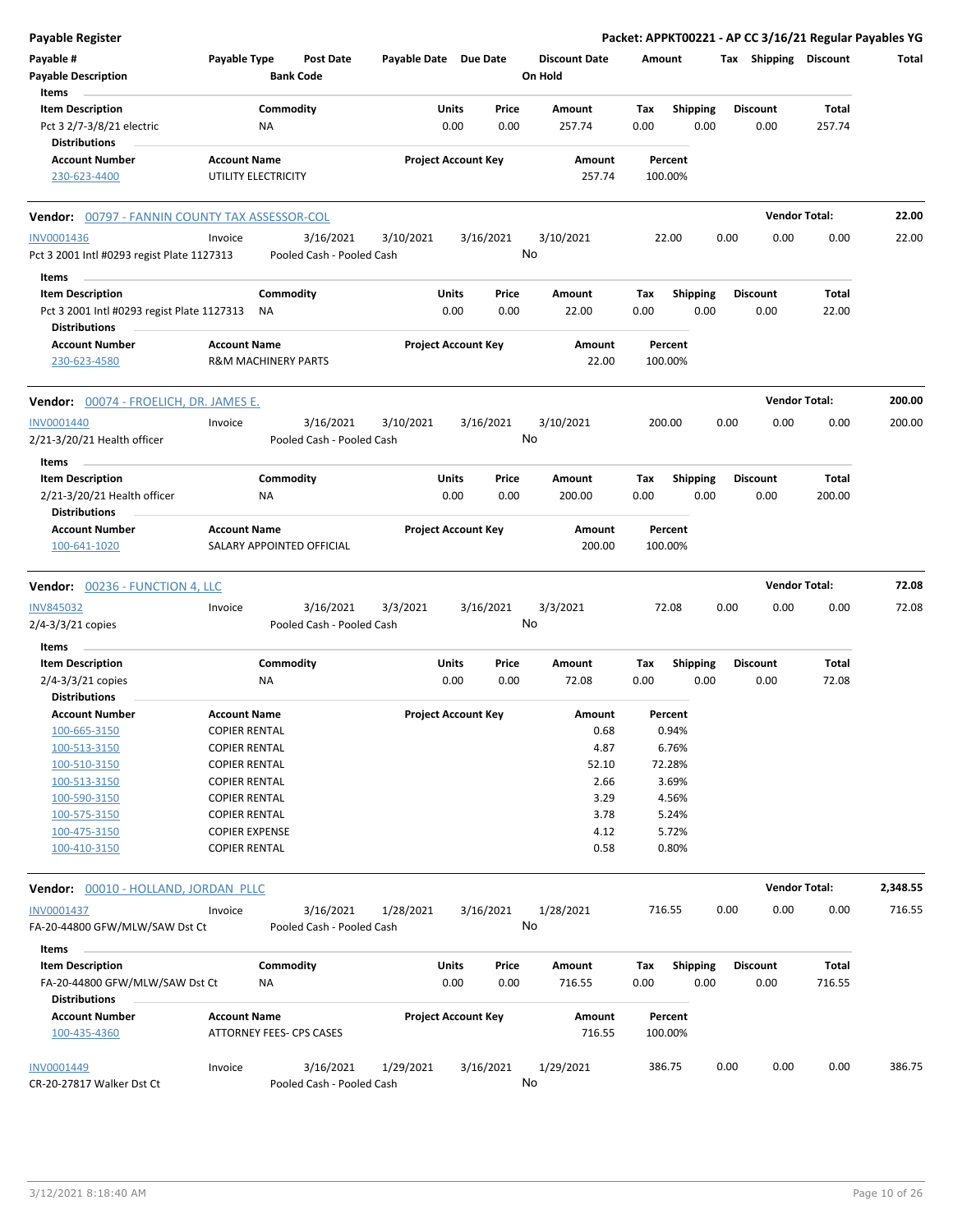| Payable #<br><b>Payable Description</b><br>Items                             | Payable Type                                |                 | <b>Post Date</b><br><b>Bank Code</b>   | Payable Date Due Date |               |                            | <b>Discount Date</b><br>On Hold | Amount      |                         |      | Tax Shipping Discount   |                        | Total  |
|------------------------------------------------------------------------------|---------------------------------------------|-----------------|----------------------------------------|-----------------------|---------------|----------------------------|---------------------------------|-------------|-------------------------|------|-------------------------|------------------------|--------|
| <b>Item Description</b><br>CR-20-27817 Walker Dst Ct<br><b>Distributions</b> |                                             | Commodity<br>ΝA |                                        |                       | Units<br>0.00 | Price<br>0.00              | Amount<br>386.75                | Tax<br>0.00 | <b>Shipping</b><br>0.00 |      | Discount<br>0.00        | <b>Total</b><br>386.75 |        |
| <b>Account Number</b><br>100-435-4370                                        | <b>Account Name</b><br><b>ATTORNEY FEES</b> |                 |                                        |                       |               | <b>Project Account Key</b> | Amount<br>386.75                |             | Percent<br>100.00%      |      |                         |                        |        |
| INV0001450<br>CR-20-27782 Hickman Dst Ct                                     | Invoice                                     |                 | 3/16/2021<br>Pooled Cash - Pooled Cash | 2/1/2021              |               | 3/16/2021                  | 2/1/2021<br>No                  |             | 548.25                  | 0.00 | 0.00                    | 0.00                   | 548.25 |
| Items                                                                        |                                             |                 |                                        |                       |               |                            |                                 |             |                         |      |                         |                        |        |
| <b>Item Description</b>                                                      |                                             | Commodity       |                                        |                       | Units         | Price                      | Amount                          | Tax         | <b>Shipping</b>         |      | <b>Discount</b>         | Total                  |        |
| CR-20-27782 Hickman Dst Ct<br><b>Distributions</b>                           |                                             | ΝA              |                                        |                       | 0.00          | 0.00                       | 548.25                          | 0.00        | 0.00                    |      | 0.00                    | 548.25                 |        |
| <b>Account Number</b><br>100-435-4370                                        | <b>Account Name</b><br><b>ATTORNEY FEES</b> |                 |                                        |                       |               | <b>Project Account Key</b> | Amount<br>548.25                |             | Percent<br>100.00%      |      |                         |                        |        |
| INV0001451<br>CR-17-26435 Eaches Dst Ct                                      | Invoice                                     |                 | 3/16/2021<br>Pooled Cash - Pooled Cash | 1/12/2021             |               | 3/16/2021                  | 1/12/2021<br>No                 |             | 327.25                  | 0.00 | 0.00                    | 0.00                   | 327.25 |
| Items                                                                        |                                             |                 |                                        |                       |               |                            |                                 |             |                         |      |                         |                        |        |
| <b>Item Description</b><br>CR-17-26435 Eaches Dst Ct                         |                                             | Commodity<br>ΝA |                                        |                       | Units<br>0.00 | Price<br>0.00              | Amount<br>327.25                | Tax<br>0.00 | <b>Shipping</b><br>0.00 |      | <b>Discount</b><br>0.00 | Total<br>327.25        |        |
| <b>Distributions</b>                                                         |                                             |                 |                                        |                       |               |                            |                                 |             |                         |      |                         |                        |        |
| <b>Account Number</b><br>100-435-4370                                        | <b>Account Name</b><br><b>ATTORNEY FEES</b> |                 |                                        |                       |               | <b>Project Account Key</b> | Amount<br>327.25                |             | Percent<br>100.00%      |      |                         |                        |        |
| INV0001452                                                                   | Invoice                                     |                 | 3/16/2021                              | 3/9/2021              |               | 3/16/2021                  | 3/9/2021                        |             | 369.75                  | 0.00 | 0.00                    | 0.00                   | 369.75 |
| 2/22-3/8/21 Drug court                                                       |                                             |                 | Pooled Cash - Pooled Cash              |                       |               |                            | No                              |             |                         |      |                         |                        |        |
| Items<br><b>Item Description</b>                                             |                                             | Commodity       |                                        |                       | Units         | Price                      | Amount                          | Tax         | <b>Shipping</b>         |      | <b>Discount</b>         | <b>Total</b>           |        |
| 2/22-3/8/21 Drug court                                                       |                                             | ΝA              |                                        |                       | 0.00          | 0.00                       | 369.75                          | 0.00        | 0.00                    |      | 0.00                    | 369.75                 |        |
| <b>Distributions</b>                                                         |                                             |                 |                                        |                       |               |                            |                                 |             |                         |      |                         |                        |        |
| <b>Account Number</b><br>590-436-4370                                        | <b>Account Name</b>                         |                 | ATTORNEY FEES DRUG COURT               |                       |               | <b>Project Account Key</b> | Amount<br>369.75                |             | Percent<br>100.00%      |      |                         |                        |        |
| Vendor: 00378 - JPMORGAN CHASE BANK NA                                       |                                             |                 |                                        |                       |               |                            |                                 |             |                         |      | <b>Vendor Total:</b>    |                        | 958.92 |
| INV0001447<br>Feb-March 2021 statements                                      | Invoice                                     |                 | 3/16/2021<br>Pooled Cash - Pooled Cash | 3/5/2021              |               | 3/16/2021                  | 3/5/2021<br>No                  |             | 958.92                  | 0.00 | 0.00                    | 0.00                   | 958.92 |
| Items                                                                        |                                             |                 |                                        |                       |               |                            |                                 |             |                         |      |                         |                        |        |
| <b>Item Description</b><br>Feb-March 2021 statements Pct 3 training          |                                             | Commodity<br>ΝA |                                        |                       | Units<br>0.00 | Price<br>0.00              | Amount<br>288.00                | Тах<br>0.00 | <b>Shipping</b><br>0.00 |      | Discount<br>0.00        | Total<br>288.00        |        |
| Distributions<br><b>Account Number</b>                                       | <b>Account Name</b>                         |                 |                                        |                       |               | <b>Project Account Key</b> | Amount                          |             | Percent                 |      |                         |                        |        |
| 230-623-4270                                                                 |                                             |                 | OUT OF COUNTY TRAVEL/TRAINING          |                       |               |                            | 288.00                          |             | 100.00%                 |      |                         |                        |        |
| Items                                                                        |                                             |                 |                                        |                       |               |                            |                                 |             |                         |      |                         |                        |        |
| <b>Item Description</b>                                                      |                                             | Commodity       |                                        |                       | Units         | Price                      | Amount                          | Tax         | <b>Shipping</b>         |      | <b>Discount</b>         | Total                  |        |
| Feb-March 2021 statements transport ex<br><b>Distributions</b>               |                                             | NA              |                                        |                       | 0.00          | 0.00                       | 1,246.80                        | 0.00        | 0.00                    |      | 0.00                    | 1,246.80               |        |
| <b>Account Number</b>                                                        | <b>Account Name</b>                         |                 |                                        |                       |               | <b>Project Account Key</b> | Amount                          |             | Percent                 |      |                         |                        |        |
| 100-560-4280                                                                 | PRISONER TRANSPORT                          |                 |                                        |                       |               |                            | 1,246.80                        |             | 100.00%                 |      |                         |                        |        |
| Items                                                                        |                                             |                 |                                        |                       |               |                            |                                 |             |                         |      |                         |                        |        |
| <b>Item Description</b>                                                      |                                             | Commodity       |                                        |                       | Units         | Price                      | Amount                          | Tax         | <b>Shipping</b>         |      | Discount                | Total                  |        |
| Feb-March 2021 statements training expe NA<br><b>Distributions</b>           |                                             |                 |                                        |                       | 0.00          | 0.00                       | 2,049.00                        | 0.00        | 0.00                    |      | 0.00                    | 2,049.00               |        |
| <b>Account Number</b><br>310-560-4270                                        | <b>Account Name</b>                         |                 | OUT OF COUNTY TRAVEL/TRAINING          |                       |               | <b>Project Account Key</b> | Amount<br>2,049.00              |             | Percent<br>100.00%      |      |                         |                        |        |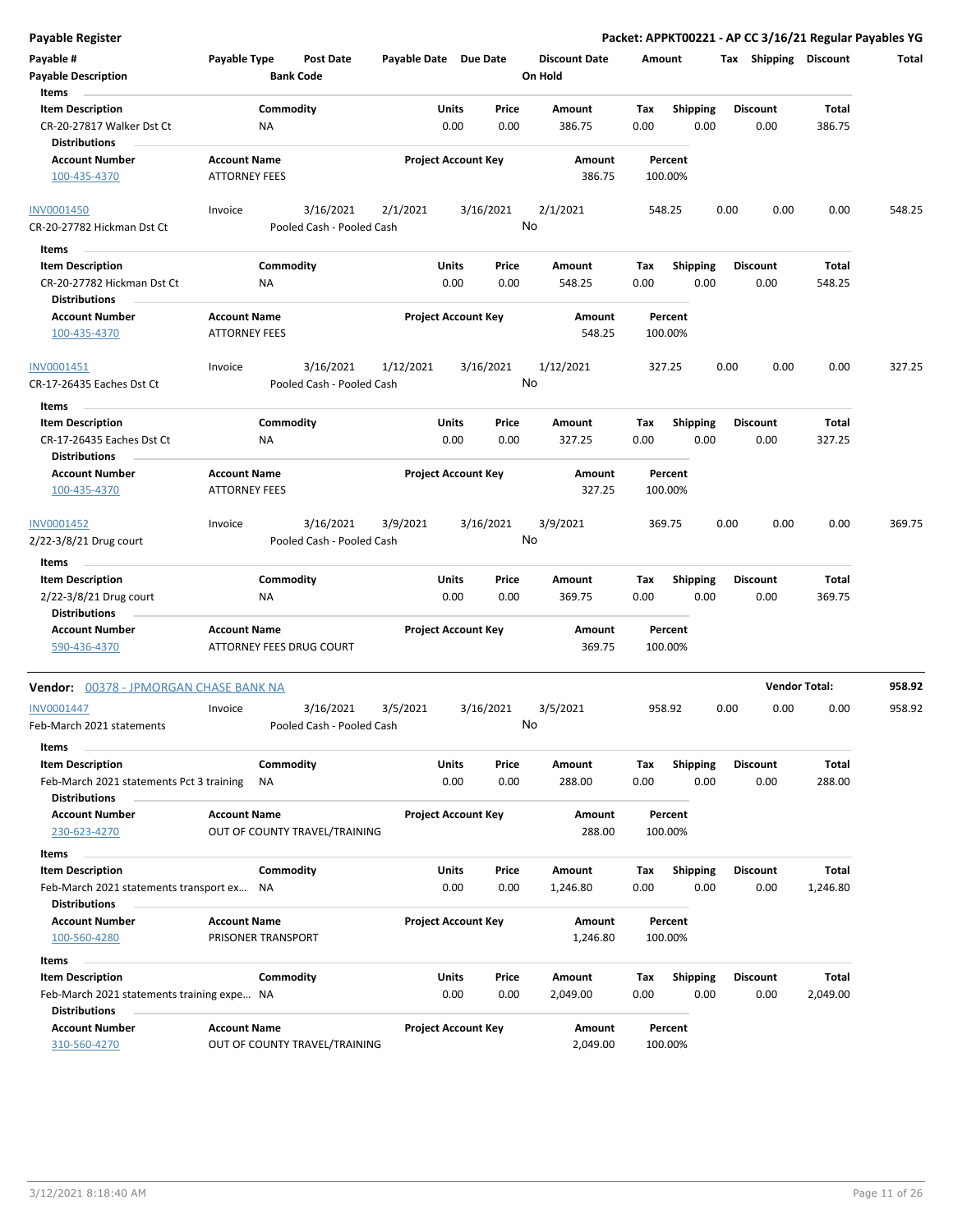| Payable #                                    | Payable Type             |                  | <b>Post Date</b>              | Payable Date Due Date      |                            |       | <b>Discount Date</b> |      | Amount          | Shipping<br>Tax | <b>Discount</b> |
|----------------------------------------------|--------------------------|------------------|-------------------------------|----------------------------|----------------------------|-------|----------------------|------|-----------------|-----------------|-----------------|
| <b>Payable Description</b>                   |                          | <b>Bank Code</b> |                               |                            |                            |       | On Hold              |      |                 |                 |                 |
| Items                                        |                          |                  |                               |                            |                            |       |                      |      |                 |                 |                 |
| <b>Item Description</b>                      |                          | Commodity        |                               |                            | Units                      | Price | Amount               | Tax  | <b>Shipping</b> | <b>Discount</b> | <b>Total</b>    |
| Feb-March 2021 statements Pct 2 training     |                          | ΝA               |                               |                            | 0.00                       | 0.00  | 405.34               | 0.00 | 0.00            | 0.00            | 405.34          |
| <b>Distributions</b>                         |                          |                  |                               |                            |                            |       |                      |      |                 |                 |                 |
| <b>Account Number</b>                        | <b>Account Name</b>      |                  |                               | <b>Project Account Key</b> |                            |       | <b>Amount</b>        |      | Percent         |                 |                 |
| 220-622-4270                                 |                          |                  | OUT OF COUNTY TRAVEL/TRAINING |                            |                            |       | 405.34               |      | 100.00%         |                 |                 |
| Items                                        |                          |                  |                               |                            |                            |       |                      |      |                 |                 |                 |
| <b>Item Description</b>                      |                          | Commodity        |                               |                            | Units                      | Price | Amount               | Тах  | <b>Shipping</b> | <b>Discount</b> | Total           |
| Feb-March 2021 statements Pct 1 training     |                          | NA               |                               |                            | 0.00                       | 0.00  | 919.50               | 0.00 | 0.00            | 0.00            | 919.50          |
| <b>Distributions</b>                         |                          |                  |                               |                            |                            |       |                      |      |                 |                 |                 |
| <b>Account Number</b>                        | <b>Account Name</b>      |                  |                               | <b>Project Account Key</b> |                            |       | Amount               |      | Percent         |                 |                 |
| 210-621-4270                                 |                          |                  | OUT OF COUNTY TRAVEL/TRAINING |                            |                            |       | 919.50               |      | 100.00%         |                 |                 |
| Items                                        |                          |                  |                               |                            |                            |       |                      |      |                 |                 |                 |
| <b>Item Description</b>                      |                          | Commodity        |                               |                            | Units                      | Price | Amount               | Tax  | <b>Shipping</b> | <b>Discount</b> | Total           |
| Feb-March 2021 statements emergency s NA     |                          |                  |                               |                            | 0.00                       | 0.00  | 384.49               | 0.00 | 0.00            | 0.00            | 384.49          |
| <b>Distributions</b>                         |                          |                  |                               |                            |                            |       |                      |      |                 |                 |                 |
| <b>Account Number</b>                        | <b>Account Name</b>      |                  |                               | <b>Project Account Key</b> |                            |       | <b>Amount</b>        |      | Percent         |                 |                 |
| 412-418-3100                                 | <b>SUPPLIES</b>          |                  |                               |                            |                            |       | 384.49               |      | 100.00%         |                 |                 |
| Items                                        |                          |                  |                               |                            |                            |       |                      |      |                 |                 |                 |
| <b>Item Description</b>                      |                          | Commodity        |                               |                            | Units                      | Price | Amount               | Tax  | <b>Shipping</b> | <b>Discount</b> | Total           |
| Feb-March 2021 statements Miradore           |                          | ΝA               |                               |                            | 0.00                       | 0.00  | 6.00                 | 0.00 | 0.00            | 0.00            | 6.00            |
| <b>Distributions</b>                         |                          |                  |                               |                            |                            |       |                      |      |                 |                 |                 |
| <b>Account Number</b>                        | <b>Account Name</b>      |                  |                               |                            | <b>Project Account Key</b> |       | Amount               |      | Percent         |                 |                 |
| 100-503-5740                                 |                          |                  | COMPUTER/WEB SOFTWARE         |                            |                            |       | 6.00                 |      | 100.00%         |                 |                 |
| Items                                        |                          |                  |                               |                            |                            |       |                      |      |                 |                 |                 |
| <b>Item Description</b>                      |                          | Commodity        |                               |                            | Units                      | Price | Amount               | Тах  | <b>Shipping</b> | <b>Discount</b> | Total           |
| Feb-March 2021 statements Pct 2 shop wa NA   |                          |                  |                               |                            | 0.00                       | 0.00  | 39.24                | 0.00 | 0.00            | 0.00            | 39.24           |
| <b>Distributions</b>                         |                          |                  |                               |                            |                            |       |                      |      |                 |                 |                 |
| <b>Account Number</b>                        | <b>Account Name</b>      |                  |                               | <b>Project Account Key</b> |                            |       | Amount               |      | Percent         |                 |                 |
| 220-622-3400                                 | <b>SHOP SUPPLIES</b>     |                  |                               |                            |                            |       | 39.24                |      | 100.00%         |                 |                 |
| Items                                        |                          |                  |                               |                            |                            |       |                      |      |                 |                 |                 |
| <b>Item Description</b>                      |                          | Commodity        |                               |                            | Units                      | Price | Amount               | Tax  | <b>Shipping</b> | <b>Discount</b> | Total           |
| Feb-March 2021 statements TACA dues          |                          | NA               |                               |                            | 0.00                       | 0.00  | 35.00                | 0.00 | 0.00            | 0.00            | 35.00           |
| <b>Distributions</b>                         |                          |                  |                               |                            |                            |       |                      |      |                 |                 |                 |
| <b>Account Number</b>                        | <b>Account Name</b>      |                  |                               | <b>Project Account Key</b> |                            |       | Amount               |      | Percent         |                 |                 |
| 100-435-4810                                 | <b>DUES</b>              |                  |                               |                            |                            |       | 35.00                |      | 100.00%         |                 |                 |
| Items                                        |                          |                  |                               |                            |                            |       |                      |      |                 |                 |                 |
| <b>Item Description</b>                      |                          | Commodity        |                               |                            | Units                      | Price | Amount               | Tax  | Shipping        | <b>Discount</b> | Total           |
| Feb-March 2021 statements training regist NA |                          |                  |                               |                            | 0.00                       | 0.00  | 255.00               | 0.00 | 0.00            | 0.00            | 255.00          |
| <b>Distributions</b>                         |                          |                  |                               |                            |                            |       |                      |      |                 |                 |                 |
| <b>Account Number</b>                        | <b>Account Name</b>      |                  |                               |                            | <b>Project Account Key</b> |       | Amount               |      | Percent         |                 |                 |
| 100-435-4270                                 |                          |                  | OUT OF CO TRAVEL/TRAINING     |                            |                            |       | 255.00               |      | 100.00%         |                 |                 |
| Items                                        |                          |                  |                               |                            |                            |       |                      |      |                 |                 |                 |
| <b>Item Description</b>                      |                          | Commodity        |                               |                            | Units                      | Price | Amount               | Tax  | <b>Shipping</b> | <b>Discount</b> | Total           |
| Feb-March 2021 statements Zoom               |                          | ΝA               |                               |                            | 0.00                       | 0.00  | 138.68               | 0.00 | 0.00            | 0.00            | 138.68          |
| <b>Distributions</b>                         |                          |                  |                               |                            |                            |       |                      |      |                 |                 |                 |
| <b>Account Number</b>                        | <b>Account Name</b>      |                  |                               | <b>Project Account Key</b> |                            |       | Amount               |      | Percent         |                 |                 |
| 414-416-4530                                 | <b>COMPUTER SOFTWARE</b> |                  |                               |                            |                            |       | 138.68               |      | 100.00%         |                 |                 |
|                                              |                          |                  |                               |                            |                            |       |                      |      |                 |                 |                 |
| Items                                        |                          |                  |                               |                            |                            |       |                      |      |                 |                 |                 |
| <b>Item Description</b>                      |                          | Commodity        |                               |                            | Units                      | Price | Amount               | Tax  | <b>Shipping</b> | <b>Discount</b> | Total           |
| Feb-March 2021 statements Pct 3 office s NA  |                          |                  |                               |                            | 0.00                       | 0.00  | 18.10                | 0.00 | 0.00            | 0.00            | 18.10           |
| <b>Distributions</b>                         | <b>Account Name</b>      |                  |                               |                            | <b>Project Account Key</b> |       |                      |      |                 |                 |                 |
| <b>Account Number</b>                        | <b>OFFICE SUPPLIES</b>   |                  |                               |                            |                            |       | Amount               |      | Percent         |                 |                 |
| 230-623-3100                                 |                          |                  |                               |                            |                            |       | 18.10                |      | 100.00%         |                 |                 |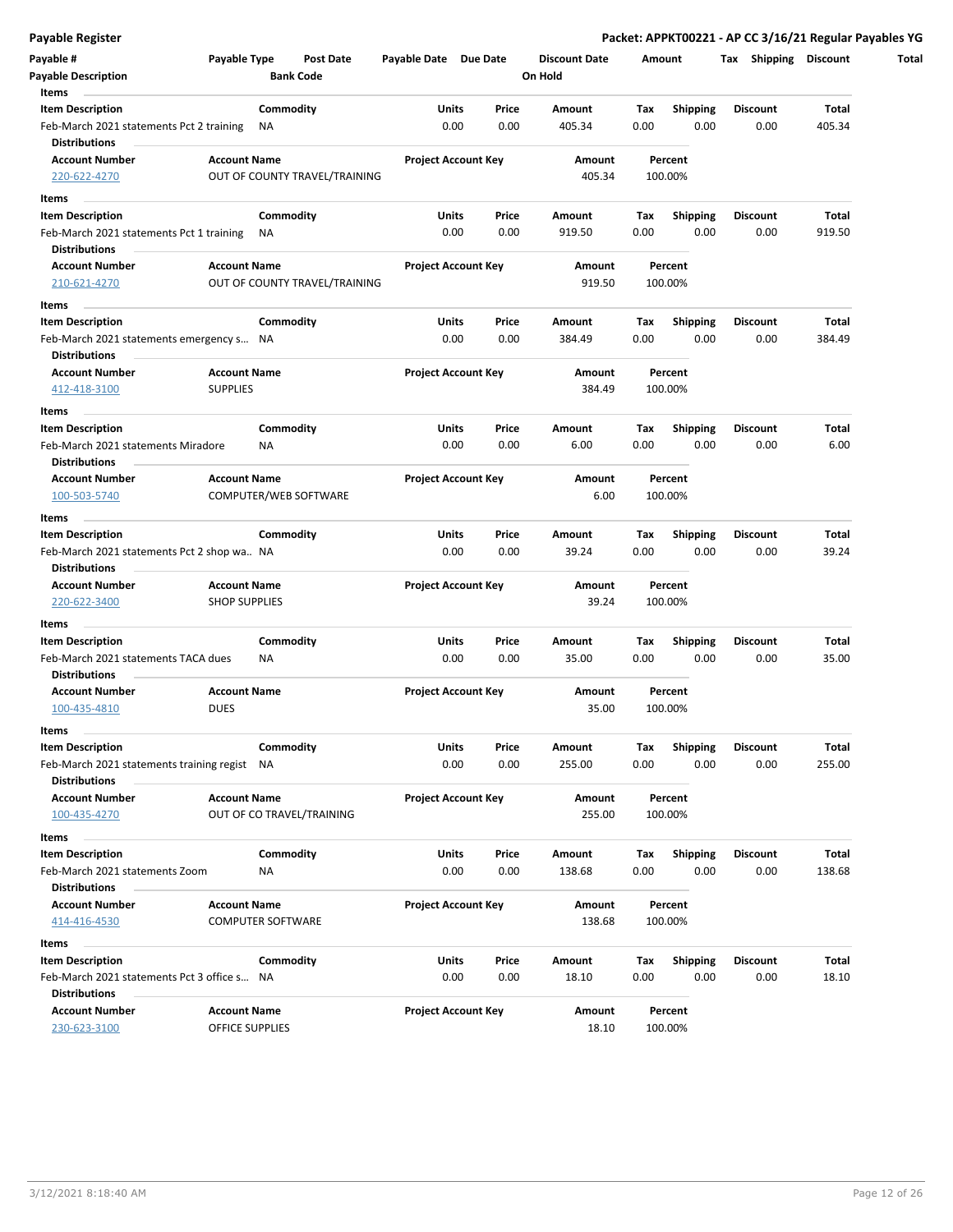| Payable #                                                            | Payable Type                            |           | <b>Post Date</b>               | Payable Date Due Date |                            |           | <b>Discount Date</b>  |          | Amount             |      | Tax Shipping    | <b>Discount</b>      | Total    |
|----------------------------------------------------------------------|-----------------------------------------|-----------|--------------------------------|-----------------------|----------------------------|-----------|-----------------------|----------|--------------------|------|-----------------|----------------------|----------|
| <b>Payable Description</b><br>Items                                  |                                         |           | <b>Bank Code</b>               |                       |                            |           | On Hold               |          |                    |      |                 |                      |          |
| <b>Item Description</b>                                              |                                         | Commodity |                                |                       | Units                      | Price     | Amount                | Tax      | <b>Shipping</b>    |      | <b>Discount</b> | Total                |          |
| Feb-March 2021 statements Express Labs                               |                                         | NA        |                                |                       | 0.00                       | 0.00      | 300.00                | 0.00     | 0.00               |      | 0.00            | 300.00               |          |
| <b>Distributions</b>                                                 |                                         |           |                                |                       | <b>Project Account Key</b> |           |                       |          |                    |      |                 |                      |          |
| <b>Account Number</b><br>210-621-3140                                | <b>Account Name</b>                     |           | EMPLOYEE PHYSICALS/DOT TESTING |                       |                            |           | Amount<br>75.00       |          | Percent<br>25.00%  |      |                 |                      |          |
| 240-624-3140                                                         |                                         |           | EMPLOYEE PHYSICALS/DOT TESTING |                       |                            |           | 75.00                 |          | 25.00%             |      |                 |                      |          |
| 220-622-3140                                                         |                                         |           | EMPLOYEE PHYSICALS/DOT TESTING |                       |                            |           | 150.00                |          | 50.00%             |      |                 |                      |          |
|                                                                      |                                         |           |                                |                       |                            |           |                       |          |                    |      |                 |                      |          |
| Items                                                                |                                         |           |                                |                       |                            |           |                       |          |                    |      |                 |                      |          |
| <b>Item Description</b>                                              |                                         | Commodity |                                |                       | Units                      | Price     | Amount                | Tax      | <b>Shipping</b>    |      | <b>Discount</b> | Total                |          |
| Feb-March 2021 statements canceled shel NA<br><b>Distributions</b>   |                                         |           |                                |                       | 0.00                       | 0.00      | $-5,929.10$           | 0.00     | 0.00               |      | 0.00            | $-5,929.10$          |          |
| <b>Account Number</b><br>191-450-5720                                | <b>Account Name</b><br>OFFICE EQUIPMENT |           |                                |                       | <b>Project Account Key</b> |           | Amount<br>$-5,929.10$ |          | Percent<br>100.00% |      |                 |                      |          |
| Items                                                                |                                         |           |                                |                       |                            |           |                       |          |                    |      |                 |                      |          |
| <b>Item Description</b>                                              |                                         | Commodity |                                |                       | Units                      | Price     | Amount                | Tax      | <b>Shipping</b>    |      | <b>Discount</b> | Total                |          |
| Feb-March 2021 statements training regist NA<br><b>Distributions</b> |                                         |           |                                |                       | 0.00                       | 0.00      | 230.00                | 0.00     | 0.00               |      | 0.00            | 230.00               |          |
| <b>Account Number</b>                                                | <b>Account Name</b>                     |           |                                |                       | <b>Project Account Key</b> |           | Amount                |          | Percent            |      |                 |                      |          |
| 100-495-4270                                                         |                                         |           | OUT OF COUNTY TRAVEL/TRAINING  |                       |                            |           | 230.00                |          | 100.00%            |      |                 |                      |          |
| Items                                                                |                                         |           |                                |                       |                            |           |                       |          |                    |      |                 |                      |          |
| <b>Item Description</b>                                              |                                         | Commodity |                                |                       | Units                      | Price     | Amount                | Tax      | <b>Shipping</b>    |      | Discount        | Total                |          |
| Feb-March 2021 statements training regist NA                         |                                         |           |                                |                       | 0.00                       | 0.00      | 455.00                | 0.00     | 0.00               |      | 0.00            | 455.00               |          |
| <b>Distributions</b>                                                 |                                         |           |                                |                       |                            |           |                       |          |                    |      |                 |                      |          |
| <b>Account Number</b>                                                | <b>Account Name</b>                     |           |                                |                       | <b>Project Account Key</b> |           | Amount                |          | Percent            |      |                 |                      |          |
| 100-400-4270                                                         |                                         |           | OUT OF COUNTY TRAVEL/TRAINING  |                       |                            |           | 455.00                |          | 100.00%            |      |                 |                      |          |
| Items                                                                |                                         |           |                                |                       |                            |           |                       |          |                    |      |                 |                      |          |
| <b>Item Description</b>                                              |                                         | Commodity |                                |                       | Units                      | Price     | Amount                | Тах      | <b>Shipping</b>    |      | <b>Discount</b> | Total                |          |
| Feb-March 2021 statements evidence                                   |                                         | NA        |                                |                       | 0.00                       | 0.00      | 117.87                | 0.00     | 0.00               |      | 0.00            | 117.87               |          |
| <b>Distributions</b>                                                 |                                         |           |                                |                       |                            |           |                       |          |                    |      |                 |                      |          |
| <b>Account Number</b>                                                | <b>Account Name</b>                     |           |                                |                       | <b>Project Account Key</b> |           | Amount                |          | Percent            |      |                 |                      |          |
| 100-475-4650                                                         |                                         |           | PHYS.EVIDENCE ANALYSIS         |                       |                            |           | 117.87                |          | 100.00%            |      |                 |                      |          |
| Vendor: 00260 - KLAUS, KURT                                          |                                         |           |                                |                       |                            |           |                       |          |                    |      |                 | <b>Vendor Total:</b> | 1,500.00 |
| 900103                                                               | Invoice                                 |           | 3/16/2021                      | 3/8/2021              |                            | 3/16/2021 | 3/8/2021              | 1,500.00 |                    | 0.00 | 0.00            | 0.00                 | 1,500.00 |
| Pct 2 frame wall in shop                                             |                                         |           | Pooled Cash - Pooled Cash      |                       |                            |           | No                    |          |                    |      |                 |                      |          |
| Items                                                                |                                         |           |                                |                       |                            |           |                       |          |                    |      |                 |                      |          |
| <b>Item Description</b>                                              |                                         | Commodity |                                |                       | Units                      | Price     | Amount                | Tax      | Shipping           |      | Discount        | Total                |          |
| Pct 2 frame wall in shop<br><b>Distributions</b>                     |                                         | NA        |                                |                       | 0.00                       | 0.00      | 1,500.00              | 0.00     | 0.00               |      | 0.00            | 1,500.00             |          |
| <b>Account Number</b>                                                | <b>Account Name</b>                     |           |                                |                       | <b>Project Account Key</b> |           | Amount                |          | Percent            |      |                 |                      |          |
| 220-622-4500                                                         | R&M BUILDING                            |           |                                |                       |                            |           | 1,500.00              |          | 100.00%            |      |                 |                      |          |
| Vendor: 00444 - KONICA MINOLTA PREMIER FINANCE                       |                                         |           |                                |                       |                            |           |                       |          |                    |      |                 | <b>Vendor Total:</b> | 888.45   |
| 71755276                                                             | Invoice                                 |           | 3/16/2021                      | 3/9/2021              |                            | 3/16/2021 | 3/9/2021              |          | 888.45             | 0.00 | 0.00            | 0.00                 | 888.45   |
| Copier lease 3/15-4/14/21                                            |                                         |           | Pooled Cash - Pooled Cash      |                       |                            |           | No                    |          |                    |      |                 |                      |          |
| Items                                                                |                                         |           |                                |                       |                            |           |                       |          |                    |      |                 |                      |          |
| <b>Item Description</b>                                              |                                         | Commodity |                                |                       | Units                      | Price     | Amount                | Tax      | Shipping           |      | Discount        | Total                |          |
| Copier lease 3/15-4/14/21                                            |                                         | NA        |                                |                       | 0.00                       | 0.00      | 888.45                | 0.00     | 0.00               |      | 0.00            | 888.45               |          |
| <b>Distributions</b>                                                 |                                         |           |                                |                       |                            |           |                       |          |                    |      |                 |                      |          |
| <b>Account Number</b>                                                | <b>Account Name</b>                     |           |                                |                       | <b>Project Account Key</b> |           | Amount                |          | Percent            |      |                 |                      |          |
| 100-590-3150                                                         | <b>COPIER RENTAL</b>                    |           |                                |                       |                            |           | 73.29                 |          | 8.25%              |      |                 |                      |          |
| 100-410-3150                                                         | <b>COPIER RENTAL</b>                    |           |                                |                       |                            |           | 97.72                 |          | 11.00%             |      |                 |                      |          |
| 100-510-3150                                                         | <b>COPIER RENTAL</b>                    |           |                                |                       |                            |           | 314.27                |          | 35.37%             |      |                 |                      |          |
| 100-513-3150                                                         | <b>COPIER RENTAL</b>                    |           |                                |                       |                            |           | 97.72                 |          | 11.00%             |      |                 |                      |          |
| 100-499-3150                                                         | <b>COPIER EXPENSE</b>                   |           |                                |                       |                            |           | 89.75                 |          | 10.10%             |      |                 |                      |          |
| 100-665-3150                                                         | <b>COPIER RENTAL</b>                    |           |                                |                       |                            |           | 89.75                 |          | 10.10%             |      |                 |                      |          |
| 100-475-3150                                                         | <b>COPIER EXPENSE</b>                   |           |                                |                       |                            |           | 101.52                |          | 11.43%             |      |                 |                      |          |
| 100-575-3150                                                         | <b>COPIER RENTAL</b>                    |           |                                |                       |                            |           | 24.43                 |          | 2.75%              |      |                 |                      |          |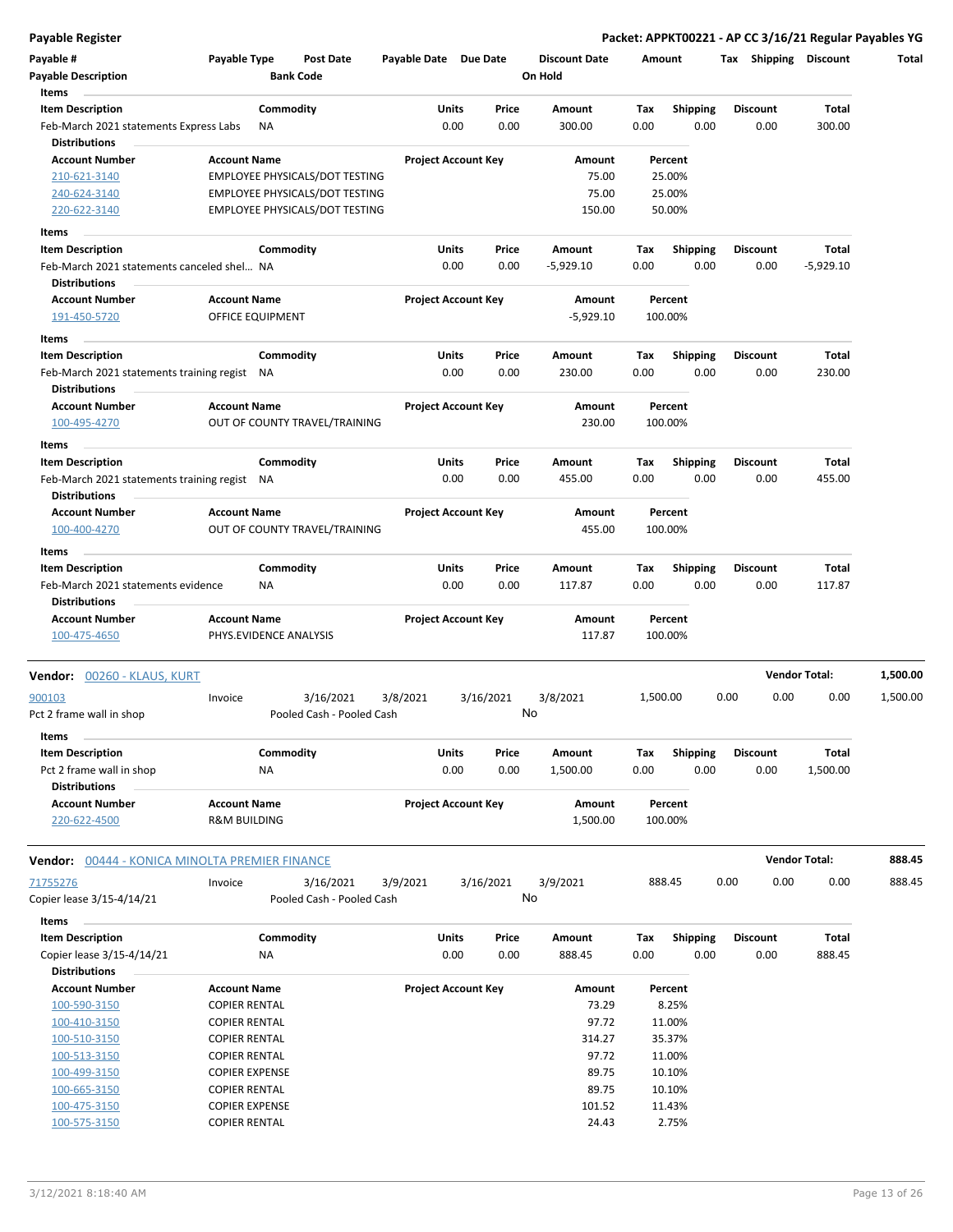| <b>Payable Register</b>                                                                |                                                |                                        |                       |                            |               |                                 |             |                    |                         |      |                         |                      | Packet: APPKT00221 - AP CC 3/16/21 Regular Payables YG |
|----------------------------------------------------------------------------------------|------------------------------------------------|----------------------------------------|-----------------------|----------------------------|---------------|---------------------------------|-------------|--------------------|-------------------------|------|-------------------------|----------------------|--------------------------------------------------------|
| Payable #<br><b>Payable Description</b>                                                | Payable Type                                   | <b>Post Date</b><br><b>Bank Code</b>   | Payable Date Due Date |                            |               | <b>Discount Date</b><br>On Hold |             | Amount             |                         |      | Tax Shipping Discount   |                      | Total                                                  |
| Vendor: 00239 - L & L A/C-ELECTRICAL                                                   |                                                |                                        |                       |                            |               |                                 |             |                    |                         |      |                         | <b>Vendor Total:</b> | 360.50                                                 |
| 2353<br>S Jail heat repair<br>Items                                                    | Invoice                                        | 3/16/2021<br>Pooled Cash - Pooled Cash | 1/12/2021             |                            | 3/16/2021     | 1/12/2021<br>No                 |             | 360.50             |                         | 0.00 | 0.00                    | 0.00                 | 360.50                                                 |
| <b>Item Description</b><br>S Jail heat repair<br><b>Distributions</b>                  |                                                | Commodity<br>ΝA                        |                       | Units<br>0.00              | Price<br>0.00 | Amount<br>360.50                | Tax<br>0.00 |                    | <b>Shipping</b><br>0.00 |      | <b>Discount</b><br>0.00 | Total<br>360.50      |                                                        |
| <b>Account Number</b><br>100-565-4500                                                  | <b>Account Name</b><br><b>R&amp;M BUILDING</b> |                                        |                       | <b>Project Account Key</b> |               | Amount<br>360.50                |             | Percent<br>100.00% |                         |      |                         |                      |                                                        |
| Vendor: 00111 - MCCRAW OIL CO.                                                         |                                                |                                        |                       |                            |               |                                 |             |                    |                         |      |                         | <b>Vendor Total:</b> | 19,368.94                                              |
| 403373<br>#23040034 Pct 3 propane<br>Items                                             | Invoice                                        | 3/16/2021<br>Pooled Cash - Pooled Cash | 2/11/2021             |                            | 3/16/2021     | 2/11/2021<br>No                 |             | 354.38             |                         | 0.00 | 0.00                    | 0.00                 | 354.38                                                 |
| <b>Item Description</b><br>#23040034 Pct 3 propane<br><b>Distributions</b>             |                                                | Commodity<br><b>NA</b>                 |                       | Units<br>0.00              | Price<br>0.00 | Amount<br>354.38                | Tax<br>0.00 |                    | <b>Shipping</b><br>0.00 |      | <b>Discount</b><br>0.00 | Total<br>354.38      |                                                        |
| <b>Account Number</b><br>230-623-4410                                                  | <b>Account Name</b><br>UTILITY GAS             |                                        |                       | <b>Project Account Key</b> |               | Amount<br>354.38                |             | Percent<br>100.00% |                         |      |                         |                      |                                                        |
| 409193<br>#23040036 Pct 4 fuel treatment                                               | Invoice                                        | 3/16/2021<br>Pooled Cash - Pooled Cash | 2/16/2021             |                            | 3/16/2021     | 2/16/2021<br>No                 |             | 44.00              |                         | 0.00 | 0.00                    | 0.00                 | 44.00                                                  |
| Items                                                                                  |                                                |                                        |                       |                            |               |                                 |             |                    |                         |      |                         |                      |                                                        |
| <b>Item Description</b><br>#23040036 Pct 4 fuel treatment<br><b>Distributions</b>      |                                                | Commodity<br>ΝA                        |                       | Units<br>0.00              | Price<br>0.00 | Amount<br>44.00                 | Tax<br>0.00 |                    | <b>Shipping</b><br>0.00 |      | <b>Discount</b><br>0.00 | Total<br>44.00       |                                                        |
| <b>Account Number</b><br>240-624-4580                                                  | <b>Account Name</b>                            | <b>R&amp;M MACHINERY PARTS</b>         |                       | <b>Project Account Key</b> |               | Amount<br>44.00                 |             | Percent<br>100.00% |                         |      |                         |                      |                                                        |
| P38801<br>#23040036 Pct 4 Gas/oil                                                      | Invoice                                        | 3/16/2021<br>Pooled Cash - Pooled Cash | 2/18/2021             |                            | 3/16/2021     | 2/18/2021<br>No                 |             | 1,806.79           |                         | 0.00 | 0.00                    | 0.00                 | 1,806.79                                               |
| Items<br><b>Item Description</b>                                                       |                                                | Commodity                              |                       | Units                      | Price         | Amount                          | Tax         |                    | <b>Shipping</b>         |      | <b>Discount</b>         | Total                |                                                        |
| #23040036 Pct 4 Gas/oil<br><b>Distributions</b>                                        |                                                | ΝA                                     |                       | 0.00                       | 0.00          | 1,806.79                        | 0.00        |                    | 0.00                    |      | 0.00                    | 1,806.79             |                                                        |
| <b>Account Number</b><br>240-624-4570                                                  | <b>Account Name</b>                            | R&M MACHINERY GAS & OIL                |                       | <b>Project Account Key</b> |               | Amount<br>1,806.79              |             | Percent<br>100.00% |                         |      |                         |                      |                                                        |
| P38803<br>#23040045 Sheriff auto gas                                                   | Invoice                                        | 3/16/2021<br>Pooled Cash - Pooled Cash | 2/22/2021             |                            | 3/16/2021     | 2/22/2021<br>No                 |             | 1,435.08           |                         | 0.00 | 0.00                    | 0.00                 | 1,435.08                                               |
| Items<br><b>Item Description</b><br>#23040045 Sheriff auto gas<br><b>Distributions</b> |                                                | Commodity<br><b>NA</b>                 |                       | Units<br>0.00              | Price<br>0.00 | Amount<br>1,435.08              | Tax<br>0.00 |                    | <b>Shipping</b><br>0.00 |      | <b>Discount</b><br>0.00 | Total<br>1,435.08    |                                                        |
| <b>Account Number</b><br>100-560-3300                                                  | <b>Account Name</b>                            | AUTO EXPENSE GAS & OIL                 |                       | <b>Project Account Key</b> |               | Amount<br>1,435.08              |             | Percent<br>100.00% |                         |      |                         |                      |                                                        |
| P38833<br>#23040045 Sheriff auto gas                                                   | Invoice                                        | 3/16/2021<br>Pooled Cash - Pooled Cash | 2/3/2021              |                            | 3/16/2021     | 2/3/2021<br>No                  |             | 1,215.59           |                         | 0.00 | 0.00                    | 0.00                 | 1,215.59                                               |
| Items<br><b>Item Description</b><br>#23040045 Sheriff auto gas<br><b>Distributions</b> |                                                | Commodity<br>ΝA                        |                       | Units<br>0.00              | Price<br>0.00 | Amount<br>1,215.59              | Tax<br>0.00 |                    | <b>Shipping</b><br>0.00 |      | <b>Discount</b><br>0.00 | Total<br>1,215.59    |                                                        |
| <b>Account Number</b><br>100-560-3300                                                  | <b>Account Name</b>                            | AUTO EXPENSE GAS & OIL                 |                       | <b>Project Account Key</b> |               | Amount<br>1,215.59              |             | Percent<br>100.00% |                         |      |                         |                      |                                                        |
| P38869<br>#23040023 Pct 1 Gas/oil                                                      | Invoice                                        | 3/16/2021<br>Pooled Cash - Pooled Cash | 2/5/2021              |                            | 3/16/2021     | 2/5/2021<br>No                  |             | 1,919.30           |                         | 0.00 | 0.00                    | 0.00                 | 1,919.30                                               |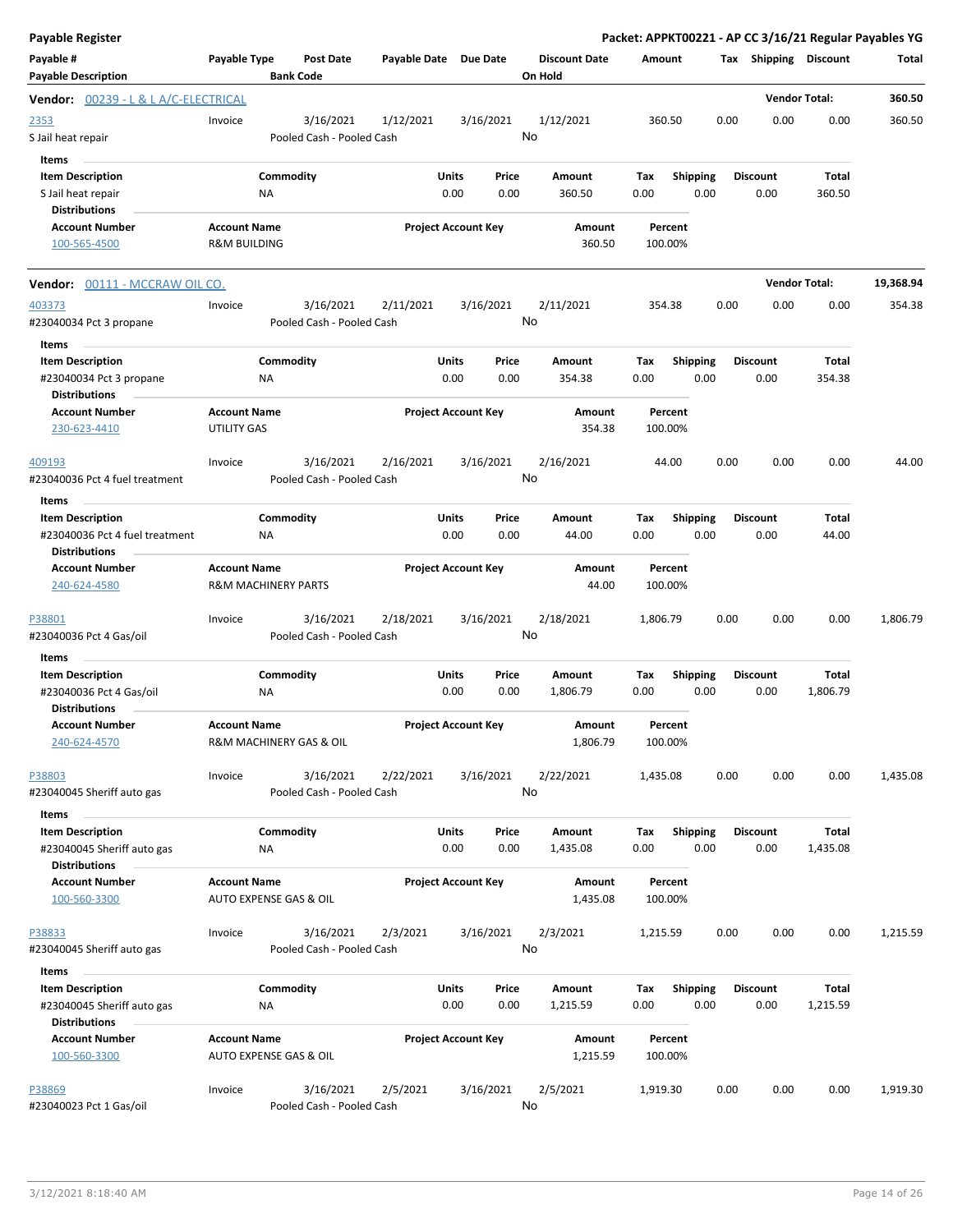|  | <b>Payable Register</b> |
|--|-------------------------|

**Payable Register Packet: APPKT00221 - AP CC 3/16/21 Regular Payables YG**

| Payable #                                          | Payable Type                   | <b>Post Date</b>          | Payable Date Due Date |                            |       | <b>Discount Date</b> | <b>Amount</b> |                 | Tax  | Shipping        | <b>Discount</b>      | Total    |
|----------------------------------------------------|--------------------------------|---------------------------|-----------------------|----------------------------|-------|----------------------|---------------|-----------------|------|-----------------|----------------------|----------|
| <b>Payable Description</b><br>Items                |                                | <b>Bank Code</b>          |                       |                            |       | On Hold              |               |                 |      |                 |                      |          |
| <b>Item Description</b>                            |                                | Commodity                 |                       | Units                      | Price | Amount               | Tax           | Shipping        |      | Discount        | <b>Total</b>         |          |
| #23040023 Pct 1 Gas/oil                            | NA                             |                           |                       | 0.00                       | 0.00  | 1,919.30             | 0.00          | 0.00            |      | 0.00            | 1,919.30             |          |
| <b>Distributions</b>                               |                                |                           |                       |                            |       |                      |               |                 |      |                 |                      |          |
| <b>Account Number</b>                              | <b>Account Name</b>            |                           |                       | <b>Project Account Key</b> |       | Amount               | Percent       |                 |      |                 |                      |          |
| 210-621-4570                                       | R&M MACHINERY GAS & OIL        |                           |                       |                            |       | 1,919.30             | 100.00%       |                 |      |                 |                      |          |
| P38870                                             | Invoice                        | 3/16/2021                 | 2/5/2021              | 3/16/2021                  |       | 2/5/2021             | 2,602.07      |                 | 0.00 | 0.00            | 0.00                 | 2,602.07 |
| #23040034 Pct 3 Gas/oil                            |                                | Pooled Cash - Pooled Cash |                       |                            |       | No                   |               |                 |      |                 |                      |          |
| Items                                              |                                |                           |                       |                            |       |                      |               |                 |      |                 |                      |          |
| <b>Item Description</b>                            |                                | Commodity                 |                       | Units                      | Price | Amount               | Tax           | Shipping        |      | Discount        | <b>Total</b>         |          |
| #23040034 Pct 3 Gas/oil                            | NA                             |                           |                       | 0.00                       | 0.00  | 2,602.07             | 0.00          | 0.00            |      | 0.00            | 2,602.07             |          |
| <b>Distributions</b>                               |                                |                           |                       |                            |       |                      |               |                 |      |                 |                      |          |
| <b>Account Number</b>                              | <b>Account Name</b>            |                           |                       | <b>Project Account Key</b> |       | Amount               | Percent       |                 |      |                 |                      |          |
| 230-623-4570                                       | R&M MACHINERY GAS & OIL        |                           |                       |                            |       | 2,602.07             | 100.00%       |                 |      |                 |                      |          |
| <u>P39034</u>                                      | Invoice                        | 3/16/2021                 | 2/11/2021             | 3/16/2021                  |       | 2/11/2021            | 1,180.42      |                 | 0.00 | 0.00            | 0.00                 | 1,180.42 |
| #23040045 Sheriff auto gas                         |                                | Pooled Cash - Pooled Cash |                       |                            |       | No                   |               |                 |      |                 |                      |          |
| Items                                              |                                |                           |                       |                            |       |                      |               |                 |      |                 |                      |          |
| <b>Item Description</b>                            |                                | Commodity                 |                       | Units                      | Price | Amount               | Tax           | <b>Shipping</b> |      | <b>Discount</b> | Total                |          |
| #23040045 Sheriff auto gas<br><b>Distributions</b> | ΝA                             |                           |                       | 0.00                       | 0.00  | 1,180.42             | 0.00          | 0.00            |      | 0.00            | 1,180.42             |          |
| <b>Account Number</b>                              | <b>Account Name</b>            |                           |                       | <b>Project Account Key</b> |       | Amount               | Percent       |                 |      |                 |                      |          |
| 100-560-3300                                       | AUTO EXPENSE GAS & OIL         |                           |                       |                            |       | 1,180.42             | 100.00%       |                 |      |                 |                      |          |
| P39083                                             | Invoice                        | 3/16/2021                 | 2/23/2021             | 3/16/2021                  |       | 2/23/2021            | 7,637.74      |                 | 0.00 | 0.00            | 0.00                 | 7,637.74 |
| #23040025 Pct 2 Gas/oil                            |                                | Pooled Cash - Pooled Cash |                       |                            |       | No                   |               |                 |      |                 |                      |          |
| Items                                              |                                |                           |                       |                            |       |                      |               |                 |      |                 |                      |          |
| <b>Item Description</b>                            |                                | Commodity                 |                       | Units                      | Price | Amount               | Tax           | <b>Shipping</b> |      | <b>Discount</b> | <b>Total</b>         |          |
| #23040025 Pct 2 Gas/oil                            | <b>NA</b>                      |                           |                       | 0.00                       | 0.00  | 7,637.74             | 0.00          | 0.00            |      | 0.00            | 7,637.74             |          |
| <b>Distributions</b>                               |                                |                           |                       |                            |       |                      |               |                 |      |                 |                      |          |
| <b>Account Number</b>                              | <b>Account Name</b>            |                           |                       | <b>Project Account Key</b> |       | Amount               | Percent       |                 |      |                 |                      |          |
| 220-622-4570                                       | R&M MACHINERY GAS & OIL        |                           |                       |                            |       | 7,637.74             | 100.00%       |                 |      |                 |                      |          |
| P39197                                             | Invoice                        | 3/16/2021                 | 2/25/2021             | 3/16/2021                  |       | 2/25/2021            | 1,173.57      |                 | 0.00 | 0.00            | 0.00                 | 1,173.57 |
| #23040045 Sheriff auto gas                         |                                | Pooled Cash - Pooled Cash |                       |                            |       | No                   |               |                 |      |                 |                      |          |
| Items<br><b>Item Description</b>                   |                                | Commodity                 |                       | Units                      | Price | Amount               | Tax           | <b>Shipping</b> |      | <b>Discount</b> | Total                |          |
| #23040045 Sheriff auto gas                         | ΝA                             |                           |                       | 0.00                       | 0.00  | 1,173.57             | 0.00          | 0.00            |      | 0.00            | 1,173.57             |          |
| <b>Distributions</b>                               |                                |                           |                       |                            |       |                      |               |                 |      |                 |                      |          |
| <b>Account Number</b>                              | <b>Account Name</b>            |                           |                       | <b>Project Account Key</b> |       | Amount               | Percent       |                 |      |                 |                      |          |
| 100-560-3300                                       | AUTO EXPENSE GAS & OIL         |                           |                       |                            |       | 1,173.57             | 100.00%       |                 |      |                 |                      |          |
| <b>Vendor:</b> 00440 - O'REILLY AUTOMOTIVE, INC.   |                                |                           |                       |                            |       |                      |               |                 |      |                 | <b>Vendor Total:</b> | 326.74   |
|                                                    | Invoice                        | 3/16/2021                 |                       |                            |       | 2/5/2021             |               |                 |      |                 |                      |          |
| 0361-343031<br>#163525 Pct 4 antifreeze            |                                | Pooled Cash - Pooled Cash | 2/5/2021              | 3/16/2021                  |       | No                   | 89.94         |                 | 0.00 | 0.00            | 0.00                 | 89.94    |
| Items                                              |                                |                           |                       |                            |       |                      |               |                 |      |                 |                      |          |
| <b>Item Description</b>                            |                                | Commodity                 |                       | Units                      | Price | Amount               | Tax           | <b>Shipping</b> |      | <b>Discount</b> | <b>Total</b>         |          |
| #163525 Pct 4 antifreeze                           | Goods                          |                           |                       | 6.00                       | 14.99 | 89.94                | 0.00          | 0.00            |      | 0.00            | 89.94                |          |
| <b>Distributions</b>                               |                                |                           |                       |                            |       |                      |               |                 |      |                 |                      |          |
| <b>Account Number</b>                              | <b>Account Name</b>            |                           |                       | <b>Project Account Key</b> |       | Amount               | Percent       |                 |      |                 |                      |          |
| 240-624-4580                                       | <b>R&amp;M MACHINERY PARTS</b> |                           |                       |                            |       | 89.94                | 100.00%       |                 |      |                 |                      |          |
| 0361-344262                                        | Invoice                        | 3/16/2021                 | 2/11/2021             | 3/16/2021                  |       | 2/11/2021            | 38.99         |                 | 0.00 | 0.00            | 0.00                 | 38.99    |
| #163524 Pct 3 thermostat/gasket                    |                                | Pooled Cash - Pooled Cash |                       |                            |       | No                   |               |                 |      |                 |                      |          |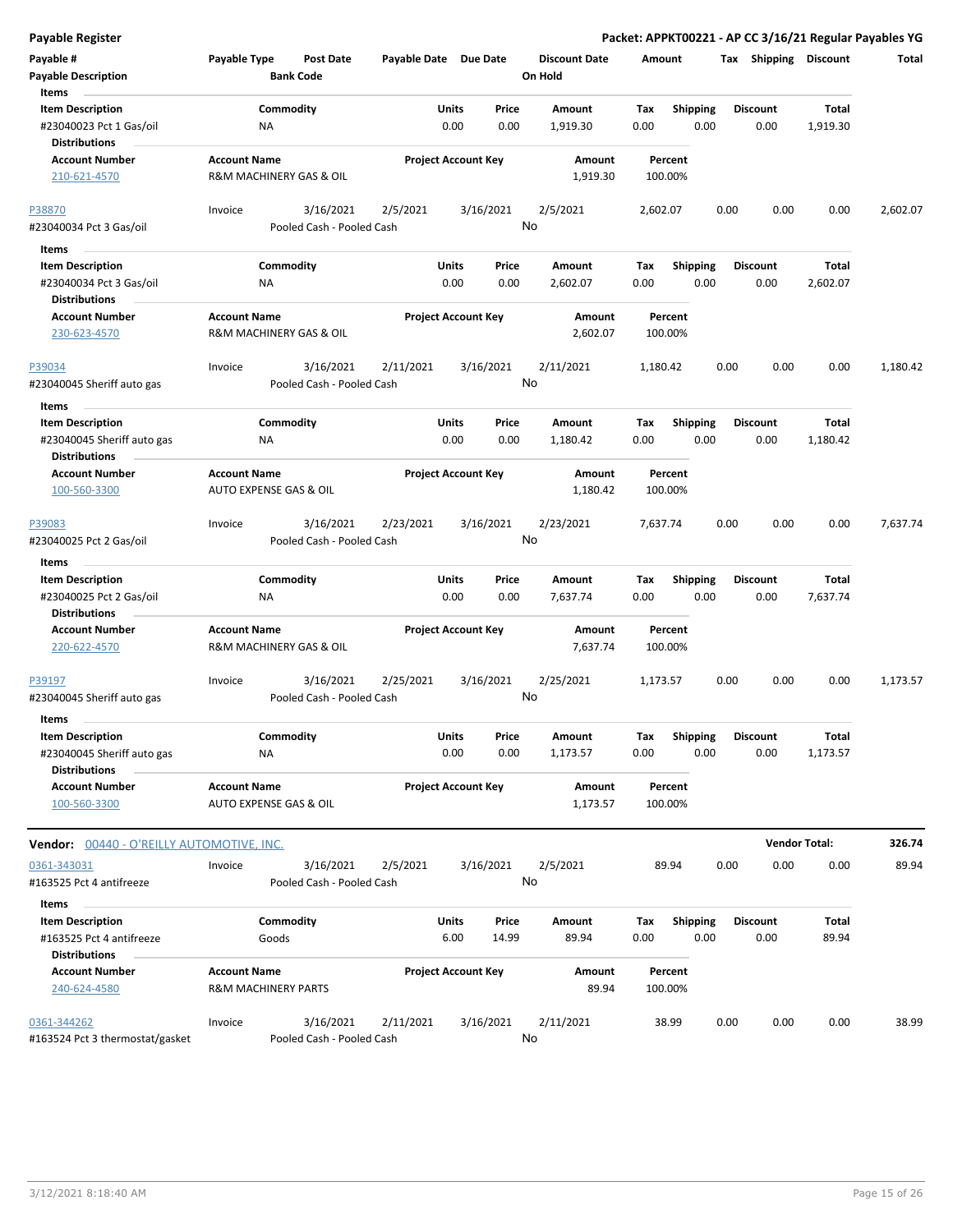| Payable #<br><b>Payable Description</b><br>Items                                              | Payable Type                                | <b>Post Date</b><br><b>Bank Code</b>   | Payable Date Due Date      |                      |                 | <b>Discount Date</b><br>On Hold | Amount                      |                         |      | Tax Shipping            | <b>Discount</b> | Total  |
|-----------------------------------------------------------------------------------------------|---------------------------------------------|----------------------------------------|----------------------------|----------------------|-----------------|---------------------------------|-----------------------------|-------------------------|------|-------------------------|-----------------|--------|
| <b>Item Description</b><br>#163524 Pct 3 thermostat/gasket<br><b>Distributions</b>            |                                             | Commodity<br>ΝA                        |                            | Units<br>0.00        | Price<br>0.00   | Amount<br>38.99                 | Tax<br>0.00                 | <b>Shipping</b><br>0.00 |      | <b>Discount</b><br>0.00 | Total<br>38.99  |        |
| <b>Account Number</b><br>230-623-4580                                                         | <b>Account Name</b>                         | <b>R&amp;M MACHINERY PARTS</b>         | <b>Project Account Key</b> |                      |                 | Amount<br>38.99                 | Percent<br>100.00%          |                         |      |                         |                 |        |
| 0361-344366                                                                                   | Invoice                                     | 3/16/2021                              | 2/11/2021                  |                      | 3/16/2021       | 2/11/2021                       | 2.29                        |                         | 0.00 | 0.00                    | 0.00            | 2.29   |
| #163525 Pct 4 AF tester                                                                       |                                             | Pooled Cash - Pooled Cash              |                            |                      |                 | No                              |                             |                         |      |                         |                 |        |
| Items                                                                                         |                                             |                                        |                            |                      |                 |                                 |                             |                         |      |                         |                 |        |
| <b>Item Description</b>                                                                       |                                             | Commodity                              |                            | Units                | Price           | Amount                          | Tax                         | <b>Shipping</b>         |      | <b>Discount</b>         | Total           |        |
| #163525 Pct 4 AF tester                                                                       |                                             | Goods                                  |                            | 1.00                 | 2.29            | 2.29                            | 0.00                        | 0.00                    |      | 0.00                    | 2.29            |        |
| <b>Distributions</b>                                                                          |                                             |                                        |                            |                      |                 |                                 |                             |                         |      |                         |                 |        |
| <b>Account Number</b><br>240-624-3400                                                         | <b>Account Name</b><br><b>SHOP SUPPLIES</b> |                                        | <b>Project Account Key</b> |                      |                 | Amount<br>2.29                  | Percent<br>100.00%          |                         |      |                         |                 |        |
| 0361-344507<br>#152888 Pct 1 holddown kit                                                     | Invoice                                     | 3/16/2021<br>Pooled Cash - Pooled Cash | 2/12/2021                  |                      | 3/16/2021       | 2/12/2021<br>No                 | 5.99                        |                         | 0.00 | 0.00                    | 0.00            | 5.99   |
| Items                                                                                         |                                             |                                        |                            |                      |                 |                                 |                             |                         |      |                         |                 |        |
| <b>Item Description</b>                                                                       |                                             | Commodity                              |                            | Units                | Price           | Amount                          | Tax                         | <b>Shipping</b>         |      | <b>Discount</b>         | Total           |        |
| #152888 Pct 1 holddown kit<br><b>Distributions</b>                                            |                                             | Goods                                  |                            | 1.00                 | 5.99            | 5.99                            | 0.00                        | 0.00                    |      | 0.00                    | 5.99            |        |
| <b>Account Number</b><br>210-621-4580                                                         | <b>Account Name</b>                         | <b>R&amp;M MACHINERY PARTS</b>         | <b>Project Account Key</b> |                      |                 | <b>Amount</b><br>5.99           | Percent<br>100.00%          |                         |      |                         |                 |        |
| 0361-346256<br>#163525 Pct 4 fuel/oil/air filters                                             | Invoice                                     | 3/16/2021<br>Pooled Cash - Pooled Cash | 2/23/2021                  |                      | 3/16/2021<br>No | 2/23/2021                       | 138.95                      |                         | 0.00 | 0.00                    | 0.00            | 138.95 |
| Items                                                                                         |                                             |                                        |                            |                      |                 |                                 |                             |                         |      |                         |                 |        |
| <b>Item Description</b><br>#163525 Pct 4 fuel/oil/air filters<br><b>Distributions</b>         |                                             | Commodity<br><b>NA</b>                 |                            | Units<br>0.00        | Price<br>0.00   | Amount<br>138.95                | Tax<br>0.00                 | <b>Shipping</b><br>0.00 |      | <b>Discount</b><br>0.00 | Total<br>138.95 |        |
| <b>Account Number</b><br>240-624-4580                                                         | <b>Account Name</b>                         | <b>R&amp;M MACHINERY PARTS</b>         | <b>Project Account Key</b> |                      |                 | Amount<br>138.95                | Percent<br>100.00%          |                         |      |                         |                 |        |
| 0361-346859<br>#152888 Pct 1 semi-met pad                                                     | Invoice                                     | 3/16/2021<br>Pooled Cash - Pooled Cash | 2/26/2021                  |                      | 3/16/2021<br>No | 2/26/2021                       | 29.60                       |                         | 0.00 | 0.00                    | 0.00            | 29.60  |
| <b>Items</b><br><b>Item Description</b><br>#152888 Pct 1 semi-met pad<br><b>Distributions</b> |                                             | Commodity<br>Goods                     |                            | Units<br>1.00        | Price<br>29.60  | Amount<br>29.60                 | Тах<br>0.00                 | <b>Shipping</b><br>0.00 |      | <b>Discount</b><br>0.00 | Total<br>29.60  |        |
| <b>Account Number</b><br>210-621-4580                                                         | <b>Account Name</b>                         | <b>R&amp;M MACHINERY PARTS</b>         | <b>Project Account Key</b> |                      |                 | Amount<br>29.60                 | Percent<br>100.00%          |                         |      |                         |                 |        |
| 0361-346946<br>#152888 Pct 1 absorbent/DEF                                                    | Invoice                                     | 3/16/2021<br>Pooled Cash - Pooled Cash | 2/26/2021                  |                      | 3/16/2021<br>No | 2/26/2021                       | 20.98                       |                         | 0.00 | 0.00                    | 0.00            | 20.98  |
| Items                                                                                         |                                             |                                        |                            |                      |                 |                                 |                             |                         |      | <b>Discount</b>         |                 |        |
| <b>Item Description</b><br>#152888 Pct 1 absorbent/DEF<br><b>Distributions</b>                |                                             | Commodity<br>NA                        |                            | <b>Units</b><br>0.00 | Price<br>0.00   | Amount<br>20.98                 | Tax<br>0.00                 | <b>Shipping</b><br>0.00 |      | 0.00                    | Total<br>20.98  |        |
| <b>Account Number</b><br>210-621-3400<br>210-621-4580                                         | <b>Account Name</b><br><b>SHOP SUPPLIES</b> | R&M MACHINERY PARTS                    | <b>Project Account Key</b> |                      |                 | Amount<br>9.99<br>10.99         | Percent<br>47.62%<br>52.38% |                         |      |                         |                 |        |
| Vendor: 00532 - PARHAM, WILLIAM                                                               |                                             |                                        |                            |                      |                 |                                 |                             |                         |      | <b>Vendor Total:</b>    |                 | 600.00 |
| INV0001417<br>50776 Schardt Co Ct@Law                                                         | Invoice                                     | 3/16/2021<br>Pooled Cash - Pooled Cash | 3/8/2021                   |                      | 3/16/2021       | 3/8/2021<br>No                  | 300.00                      |                         | 0.00 | 0.00                    | 0.00            | 300.00 |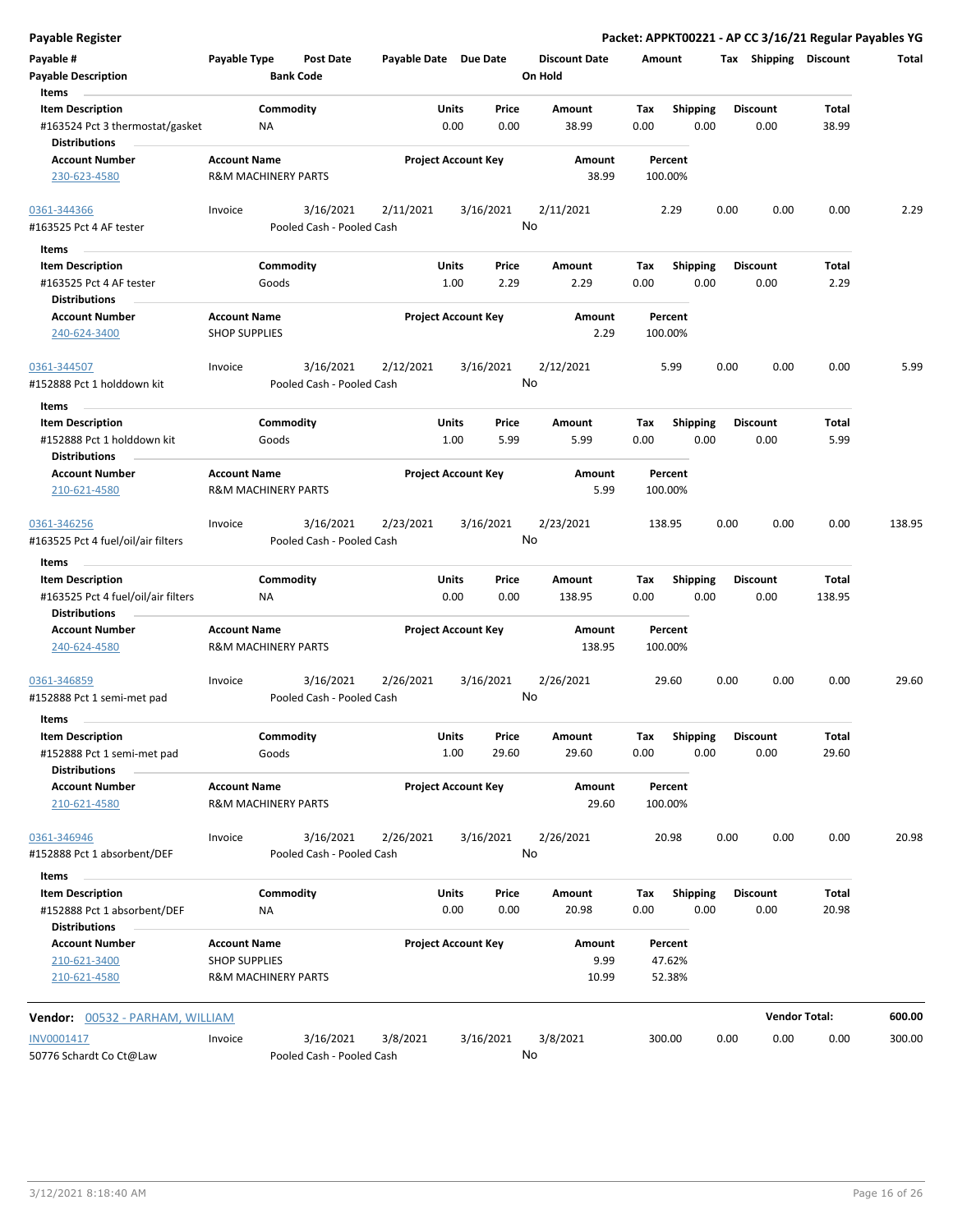| <b>Payable Register</b>                                               |                     |                                        |                       |                            |                 |                                 |             |                         |      |                         |                      | Packet: APPKT00221 - AP CC 3/16/21 Regular Payables YG |
|-----------------------------------------------------------------------|---------------------|----------------------------------------|-----------------------|----------------------------|-----------------|---------------------------------|-------------|-------------------------|------|-------------------------|----------------------|--------------------------------------------------------|
| Payable #<br><b>Payable Description</b>                               | Payable Type        | <b>Post Date</b><br><b>Bank Code</b>   | Payable Date Due Date |                            |                 | <b>Discount Date</b><br>On Hold | Amount      |                         |      | Tax Shipping Discount   |                      | Total                                                  |
| Items                                                                 |                     |                                        |                       |                            |                 |                                 |             |                         |      |                         |                      |                                                        |
| <b>Item Description</b>                                               |                     | Commodity                              |                       | Units                      | Price           | Amount                          | Tax         | <b>Shipping</b>         |      | <b>Discount</b>         | Total                |                                                        |
| 50776 Schardt Co Ct@Law<br><b>Distributions</b>                       |                     | ΝA                                     |                       | 0.00                       | 0.00            | 300.00                          | 0.00        | 0.00                    |      | 0.00                    | 300.00               |                                                        |
| <b>Account Number</b>                                                 | <b>Account Name</b> |                                        |                       | <b>Project Account Key</b> |                 | Amount                          |             | Percent                 |      |                         |                      |                                                        |
| 100-410-4240                                                          |                     | <b>INDIGENT ATTORNEY FEES</b>          |                       |                            |                 | 300.00                          |             | 100.00%                 |      |                         |                      |                                                        |
| <b>INV0001418</b>                                                     | Invoice             | 3/16/2021                              | 3/8/2021              |                            | 3/16/2021       | 3/8/2021                        |             | 300.00                  | 0.00 | 0.00                    | 0.00                 | 300.00                                                 |
| 50775 Schardt Co Ct@Law                                               |                     | Pooled Cash - Pooled Cash              |                       |                            | No              |                                 |             |                         |      |                         |                      |                                                        |
| Items                                                                 |                     |                                        |                       |                            |                 |                                 |             |                         |      |                         |                      |                                                        |
| <b>Item Description</b>                                               |                     | Commodity                              |                       | Units                      | Price           | Amount                          | Tax         | <b>Shipping</b>         |      | <b>Discount</b>         | Total                |                                                        |
| 50775 Schardt Co Ct@Law                                               |                     | ΝA                                     |                       | 0.00                       | 0.00            | 300.00                          | 0.00        | 0.00                    |      | 0.00                    | 300.00               |                                                        |
| <b>Distributions</b>                                                  |                     |                                        |                       |                            |                 |                                 |             |                         |      |                         |                      |                                                        |
| <b>Account Number</b><br>100-410-4240                                 | <b>Account Name</b> | <b>INDIGENT ATTORNEY FEES</b>          |                       | <b>Project Account Key</b> |                 | Amount<br>300.00                |             | Percent<br>100.00%      |      |                         |                      |                                                        |
| Vendor: 00006 - PARKER TIRE                                           |                     |                                        |                       |                            |                 |                                 |             |                         |      |                         | <b>Vendor Total:</b> | 232.00                                                 |
| 12894<br>Pct 4 tire change out                                        | Invoice             | 3/16/2021<br>Pooled Cash - Pooled Cash | 2/22/2021             |                            | 3/16/2021<br>No | 2/22/2021                       |             | 160.00                  | 0.00 | 0.00                    | 0.00                 | 160.00                                                 |
| Items                                                                 |                     |                                        |                       |                            |                 |                                 |             |                         |      |                         |                      |                                                        |
| <b>Item Description</b>                                               |                     | Commodity                              |                       | Units                      | Price           | Amount                          | Tax         | <b>Shipping</b>         |      | <b>Discount</b>         | Total                |                                                        |
| Pct 4 tire change out<br><b>Distributions</b>                         |                     | ΝA                                     |                       | 0.00                       | 0.00            | 160.00                          | 0.00        | 0.00                    |      | 0.00                    | 160.00               |                                                        |
| <b>Account Number</b><br>240-624-4590                                 | <b>Account Name</b> | R&M MACH. TIRES & TUBES                |                       | <b>Project Account Key</b> |                 | Amount<br>160.00                |             | Percent<br>100.00%      |      |                         |                      |                                                        |
| 12928<br>Pct 3 tire repair #341 Chevy pickup                          | Invoice             | 3/16/2021<br>Pooled Cash - Pooled Cash | 3/5/2021              |                            | 3/16/2021<br>No | 3/5/2021                        |             | 12.00                   | 0.00 | 0.00                    | 0.00                 | 12.00                                                  |
| Items                                                                 |                     |                                        |                       |                            |                 |                                 |             |                         |      |                         |                      |                                                        |
| <b>Item Description</b>                                               |                     | Commodity                              |                       | Units                      | Price           | Amount                          | Tax         | <b>Shipping</b>         |      | <b>Discount</b>         | Total                |                                                        |
| Pct 3 tire repair #341 Chevy pickup<br><b>Distributions</b>           |                     | NA                                     |                       | 0.00                       | 0.00            | 12.00                           | 0.00        | 0.00                    |      | 0.00                    | 12.00                |                                                        |
| <b>Account Number</b>                                                 | <b>Account Name</b> |                                        |                       | <b>Project Account Key</b> |                 | Amount                          |             | Percent                 |      |                         |                      |                                                        |
| 230-623-4590                                                          |                     | R&M MACH. TIRES & TUBES                |                       |                            |                 | 12.00                           |             | 100.00%                 |      |                         |                      |                                                        |
| 12932<br>Pct 4 tire change out                                        | Invoice             | 3/16/2021<br>Pooled Cash - Pooled Cash | 3/8/2021              |                            | 3/16/2021<br>No | 3/8/2021                        |             | 60.00                   | 0.00 | 0.00                    | 0.00                 | 60.00                                                  |
|                                                                       |                     |                                        |                       |                            |                 |                                 |             |                         |      |                         |                      |                                                        |
| Items<br><b>Item Description</b>                                      |                     | Commodity                              |                       |                            |                 |                                 |             |                         |      |                         |                      |                                                        |
| Pct 4 tire change out                                                 |                     | ΝA                                     |                       | Units<br>0.00              | Price<br>0.00   | Amount<br>60.00                 | Tax<br>0.00 | <b>Shipping</b><br>0.00 |      | <b>Discount</b><br>0.00 | Total<br>60.00       |                                                        |
| <b>Distributions</b><br><b>Account Number</b><br>240-624-4590         | <b>Account Name</b> | R&M MACH. TIRES & TUBES                |                       | <b>Project Account Key</b> |                 | Amount<br>60.00                 |             | Percent<br>100.00%      |      |                         |                      |                                                        |
| <b>Vendor:</b> 00638 - R.K. HALL, LLC                                 |                     |                                        |                       |                            |                 |                                 |             |                         |      |                         | <b>Vendor Total:</b> | 12,494.30                                              |
| 274172                                                                | Invoice             | 3/16/2021                              | 2/2/2021              |                            | 3/16/2021       | 2/2/2021                        |             | 197.46                  | 0.00 | 0.00                    | 0.00                 | 197.46                                                 |
| #1474 Pct 3 Rock & Gravel                                             |                     | Pooled Cash - Pooled Cash              |                       |                            | No              |                                 |             |                         |      |                         |                      |                                                        |
| Items                                                                 |                     |                                        |                       |                            |                 |                                 |             |                         |      |                         |                      |                                                        |
| <b>Item Description</b><br>#1474 Pct 3 Rock & Gravel<br>Distributions |                     | Commodity<br>NA                        |                       | Units<br>0.00              | Price<br>0.00   | Amount<br>197.46                | Tax<br>0.00 | <b>Shipping</b><br>0.00 |      | <b>Discount</b><br>0.00 | Total<br>197.46      |                                                        |
| <b>Account Number</b>                                                 | <b>Account Name</b> |                                        |                       | <b>Project Account Key</b> |                 | Amount                          |             | Percent                 |      |                         |                      |                                                        |
| 230-623-3410                                                          |                     | R&B MAT. ROCK & GRAVEL                 |                       |                            |                 | 197.46                          |             | 100.00%                 |      |                         |                      |                                                        |
| 274420<br>#1474 Pct 3 Rock & Gravel                                   | Invoice             | 3/16/2021<br>Pooled Cash - Pooled Cash | 2/3/2021              |                            | 3/16/2021<br>No | 2/3/2021                        |             | 198.56                  | 0.00 | 0.00                    | 0.00                 | 198.56                                                 |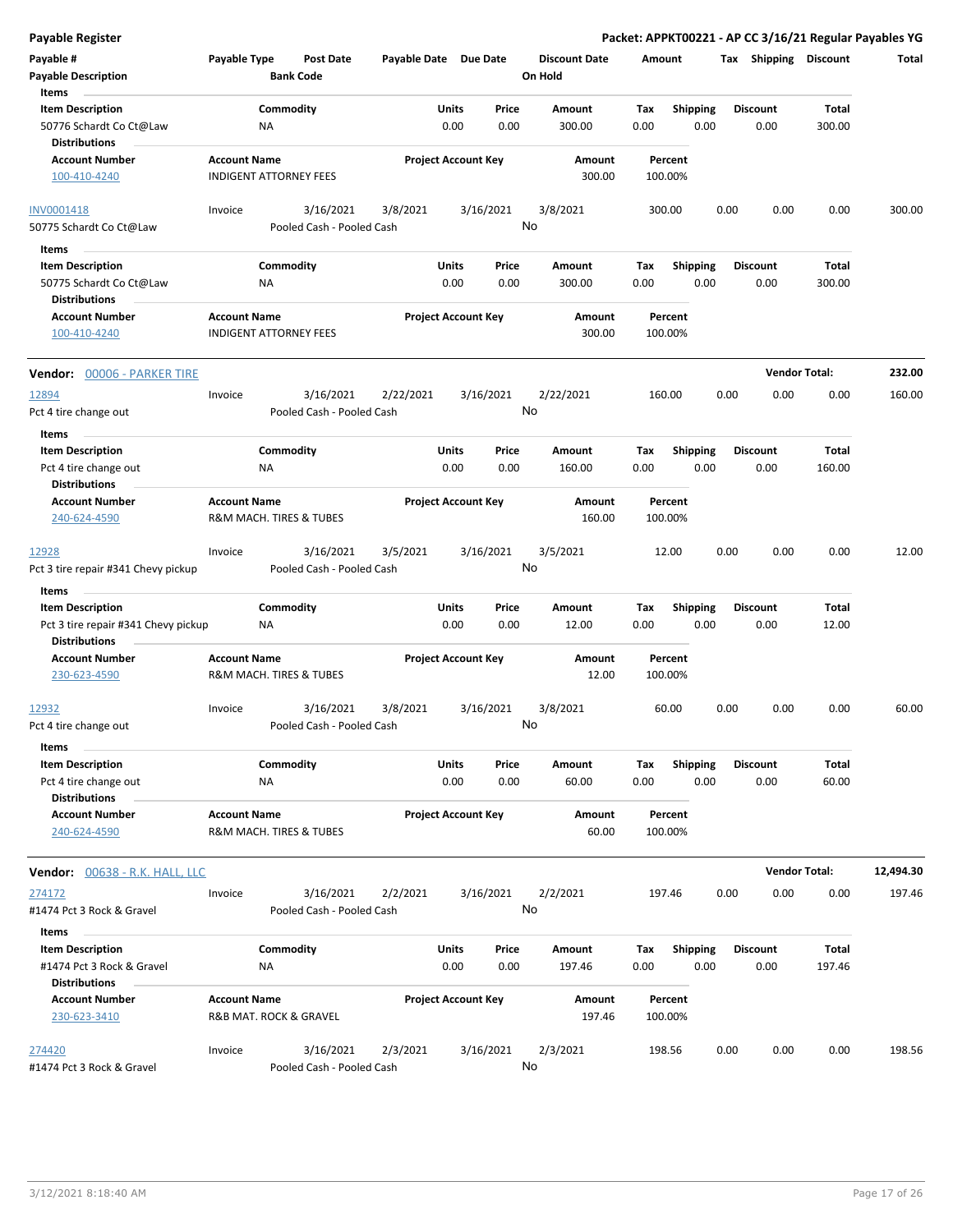| Payable #                                         | Payable Type        | <b>Post Date</b>          |          | Payable Date Due Date      |       | <b>Discount Date</b> | Amount             |                 | Tax  | <b>Shipping</b> | <b>Discount</b> | <b>Total</b> |
|---------------------------------------------------|---------------------|---------------------------|----------|----------------------------|-------|----------------------|--------------------|-----------------|------|-----------------|-----------------|--------------|
| <b>Payable Description</b>                        |                     | <b>Bank Code</b>          |          |                            |       | On Hold              |                    |                 |      |                 |                 |              |
| Items                                             |                     |                           |          |                            |       |                      |                    |                 |      |                 |                 |              |
| <b>Item Description</b>                           |                     | Commodity                 |          | Units                      | Price | Amount               | Tax                | <b>Shipping</b> |      | <b>Discount</b> | Total           |              |
| #1474 Pct 3 Rock & Gravel<br><b>Distributions</b> | ΝA                  |                           |          | 0.00                       | 0.00  | 198.56               | 0.00               | 0.00            |      | 0.00            | 198.56          |              |
| <b>Account Number</b>                             | <b>Account Name</b> |                           |          | <b>Project Account Key</b> |       | Amount               | Percent            |                 |      |                 |                 |              |
| 230-623-3410                                      |                     | R&B MAT. ROCK & GRAVEL    |          |                            |       | 198.56               | 100.00%            |                 |      |                 |                 |              |
| 274544                                            | Invoice             | 3/16/2021                 | 2/4/2021 | 3/16/2021                  |       | 2/4/2021             | 4,554.55           |                 | 0.00 | 0.00            | 0.00            | 4,554.55     |
| #1475 Pct 2 oil sand                              |                     | Pooled Cash - Pooled Cash |          |                            | No    |                      |                    |                 |      |                 |                 |              |
| Items                                             |                     |                           |          |                            |       |                      |                    |                 |      |                 |                 |              |
| <b>Item Description</b>                           |                     | Commodity                 |          | Units                      | Price | Amount               | Tax                | <b>Shipping</b> |      | <b>Discount</b> | Total           |              |
| #1475 Pct 2 oil sand                              | NA                  |                           |          | 0.00                       | 0.00  | 4,554.55             | 0.00               | 0.00            |      | 0.00            | 4,554.55        |              |
| <b>Distributions</b>                              |                     |                           |          |                            |       |                      |                    |                 |      |                 |                 |              |
| <b>Account Number</b>                             | <b>Account Name</b> |                           |          | <b>Project Account Key</b> |       | Amount               | Percent            |                 |      |                 |                 |              |
| 220-622-3440                                      |                     | R&B MAT. ASPHALT/RD OIL   |          |                            |       | 4,554.55             | 100.00%            |                 |      |                 |                 |              |
| 274623                                            | Invoice             | 3/16/2021                 | 2/4/2021 | 3/16/2021                  |       | 2/4/2021             | 415.65             |                 | 0.00 | 0.00            | 0.00            | 415.65       |
| #1474 Pct 3 Rock & Gravel                         |                     | Pooled Cash - Pooled Cash |          |                            | No    |                      |                    |                 |      |                 |                 |              |
| Items                                             |                     |                           |          |                            |       |                      |                    |                 |      |                 |                 |              |
| <b>Item Description</b>                           |                     | Commodity                 |          | <b>Units</b>               | Price | Amount               | Tax                | <b>Shipping</b> |      | <b>Discount</b> | Total           |              |
| #1474 Pct 3 Rock & Gravel<br><b>Distributions</b> | ΝA                  |                           |          | 0.00                       | 0.00  | 415.65               | 0.00               | 0.00            |      | 0.00            | 415.65          |              |
| <b>Account Number</b>                             | <b>Account Name</b> |                           |          | <b>Project Account Key</b> |       | Amount               | Percent            |                 |      |                 |                 |              |
| 230-623-3410                                      |                     | R&B MAT. ROCK & GRAVEL    |          |                            |       | 415.65               | 100.00%            |                 |      |                 |                 |              |
| 274863                                            | Invoice             | 3/16/2021                 | 2/5/2021 | 3/16/2021                  |       | 2/5/2021             | 207.32             |                 | 0.00 | 0.00            | 0.00            | 207.32       |
| #1474 Pct 3 Rock & Gravel                         |                     | Pooled Cash - Pooled Cash |          |                            | No    |                      |                    |                 |      |                 |                 |              |
| Items                                             |                     |                           |          |                            |       |                      |                    |                 |      |                 |                 |              |
| <b>Item Description</b>                           |                     | Commodity                 |          | Units                      | Price | Amount               | Tax                | Shipping        |      | <b>Discount</b> | Total           |              |
| #1474 Pct 3 Rock & Gravel<br><b>Distributions</b> | <b>NA</b>           |                           |          | 0.00                       | 0.00  | 207.32               | 0.00               | 0.00            |      | 0.00            | 207.32          |              |
| <b>Account Number</b>                             | <b>Account Name</b> |                           |          | <b>Project Account Key</b> |       | Amount               | Percent            |                 |      |                 |                 |              |
| 230-623-3410                                      |                     | R&B MAT. ROCK & GRAVEL    |          |                            |       | 207.32               | 100.00%            |                 |      |                 |                 |              |
| 275048                                            | Invoice             | 3/16/2021                 | 2/8/2021 | 3/16/2021                  |       | 2/8/2021             | 824.26             |                 | 0.00 | 0.00            | 0.00            | 824.26       |
| #1474 Pct 3 Rock & Gravel                         |                     | Pooled Cash - Pooled Cash |          |                            | No    |                      |                    |                 |      |                 |                 |              |
| Items                                             |                     |                           |          |                            |       |                      |                    |                 |      |                 |                 |              |
| <b>Item Description</b>                           |                     | Commodity                 |          | <b>Units</b>               | Price | Amount               | Тах                | Shipping        |      | <b>Discount</b> | Total           |              |
| #1474 Pct 3 Rock & Gravel                         | ΝA                  |                           |          | 0.00                       | 0.00  | 824.26               | 0.00               | 0.00            |      | 0.00            | 824.26          |              |
| <b>Distributions</b>                              |                     |                           |          |                            |       |                      |                    |                 |      |                 |                 |              |
| <b>Account Number</b><br>230-623-3410             | <b>Account Name</b> | R&B MAT. ROCK & GRAVEL    |          | <b>Project Account Key</b> |       | Amount<br>824.26     | Percent<br>100.00% |                 |      |                 |                 |              |
| 275069                                            | Invoice             | 3/16/2021                 | 2/8/2021 | 3/16/2021                  |       | 2/8/2021             | 1,615.25           |                 | 0.00 | 0.00            | 0.00            | 1,615.25     |
| #1474 Pct 3 oil sand                              |                     | Pooled Cash - Pooled Cash |          |                            | No    |                      |                    |                 |      |                 |                 |              |
| Items                                             |                     |                           |          |                            |       |                      |                    |                 |      |                 |                 |              |
| <b>Item Description</b>                           |                     | Commodity                 |          | Units                      | Price | Amount               | Tax                | <b>Shipping</b> |      | <b>Discount</b> | Total           |              |
| #1474 Pct 3 oil sand                              | NA                  |                           |          | 0.00                       | 0.00  | 1,615.25             | 0.00               | 0.00            |      | 0.00            | 1,615.25        |              |
| <b>Distributions</b>                              |                     |                           |          |                            |       |                      |                    |                 |      |                 |                 |              |
| <b>Account Number</b>                             | <b>Account Name</b> |                           |          | <b>Project Account Key</b> |       | Amount               | Percent            |                 |      |                 |                 |              |
| 230-623-3440                                      |                     | R&B MAT. ASPHALT/RD OIL   |          |                            |       | 1,615.25             | 100.00%            |                 |      |                 |                 |              |
| 275170                                            | Invoice             | 3/16/2021                 | 2/9/2021 | 3/16/2021                  |       | 2/9/2021             | 1,021.53           |                 | 0.00 | 0.00            | 0.00            | 1,021.53     |
| #1474 Pct 3 Rock & Gravel                         |                     | Pooled Cash - Pooled Cash |          |                            | No    |                      |                    |                 |      |                 |                 |              |
| Items                                             |                     |                           |          |                            |       |                      |                    |                 |      |                 |                 |              |
| <b>Item Description</b>                           |                     | Commodity                 |          | Units                      | Price | Amount               | Tax                | <b>Shipping</b> |      | <b>Discount</b> | Total           |              |
| #1474 Pct 3 Rock & Gravel                         | NA                  |                           |          | 0.00                       | 0.00  | 1,021.53             | 0.00               | 0.00            |      | 0.00            | 1,021.53        |              |
| <b>Distributions</b>                              |                     |                           |          |                            |       |                      |                    |                 |      |                 |                 |              |
| <b>Account Number</b>                             | <b>Account Name</b> |                           |          | <b>Project Account Key</b> |       | Amount               | Percent            |                 |      |                 |                 |              |
| 230-623-3410                                      |                     | R&B MAT. ROCK & GRAVEL    |          |                            |       | 1,021.53             | 100.00%            |                 |      |                 |                 |              |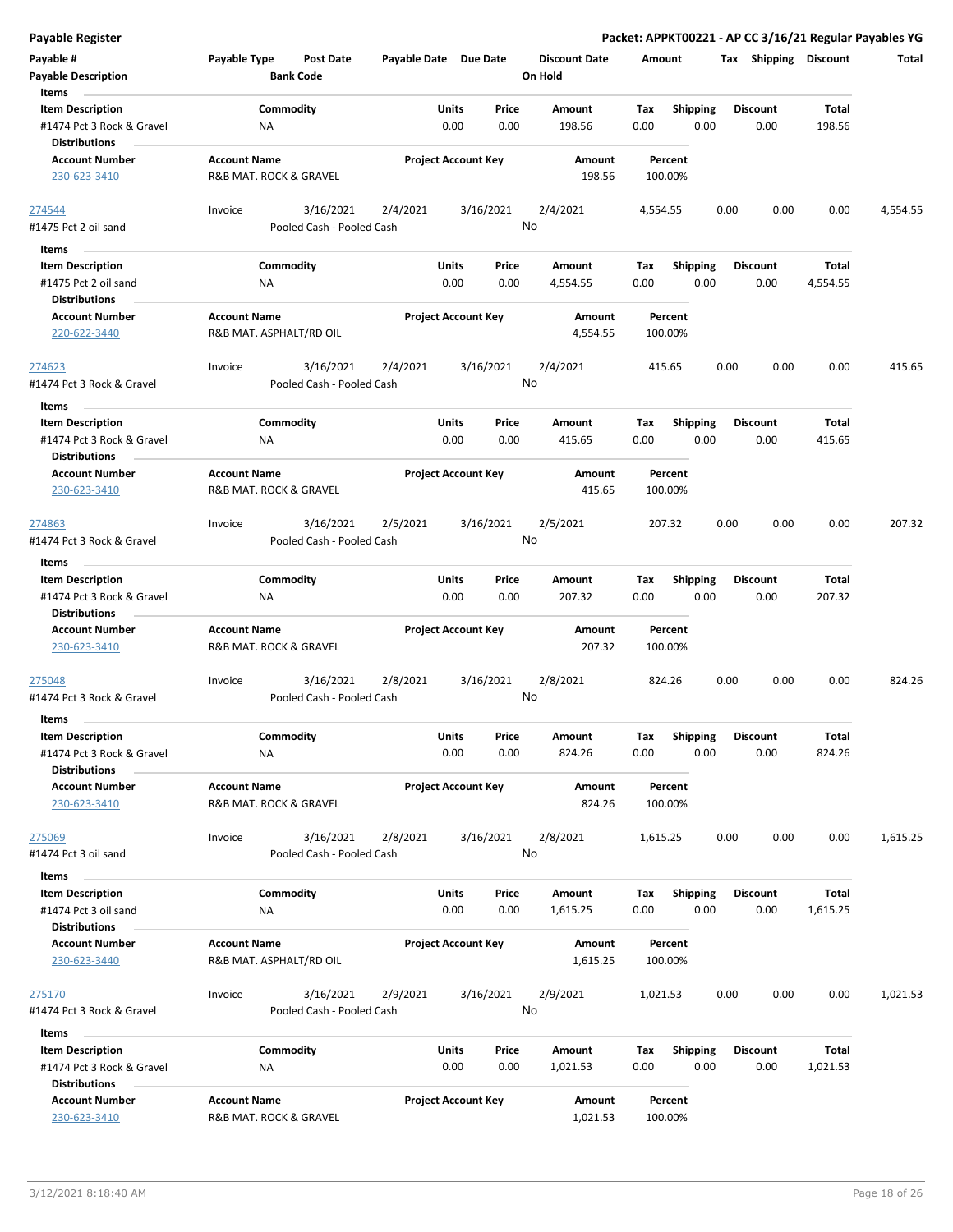| <b>Payable Register</b>                                                                        |                     |                                        |                       |                                       |                                 | Packet: APPKT00221 - AP CC 3/16/21 Regular Payables YG |      |                         |                      |          |
|------------------------------------------------------------------------------------------------|---------------------|----------------------------------------|-----------------------|---------------------------------------|---------------------------------|--------------------------------------------------------|------|-------------------------|----------------------|----------|
| Payable #<br><b>Payable Description</b>                                                        | Payable Type        | <b>Post Date</b><br><b>Bank Code</b>   | Payable Date Due Date |                                       | <b>Discount Date</b><br>On Hold | Amount                                                 |      | Tax Shipping Discount   |                      | Total    |
| 275280                                                                                         | Invoice             | 3/16/2021                              | 2/10/2021             | 3/16/2021                             | 2/10/2021                       | 410.98                                                 | 0.00 | 0.00                    | 0.00                 | 410.98   |
| #1474 Pct 3 Rock & Gravel                                                                      |                     | Pooled Cash - Pooled Cash              |                       |                                       | No                              |                                                        |      |                         |                      |          |
| Items<br><b>Item Description</b><br>#1474 Pct 3 Rock & Gravel                                  |                     | Commodity<br>NA                        |                       | Units<br>Price<br>0.00<br>0.00        | Amount<br>410.98                | Tax<br><b>Shipping</b><br>0.00<br>0.00                 |      | <b>Discount</b><br>0.00 | Total<br>410.98      |          |
| <b>Distributions</b><br><b>Account Number</b><br>230-623-3410                                  | <b>Account Name</b> | R&B MAT. ROCK & GRAVEL                 |                       | <b>Project Account Key</b>            | Amount<br>410.98                | Percent<br>100.00%                                     |      |                         |                      |          |
| 275457                                                                                         | Invoice             | 3/16/2021                              | 2/22/2021             | 3/16/2021                             | 2/22/2021                       | 1,026.05                                               | 0.00 | 0.00                    | 0.00                 | 1,026.05 |
| #1474 Pct 3 Rock & Gravel                                                                      |                     | Pooled Cash - Pooled Cash              |                       |                                       | No                              |                                                        |      |                         |                      |          |
| Items<br><b>Item Description</b><br>#1474 Pct 3 Rock & Gravel<br><b>Distributions</b>          |                     | Commodity<br>NA                        |                       | <b>Units</b><br>Price<br>0.00<br>0.00 | Amount<br>1,026.05              | <b>Shipping</b><br>Tax<br>0.00<br>0.00                 |      | <b>Discount</b><br>0.00 | Total<br>1,026.05    |          |
| <b>Account Number</b><br>230-623-3410                                                          | <b>Account Name</b> | R&B MAT. ROCK & GRAVEL                 |                       | <b>Project Account Key</b>            | Amount<br>1,026.05              | Percent<br>100.00%                                     |      |                         |                      |          |
| 275587<br>#1474 Pct 3 Rock & Gravel                                                            | Invoice             | 3/16/2021<br>Pooled Cash - Pooled Cash | 2/23/2021             | 3/16/2021                             | 2/23/2021<br>No                 | 603.08                                                 | 0.00 | 0.00                    | 0.00                 | 603.08   |
| Items                                                                                          |                     |                                        |                       |                                       |                                 |                                                        |      |                         |                      |          |
| <b>Item Description</b><br>#1474 Pct 3 Rock & Gravel                                           |                     | Commodity<br>ΝA                        |                       | <b>Units</b><br>Price<br>0.00<br>0.00 | Amount<br>603.08                | <b>Shipping</b><br>Tax<br>0.00<br>0.00                 |      | <b>Discount</b><br>0.00 | Total<br>603.08      |          |
| <b>Distributions</b><br><b>Account Number</b><br>230-623-3410                                  | <b>Account Name</b> | R&B MAT. ROCK & GRAVEL                 |                       | <b>Project Account Key</b>            | Amount<br>603.08                | Percent<br>100.00%                                     |      |                         |                      |          |
| 275747<br>#1474 Pct 3 Rock & Gravel                                                            | Invoice             | 3/16/2021<br>Pooled Cash - Pooled Cash | 2/24/2021             | 3/16/2021                             | 2/24/2021<br>No                 | 609.63                                                 | 0.00 | 0.00                    | 0.00                 | 609.63   |
| Items                                                                                          |                     |                                        |                       |                                       |                                 |                                                        |      |                         |                      |          |
| <b>Item Description</b><br>#1474 Pct 3 Rock & Gravel<br><b>Distributions</b>                   |                     | Commodity<br>NA                        |                       | <b>Units</b><br>Price<br>0.00<br>0.00 | Amount<br>609.63                | Tax<br><b>Shipping</b><br>0.00<br>0.00                 |      | <b>Discount</b><br>0.00 | Total<br>609.63      |          |
| <b>Account Number</b><br>230-623-3410                                                          | <b>Account Name</b> | R&B MAT. ROCK & GRAVEL                 |                       | <b>Project Account Key</b>            | Amount<br>609.63                | Percent<br>100.00%                                     |      |                         |                      |          |
| 276238<br>#1474 Pct 3 Rock & Gravel                                                            | Invoice             | 3/16/2021<br>Pooled Cash - Pooled Cash | 2/25/2021             | 3/16/2021                             | 2/25/2021<br>No                 | 809.98                                                 | 0.00 | 0.00                    | 0.00                 | 809.98   |
| Items                                                                                          |                     |                                        |                       |                                       |                                 |                                                        |      |                         |                      |          |
| <b>Item Description</b><br>#1474 Pct 3 Rock & Gravel<br><b>Distributions</b>                   |                     | Commodity<br>NA                        |                       | Units<br>Price<br>0.00<br>0.00        | Amount<br>809.98                | Tax<br><b>Shipping</b><br>0.00<br>0.00                 |      | <b>Discount</b><br>0.00 | Total<br>809.98      |          |
| <b>Account Number</b><br>230-623-3410                                                          | <b>Account Name</b> | R&B MAT. ROCK & GRAVEL                 |                       | <b>Project Account Key</b>            | Amount<br>809.98                | Percent<br>100.00%                                     |      |                         |                      |          |
| Vendor: 00353 - RDO EQUIPMENT CO                                                               |                     |                                        |                       |                                       |                                 |                                                        |      |                         | <b>Vendor Total:</b> | 2,083.14 |
| W7666224<br>#7451002 Pct 3 motor grader G930C repair                                           | Invoice             | 3/16/2021<br>Pooled Cash - Pooled Cash | 3/4/2021              | 3/16/2021                             | 3/4/2021<br>No                  | 2,083.14                                               | 0.00 | 0.00                    | 0.00                 | 2,083.14 |
| Items                                                                                          |                     |                                        |                       |                                       |                                 |                                                        |      |                         |                      |          |
| <b>Item Description</b><br>#7451002 Pct 3 motor grader G930C repair NA<br><b>Distributions</b> |                     | Commodity                              |                       | Units<br>Price<br>0.00<br>0.00        | Amount<br>2,083.14              | Tax<br><b>Shipping</b><br>0.00<br>0.00                 |      | <b>Discount</b><br>0.00 | Total<br>2,083.14    |          |
| <b>Account Number</b><br>230-623-4580                                                          | <b>Account Name</b> | <b>R&amp;M MACHINERY PARTS</b>         |                       | <b>Project Account Key</b>            | Amount<br>2,083.14              | Percent<br>100.00%                                     |      |                         |                      |          |
| <b>Vendor:</b> 00317 - RELIANCE FASTENERS OF DENISON                                           |                     |                                        |                       |                                       |                                 |                                                        |      |                         | <b>Vendor Total:</b> | 109.23   |
|                                                                                                |                     |                                        |                       |                                       |                                 |                                                        |      |                         |                      |          |
| 134025<br>Pct 1 shop supply                                                                    | Invoice             | 3/16/2021<br>Pooled Cash - Pooled Cash | 3/3/2021              | 3/16/2021                             | 3/3/2021<br>No                  | 109.23                                                 | 0.00 | 0.00                    | 0.00                 | 109.23   |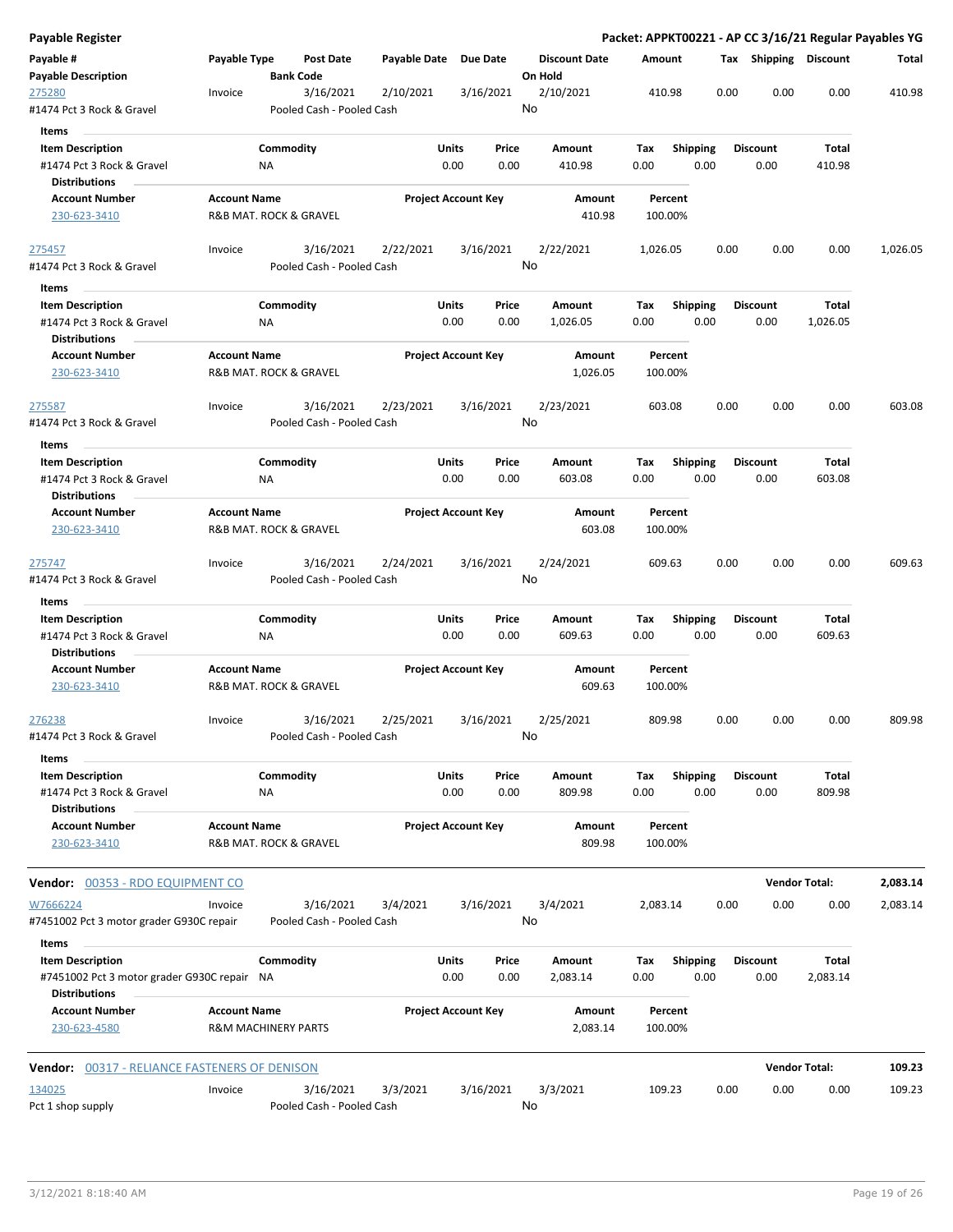| <b>Payable Register</b>                                                          |                                                 |                                        |                       |                                       |                                 |             |                         |      |                         |                       | Packet: APPKT00221 - AP CC 3/16/21 Regular Payables YG |
|----------------------------------------------------------------------------------|-------------------------------------------------|----------------------------------------|-----------------------|---------------------------------------|---------------------------------|-------------|-------------------------|------|-------------------------|-----------------------|--------------------------------------------------------|
| Payable #<br><b>Payable Description</b>                                          | Payable Type                                    | <b>Post Date</b><br><b>Bank Code</b>   | Payable Date Due Date |                                       | <b>Discount Date</b><br>On Hold |             | Amount                  |      |                         | Tax Shipping Discount | Total                                                  |
| Items                                                                            |                                                 |                                        |                       |                                       |                                 |             |                         |      |                         |                       |                                                        |
| <b>Item Description</b>                                                          |                                                 | Commodity                              |                       | Price<br>Units                        | Amount                          | Tax         | <b>Shipping</b>         |      | <b>Discount</b>         | Total                 |                                                        |
| Pct 1 shop supply                                                                | NA                                              |                                        |                       | 0.00<br>0.00                          | 109.23                          | 0.00        | 0.00                    |      | 0.00                    | 109.23                |                                                        |
| <b>Distributions</b><br><b>Account Number</b>                                    | <b>Account Name</b>                             |                                        |                       | <b>Project Account Key</b>            | Amount                          |             | Percent                 |      |                         |                       |                                                        |
| 210-621-3400                                                                     | <b>SHOP SUPPLIES</b>                            |                                        |                       |                                       | 109.23                          |             | 100.00%                 |      |                         |                       |                                                        |
| Vendor: 00817 - SMITH, THOMAS SCOTT                                              |                                                 |                                        |                       |                                       |                                 |             |                         |      |                         | <b>Vendor Total:</b>  | 854.75                                                 |
| INV0001421<br>CR-19-27212 McIntyre Dst Ct                                        | Invoice                                         | 3/16/2021<br>Pooled Cash - Pooled Cash | 2/25/2021             | 3/16/2021                             | 2/25/2021<br>No                 |             | 854.75                  | 0.00 | 0.00                    | 0.00                  | 854.75                                                 |
| Items                                                                            |                                                 |                                        |                       |                                       |                                 |             |                         |      |                         |                       |                                                        |
| <b>Item Description</b>                                                          | Commodity                                       |                                        |                       | Units<br>Price                        | Amount                          | Tax         | <b>Shipping</b>         |      | <b>Discount</b>         | Total                 |                                                        |
| CR-19-27212 McIntyre Dst Ct                                                      | ΝA                                              |                                        |                       | 0.00<br>0.00                          | 854.75                          | 0.00        | 0.00                    |      | 0.00                    | 854.75                |                                                        |
| <b>Distributions</b>                                                             |                                                 |                                        |                       |                                       |                                 |             |                         |      |                         |                       |                                                        |
| <b>Account Number</b><br>100-435-4370                                            | <b>Account Name</b><br><b>ATTORNEY FEES</b>     |                                        |                       | <b>Project Account Key</b>            | Amount<br>854.75                |             | Percent<br>100.00%      |      |                         |                       |                                                        |
| <b>Vendor:</b> VEN02086 - Texas Department of Motor Vehicles                     |                                                 |                                        |                       |                                       |                                 |             |                         |      |                         | <b>Vendor Total:</b>  | 7.50                                                   |
| INV0001429<br>Sheriff 2012 Ford registration fee                                 | Invoice                                         | 3/16/2021<br>Pooled Cash - Pooled Cash | 3/16/2021             | 3/16/2021                             | 3/16/2021<br>No                 |             | 7.50                    | 0.00 | 0.00                    | 0.00                  | 7.50                                                   |
| Items<br><b>Item Description</b>                                                 | Commodity                                       |                                        |                       | Units<br>Price                        | Amount                          | Tax         | <b>Shipping</b>         |      | <b>Discount</b>         | Total                 |                                                        |
| Sheriff 2012 Ford registration fee<br><b>Distributions</b>                       | <b>NA</b>                                       |                                        |                       | 0.00<br>0.00                          | 7.50                            | 0.00        | 0.00                    |      | 0.00                    | 7.50                  |                                                        |
| <b>Account Number</b>                                                            | <b>Account Name</b>                             |                                        |                       | <b>Project Account Key</b>            | Amount                          |             | Percent                 |      |                         |                       |                                                        |
| 100-560-4540                                                                     | R & M AUTOMOBILES                               |                                        |                       |                                       | 7.50                            |             | 100.00%                 |      |                         |                       |                                                        |
| <b>Vendor:</b> 00767 - TEXAS DEPT. OF STATE HEALTH SERVICE                       |                                                 |                                        |                       |                                       |                                 |             |                         |      |                         | <b>Vendor Total:</b>  | 96.99                                                  |
| 2013018<br>Feb 2021 Remote birth access                                          | Invoice                                         | 3/16/2021<br>Pooled Cash - Pooled Cash | 3/1/2021              | 3/16/2021                             | 3/1/2021<br>No                  |             | 96.99                   | 0.00 | 0.00                    | 0.00                  | 96.99                                                  |
| Items<br><b>Item Description</b>                                                 |                                                 | Commodity                              |                       | Units<br>Price                        | Amount                          | Tax         | <b>Shipping</b>         |      | <b>Discount</b>         | Total                 |                                                        |
| Feb 2021 Remote birth access<br><b>Distributions</b>                             | ΝA                                              |                                        |                       | 0.00<br>0.00                          | 96.99                           | 0.00        | 0.00                    |      | 0.00                    | 96.99                 |                                                        |
| <b>Account Number</b>                                                            | <b>Account Name</b>                             |                                        |                       | <b>Project Account Key</b>            | Amount                          |             | Percent                 |      |                         |                       |                                                        |
| 100-409-4890                                                                     | COURT COSTS/ARREST FEES                         |                                        |                       |                                       | 96.99                           |             | 100.00%                 |      |                         |                       |                                                        |
| Vendor: 00265 - TEXHOMA LIMESTONE, INC.                                          |                                                 |                                        |                       |                                       |                                 |             |                         |      |                         | <b>Vendor Total:</b>  | 26,975.17                                              |
| 8281<br>Pct 2 Rock-hauling 2/22-27/21                                            | Invoice                                         | 3/16/2021<br>Pooled Cash - Pooled Cash | 3/1/2021              | 3/16/2021                             | 3/1/2021<br>No                  | 18,416.70   |                         | 0.00 | 0.00                    | 0.00                  | 18,416.70                                              |
| Items<br><b>Item Description</b>                                                 | Commodity                                       |                                        |                       | Units<br>Price                        | Amount                          | Tax         | Shipping                |      | <b>Discount</b>         | Total                 |                                                        |
| Pct 2 Rock-hauling 2/22-27/21<br><b>Distributions</b>                            | ΝA                                              |                                        |                       | 0.00<br>0.00                          | 18,416.70                       | 0.00        | 0.00                    |      | 0.00                    | 18,416.70             |                                                        |
| <b>Account Number</b><br>220-622-3460                                            | <b>Account Name</b><br><b>CTIF EXPENDITURES</b> |                                        |                       | <b>Project Account Key</b>            | Amount<br>18,416.70             |             | Percent<br>100.00%      |      |                         |                       |                                                        |
| 8283<br>Pct 4 Rock-hauling 2/22-27/21                                            | Invoice                                         | 3/16/2021<br>Pooled Cash - Pooled Cash | 3/1/2021              | 3/16/2021                             | 3/1/2021<br>No                  | 1,813.05    |                         | 0.00 | 0.00                    | 0.00                  | 1,813.05                                               |
| Items                                                                            |                                                 |                                        |                       |                                       |                                 |             |                         |      |                         |                       |                                                        |
| <b>Item Description</b><br>Pct 4 Rock-hauling 2/22-27/21<br><b>Distributions</b> | NA                                              | Commodity                              |                       | <b>Units</b><br>Price<br>0.00<br>0.00 | Amount<br>1,813.05              | Tax<br>0.00 | <b>Shipping</b><br>0.00 |      | <b>Discount</b><br>0.00 | Total<br>1,813.05     |                                                        |
| <b>Account Number</b><br>240-624-3410                                            | <b>Account Name</b><br>R&B MAT. ROCK & GRAVEL   |                                        |                       | <b>Project Account Key</b>            | Amount<br>1,813.05              |             | Percent<br>100.00%      |      |                         |                       |                                                        |
|                                                                                  |                                                 |                                        |                       |                                       |                                 |             |                         |      |                         |                       |                                                        |
| 8293<br>Pct 4 Rock-hauling 3/1-6/21                                              | Invoice                                         | 3/16/2021<br>Pooled Cash - Pooled Cash | 3/8/2021              | 3/8/2021                              | 3/8/2021<br>No                  |             | 730.32                  | 0.00 | 0.00                    | 0.00                  | 730.32                                                 |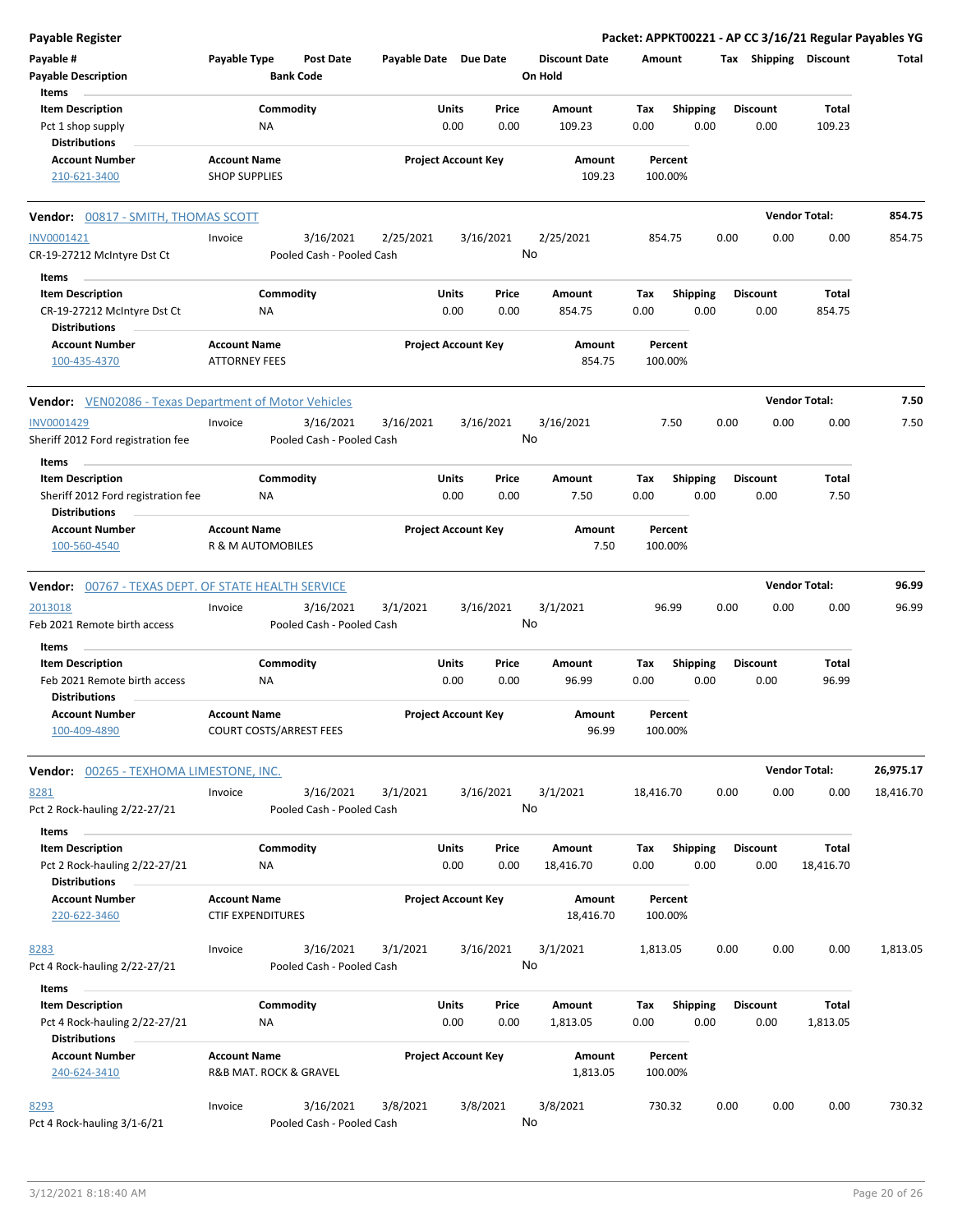| Payable Register |  |
|------------------|--|
|------------------|--|

| Payable #<br><b>Payable Description</b><br>Items                               | Payable Type                                                    | <b>Bank Code</b> | Post Date                              | Payable Date Due Date |               |                            | <b>Discount Date</b><br>On Hold |       | Amount      |                    |      |                 |      | Tax Shipping Discount | Total      |
|--------------------------------------------------------------------------------|-----------------------------------------------------------------|------------------|----------------------------------------|-----------------------|---------------|----------------------------|---------------------------------|-------|-------------|--------------------|------|-----------------|------|-----------------------|------------|
| <b>Item Description</b><br>Pct 4 Rock-hauling 3/1-6/21<br><b>Distributions</b> |                                                                 | Commodity<br>NA  |                                        |                       | Units<br>0.00 | Price<br>0.00              | Amount<br>730.32                |       | Tax<br>0.00 | <b>Shipping</b>    | 0.00 | <b>Discount</b> | 0.00 | Total<br>730.32       |            |
| <b>Account Number</b><br>240-624-3410                                          | <b>Account Name</b><br>R&B MAT. ROCK & GRAVEL                   |                  |                                        |                       |               | <b>Project Account Key</b> | Amount<br>730.32                |       |             | Percent<br>100.00% |      |                 |      |                       |            |
| 8294<br>Pct 3 Rock - hauling 3/1-6/21                                          | Invoice                                                         |                  | 3/16/2021<br>Pooled Cash - Pooled Cash | 3/8/2021              |               | 3/16/2021                  | 3/8/2021<br>No                  |       | 6,015.10    |                    |      | 0.00            | 0.00 | 0.00                  | 6,015.10   |
| Items                                                                          |                                                                 |                  |                                        |                       |               |                            |                                 |       |             |                    |      |                 |      |                       |            |
| <b>Item Description</b><br>Pct 3 Rock - hauling 3/1-6/21                       |                                                                 | Commodity<br>NA  |                                        |                       | Units<br>0.00 | Price<br>0.00              | Amount<br>6,015.10              |       | Tax<br>0.00 | <b>Shipping</b>    | 0.00 | <b>Discount</b> | 0.00 | Total<br>6,015.10     |            |
| <b>Distributions</b><br><b>Account Number</b>                                  | <b>Account Name</b>                                             |                  |                                        |                       |               | <b>Project Account Key</b> | Amount                          |       |             | Percent            |      |                 |      |                       |            |
| 230-623-3410                                                                   | R&B MAT. ROCK & GRAVEL                                          |                  |                                        |                       |               |                            | 6,015.10                        |       |             | 100.00%            |      |                 |      |                       |            |
| <b>Vendor: 00627 - THE FANNIN COUNTY LEADER</b>                                |                                                                 |                  |                                        |                       |               |                            |                                 |       |             |                    |      |                 |      | <b>Vendor Total:</b>  | 386.64     |
| <b>INV0001430</b><br>Feb 2021 zoning notices/employment                        | Invoice                                                         |                  | 3/16/2021<br>Pooled Cash - Pooled Cash | 2/28/2021             |               | 3/16/2021                  | 2/28/2021<br>No                 |       | 386.64      |                    |      | 0.00            | 0.00 | 0.00                  | 386.64     |
| Items                                                                          |                                                                 |                  |                                        |                       |               |                            |                                 |       |             |                    |      |                 |      |                       |            |
| <b>Item Description</b>                                                        |                                                                 | Commodity        |                                        |                       | Units         | Price                      | Amount                          |       | Тах         | Shipping           |      | <b>Discount</b> |      | Total                 |            |
| Feb 2021 zoning notices/employment<br><b>Distributions</b>                     |                                                                 | NA               |                                        |                       | 0.00          | 0.00                       | 386.64                          |       | 0.00        |                    | 0.00 |                 | 0.00 | 386.64                |            |
| <b>Account Number</b>                                                          | <b>Account Name</b>                                             |                  |                                        |                       |               | <b>Project Account Key</b> | Amount                          |       |             | Percent            |      |                 |      |                       |            |
| 210-621-4300<br>100-409-4300                                                   | <b>BIDS, NOTICES &amp; PERMITS</b><br><b>BIDS &amp; NOTICES</b> |                  |                                        |                       |               |                            | 317.84                          | 68.80 |             | 17.79%<br>82.21%   |      |                 |      |                       |            |
| <b>Vendor:</b> 00180 - THOMSON REUTERS - WEST PAYMENT CTR                      |                                                                 |                  |                                        |                       |               |                            |                                 |       |             |                    |      |                 |      | <b>Vendor Total:</b>  | 372.37     |
| 843987693                                                                      | Invoice                                                         |                  | 3/16/2021                              | 3/1/2021              |               | 3/16/2021                  | 3/1/2021                        |       | 372.37      |                    |      | 0.00            | 0.00 | 0.00                  | 372.37     |
| Feb 2021 DA online research                                                    |                                                                 |                  | Pooled Cash - Pooled Cash              |                       |               |                            | No                              |       |             |                    |      |                 |      |                       |            |
| Items                                                                          |                                                                 |                  |                                        |                       |               |                            |                                 |       |             |                    |      |                 |      |                       |            |
| <b>Item Description</b><br>Feb 2021 DA online research                         |                                                                 | Commodity<br>NA  |                                        |                       | Units<br>0.00 | Price<br>0.00              | Amount<br>372.37                |       | Tax<br>0.00 | <b>Shipping</b>    | 0.00 | <b>Discount</b> | 0.00 | Total<br>372.37       |            |
| <b>Distributions</b><br><b>Account Number</b><br>100-475-5910                  | <b>Account Name</b><br><b>ONLINE RESEARCH</b>                   |                  |                                        |                       |               | <b>Project Account Key</b> | Amount<br>372.37                |       |             | Percent<br>100.00% |      |                 |      |                       |            |
| <b>Vendor: 00539 - U.S. BANK CORPORATE TRUST</b>                               |                                                                 |                  |                                        |                       |               |                            |                                 |       |             |                    |      |                 |      | <b>Vendor Total:</b>  | 154,782.60 |
| <b>FAN210203FCMJ</b><br>Feb 2021 MJ housing                                    | Invoice                                                         |                  | 3/16/2021<br>Pooled Cash - Pooled Cash | 3/8/2021              |               | 3/16/2021                  | 3/8/2021<br>No                  |       | 49,940.00   |                    |      | 0.00            | 0.00 | 0.00                  | 49,940.00  |
| Items                                                                          |                                                                 |                  |                                        |                       |               |                            |                                 |       |             |                    |      |                 |      |                       |            |
| <b>Item Description</b><br>Feb 2021 MJ housing                                 |                                                                 | Commodity<br>ΝA  |                                        |                       | Units<br>0.00 | Price<br>0.00              | Amount<br>49,940.00             |       | Tax<br>0.00 | <b>Shipping</b>    | 0.00 | <b>Discount</b> | 0.00 | Total<br>49,940.00    |            |
| <b>Distributions</b>                                                           |                                                                 |                  |                                        |                       |               |                            |                                 |       |             |                    |      |                 |      |                       |            |
| <b>Account Number</b><br>100-565-3800                                          | <b>Account Name</b><br>PRISONER HOUSING                         |                  |                                        |                       |               | <b>Project Account Key</b> | Amount<br>49,940.00             |       |             | Percent<br>100.00% |      |                 |      |                       |            |
| <b>FAN210204FCSA</b>                                                           | Invoice                                                         |                  | 3/16/2021                              | 3/8/2021              |               | 3/16/2021                  | 3/8/2021                        |       | 102,807.50  |                    |      | 0.00            | 0.00 | 0.00                  | 102,807.50 |
| Feb 2021 S Annex housing                                                       |                                                                 |                  | Pooled Cash - Pooled Cash              |                       |               |                            | No                              |       |             |                    |      |                 |      |                       |            |
| Items                                                                          |                                                                 |                  |                                        |                       |               |                            |                                 |       |             |                    |      |                 |      |                       |            |
| <b>Item Description</b>                                                        |                                                                 | Commodity        |                                        |                       | Units         | Price                      | Amount                          |       | Tax         | <b>Shipping</b>    |      | <b>Discount</b> |      | Total                 |            |
| Feb 2021 S Annex housing                                                       |                                                                 | ΝA               |                                        |                       | 0.00          | 0.00                       | 102,807.50                      |       | 0.00        |                    | 0.00 |                 | 0.00 | 102,807.50            |            |
| <b>Distributions</b>                                                           |                                                                 |                  |                                        |                       |               |                            |                                 |       |             |                    |      |                 |      |                       |            |
| <b>Account Number</b><br>100-565-3800                                          | <b>Account Name</b><br>PRISONER HOUSING                         |                  |                                        |                       |               | <b>Project Account Key</b> | Amount<br>102,807.50            |       |             | Percent<br>100.00% |      |                 |      |                       |            |
| <b>FAN210214FCMT</b>                                                           | Invoice                                                         |                  | 3/16/2021                              | 3/8/2021              |               | 3/16/2021                  | 3/8/2021                        |       |             | 47.60              |      | 0.00            | 0.00 | 0.00                  | 47.60      |
| Feb 2021 Medical transport                                                     |                                                                 |                  | Pooled Cash - Pooled Cash              |                       |               |                            | No                              |       |             |                    |      |                 |      |                       |            |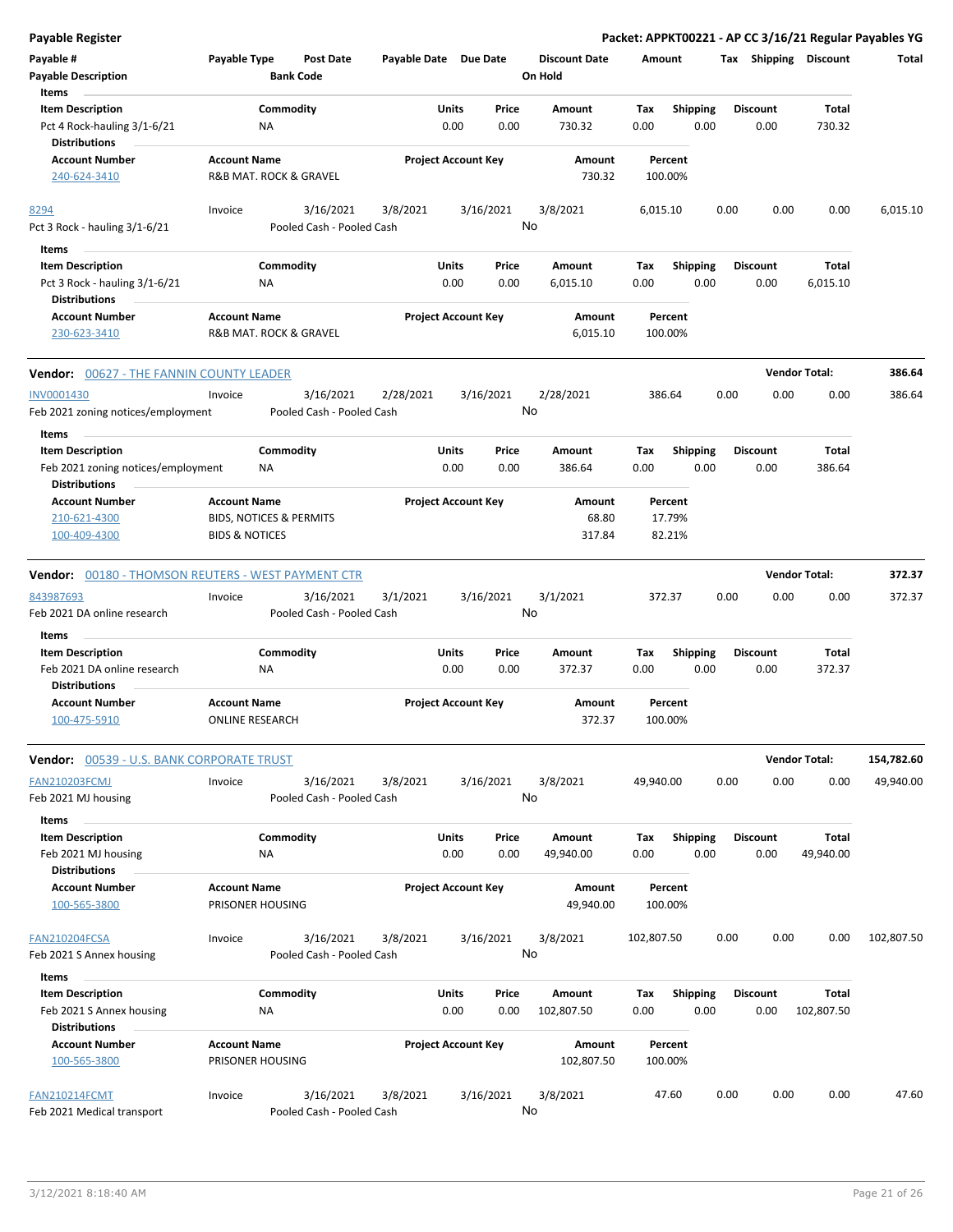| <b>Payable Register</b>                                                                       |                                                 |                                                     |                            |                 |                                 |                    |                         |      |                         | Packet: APPKT00221 - AP CC 3/16/21 Regular Payables YG |          |
|-----------------------------------------------------------------------------------------------|-------------------------------------------------|-----------------------------------------------------|----------------------------|-----------------|---------------------------------|--------------------|-------------------------|------|-------------------------|--------------------------------------------------------|----------|
| Payable #<br><b>Payable Description</b>                                                       | Payable Type<br><b>Bank Code</b>                | <b>Post Date</b>                                    | Payable Date Due Date      |                 | <b>Discount Date</b><br>On Hold | Amount             |                         |      |                         | Tax Shipping Discount                                  | Total    |
| <b>Items</b><br><b>Item Description</b><br>Feb 2021 Medical transport<br><b>Distributions</b> | Commodity<br>NA                                 |                                                     | <b>Units</b><br>0.00       | Price<br>0.00   | Amount<br>47.60                 | Tax<br>0.00        | Shipping<br>0.00        |      | <b>Discount</b><br>0.00 | <b>Total</b><br>47.60                                  |          |
| <b>Account Number</b><br>100-565-4000                                                         | <b>Account Name</b><br>PRISONER TRANSPORT/GUARD |                                                     | <b>Project Account Key</b> |                 | <b>Amount</b><br>47.60          | Percent<br>100.00% |                         |      |                         |                                                        |          |
| <b>FAN210215FCGT</b><br>Feb 2021 guard hours                                                  | Invoice                                         | 3/16/2021<br>3/8/2021<br>Pooled Cash - Pooled Cash  |                            | 3/16/2021<br>No | 3/8/2021                        | 1,987.50           |                         | 0.00 | 0.00                    | 0.00                                                   | 1,987.50 |
| Items<br><b>Item Description</b><br>Feb 2021 guard hours<br><b>Distributions</b>              | Commodity<br>ΝA                                 |                                                     | Units<br>0.00              | Price<br>0.00   | Amount<br>1,987.50              | Tax<br>0.00        | <b>Shipping</b><br>0.00 |      | <b>Discount</b><br>0.00 | Total<br>1,987.50                                      |          |
| <b>Account Number</b><br>100-565-4000                                                         | <b>Account Name</b><br>PRISONER TRANSPORT/GUARD |                                                     | <b>Project Account Key</b> |                 | Amount<br>1,987.50              | Percent<br>100.00% |                         |      |                         |                                                        |          |
| Vendor: VEN02203 - U.S. Postal Service                                                        |                                                 |                                                     |                            |                 |                                 |                    |                         |      | <b>Vendor Total:</b>    |                                                        | 86.00    |
| <b>INV0001438</b><br>PO Box 1163 renewal fee                                                  | Invoice                                         | 3/16/2021<br>3/10/2021<br>Pooled Cash - Pooled Cash |                            | 3/16/2021<br>No | 3/10/2021                       | 86.00              |                         | 0.00 | 0.00                    | 0.00                                                   | 86.00    |
| Items<br><b>Item Description</b><br>PO Box 1163 renewal fee                                   | Commodity<br><b>NA</b>                          |                                                     | <b>Units</b><br>0.00       | Price<br>0.00   | Amount<br>86.00                 | Tax<br>0.00        | <b>Shipping</b><br>0.00 |      | <b>Discount</b><br>0.00 | <b>Total</b><br>86.00                                  |          |
| <b>Distributions</b><br><b>Account Number</b><br>100-456-3110                                 | <b>Account Name</b><br><b>POSTAGE</b>           |                                                     | <b>Project Account Key</b> |                 | Amount<br>86.00                 | Percent<br>100.00% |                         |      |                         |                                                        |          |
| <b>Vendor: 00480 - VESTED NETWORKS</b>                                                        |                                                 |                                                     |                            |                 |                                 |                    |                         |      | <b>Vendor Total:</b>    |                                                        | 25.00    |
| <b>IN11608</b><br>telephone replacement                                                       | Invoice                                         | 3/16/2021<br>3/9/2021<br>Pooled Cash - Pooled Cash  |                            | 3/16/2021<br>No | 3/9/2021                        | 25.00              |                         | 0.00 | 0.00                    | 0.00                                                   | 25.00    |
| Items<br><b>Item Description</b><br>telephone replacement                                     | Commodity<br>NA                                 |                                                     | Units<br>0.00              | Price<br>0.00   | Amount<br>25.00                 | Tax<br>0.00        | <b>Shipping</b><br>0.00 |      | <b>Discount</b><br>0.00 | Total<br>25.00                                         |          |
| <b>Distributions</b><br><b>Account Number</b><br>100-510-4200                                 | <b>Account Name</b><br><b>TELEPHONE</b>         |                                                     | <b>Project Account Key</b> |                 | Amount<br>25.00                 | Percent<br>100.00% |                         |      |                         |                                                        |          |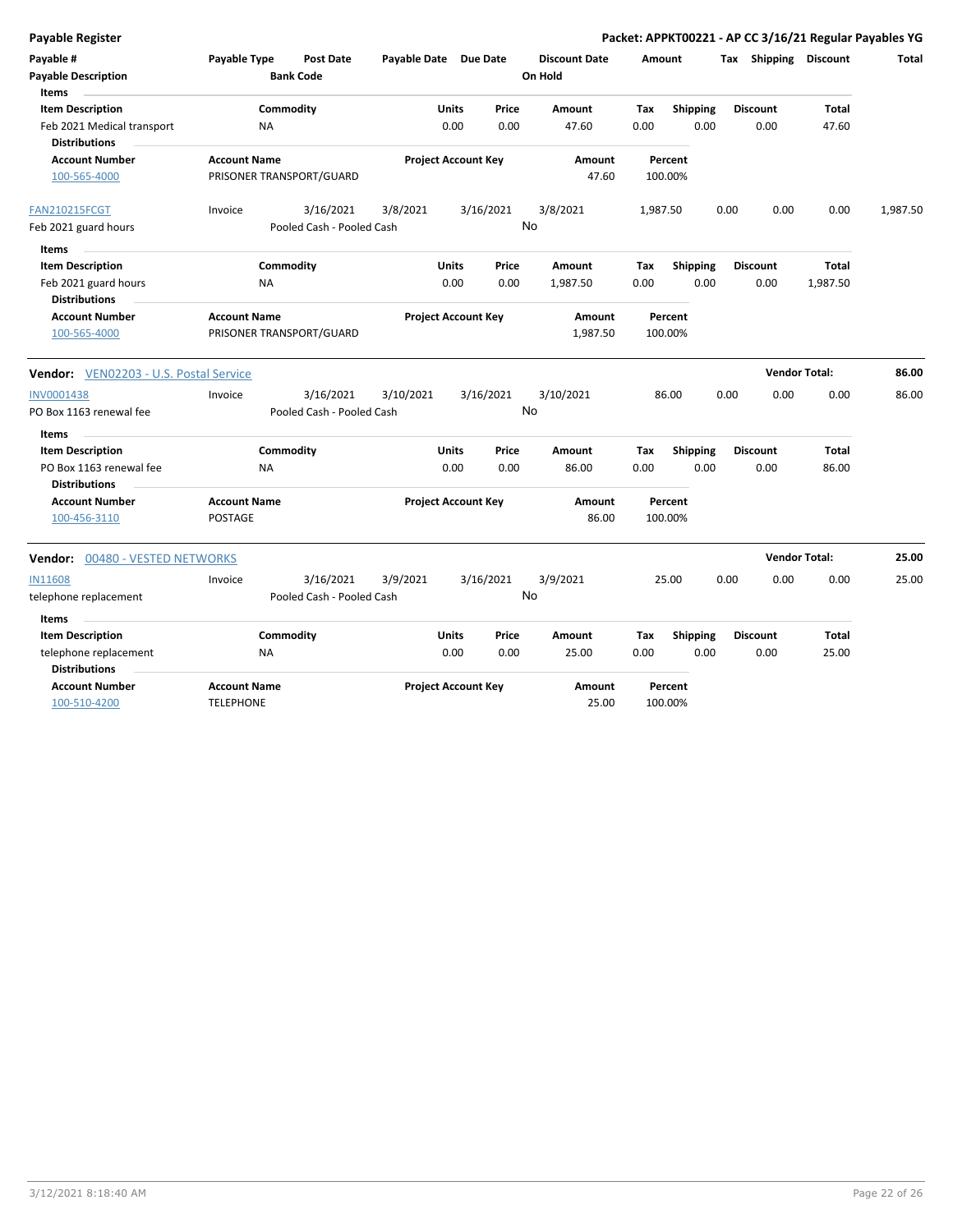## Payable Summary

| Type    | Count               | Gross      | Тах  | <b>Shipping</b> | <b>Discount</b> | Total      | <b>Manual Payment</b> | <b>Balance</b> |
|---------|---------------------|------------|------|-----------------|-----------------|------------|-----------------------|----------------|
| Invoice | 118                 | 380.000.77 | 0.OC | 0.00            | 0.00            | 380.000.77 | 0.00                  | 380,000.77     |
|         | <b>Grand Total:</b> | 380.000.77 | 0.00 | 0.00            | 0.00            | 380.000.77 | 0.00                  | 380,000.77     |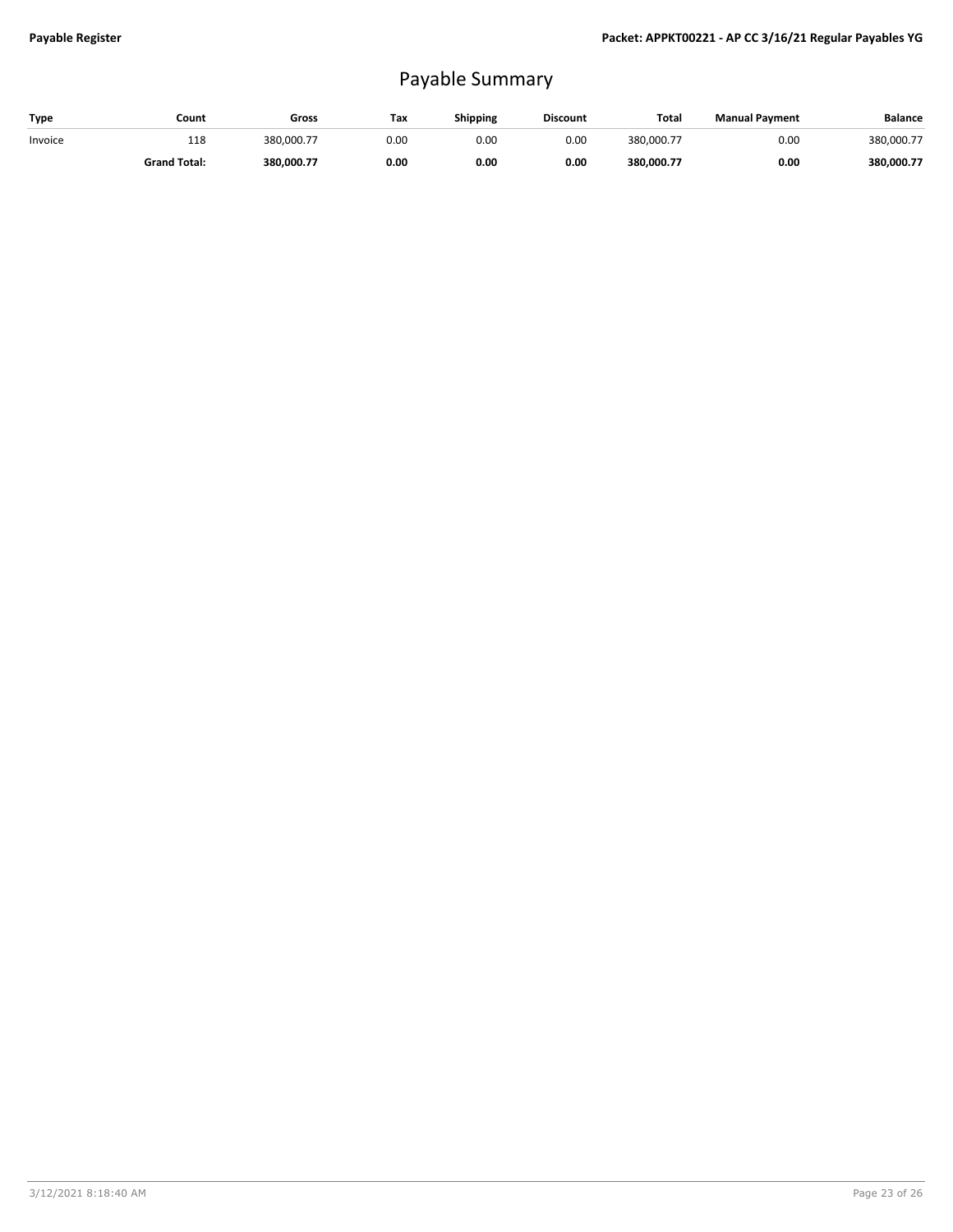### **Account Summary**

| Account      | <b>Name</b>                    |        | Amount     |
|--------------|--------------------------------|--------|------------|
| 100-400-4270 | OUT OF COUNTY TRAVEL/TRAINING  |        | 455.00     |
| 100-400-4810 | <b>DUES</b>                    |        | 360.00     |
| 100-409-4060 | <b>TAX APPRAISAL DISTRICT</b>  |        | 69,272.00  |
| 100-409-4300 | <b>BIDS &amp; NOTICES</b>      |        | 317.84     |
| 100-409-4890 | <b>COURT COSTS/ARREST FEES</b> |        | 96.99      |
| 100-410-3150 | <b>COPIER RENTAL</b>           |        | 98.30      |
| 100-410-4240 | <b>INDIGENT ATTORNEY FEES</b>  |        | 1,600.00   |
| 100-435-4270 | OUT OF CO TRAVEL/TRAINING      |        | 255.00     |
| 100-435-4360 | ATTORNEY FEES- CPS CASES       |        | 1,396.55   |
| 100-435-4370 | <b>ATTORNEY FEES</b>           |        | 3,509.50   |
| 100-435-4810 | <b>DUES</b>                    |        | 35.00      |
| 100-456-3110 | <b>POSTAGE</b>                 |        | 86.00      |
| 100-475-3150 | <b>COPIER EXPENSE</b>          |        | 105.64     |
| 100-475-4650 | PHYS.EVIDENCE ANALYSIS         |        | 117.87     |
| 100-475-5910 | <b>ONLINE RESEARCH</b>         |        | 372.37     |
| 100-495-4270 | OUT OF COUNTY TRAVEL/TRAINING  |        | 230.00     |
| 100-499-3150 | <b>COPIER EXPENSE</b>          |        | 89.75      |
| 100-503-5740 | COMPUTER/WEB SOFTWARE          |        | 6.00       |
| 100-510-3150 | <b>COPIER RENTAL</b>           |        | 366.37     |
| 100-510-4200 | <b>TELEPHONE</b>               |        | 25.00      |
| 100-513-3150 | <b>COPIER RENTAL</b>           |        | 105.25     |
| 100-551-3300 | AUTO EXPENSE-GAS AND OIL       |        | 47.21      |
| 100-560-3300 | AUTO EXPENSE GAS & OIL         |        | 5,004.66   |
| 100-560-4280 | PRISONER TRANSPORT             |        | 1,310.80   |
| 100-560-4540 | <b>R &amp; M AUTOMOBILES</b>   |        | 82.50      |
| 100-565-3800 | PRISONER HOUSING               |        | 152,747.50 |
| 100-565-4000 | PRISONER TRANSPORT/GUARD       |        | 2,035.10   |
| 100-565-4500 | <b>R&amp;M BUILDING</b>        |        | 360.50     |
| 100-575-3150 | <b>COPIER RENTAL</b>           |        | 28.21      |
| 100-590-3150 | <b>COPIER RENTAL</b>           |        | 76.58      |
| 100-641-1020 | SALARY APPOINTED OFFICIAL      |        | 200.00     |
| 100-665-3150 | <b>COPIER RENTAL</b>           |        | 90.43      |
|              |                                | Total: | 240,883.92 |

| Account      | Name             |        | Amount      |
|--------------|------------------|--------|-------------|
| 191-450-5720 | OFFICE EQUIPMENT |        | $-5.929.10$ |
|              |                  | Total: | $-5,929.10$ |

| Account      | Name                                   |        | Amount    |
|--------------|----------------------------------------|--------|-----------|
| 210-621-3140 | EMPLOYEE PHYSICALS/DOT TESTING         |        | 75.00     |
| 210-621-3400 | <b>SHOP SUPPLIES</b>                   |        | 119.22    |
| 210-621-4060 | <b>TAX APPRAISAL DISTRICT</b>          |        | 11,092.42 |
| 210-621-4270 | OUT OF COUNTY TRAVEL/TRAINING          |        | 919.50    |
| 210-621-4300 | <b>BIDS, NOTICES &amp; PERMITS</b>     |        | 68.80     |
| 210-621-4570 | <b>R&amp;M MACHINERY GAS &amp; OIL</b> |        | 1,919.30  |
| 210-621-4580 | <b>R&amp;M MACHINERY PARTS</b>         |        | 46.58     |
| 210-621-4810 | <b>DUES</b>                            |        | 360.00    |
|              |                                        | Total: | 14.600.82 |

| Account      | Name                                  | Amount    |
|--------------|---------------------------------------|-----------|
| 220-622-3140 | EMPLOYEE PHYSICALS/DOT TESTING        | 150.00    |
| 220-622-3400 | <b>SHOP SUPPLIES</b>                  | 39.24     |
| 220-622-3410 | <b>R&amp;B MAT. ROCK &amp; GRAVEL</b> | 2,298.69  |
| 220-622-3440 | R&B MAT. ASPHALT/RD OIL               | 4.554.55  |
| 220-622-3460 | <b>CTIF EXPENDITURES</b>              | 35.898.07 |
| 220-622-3950 | <b>UNIFORMS</b>                       | 228.02    |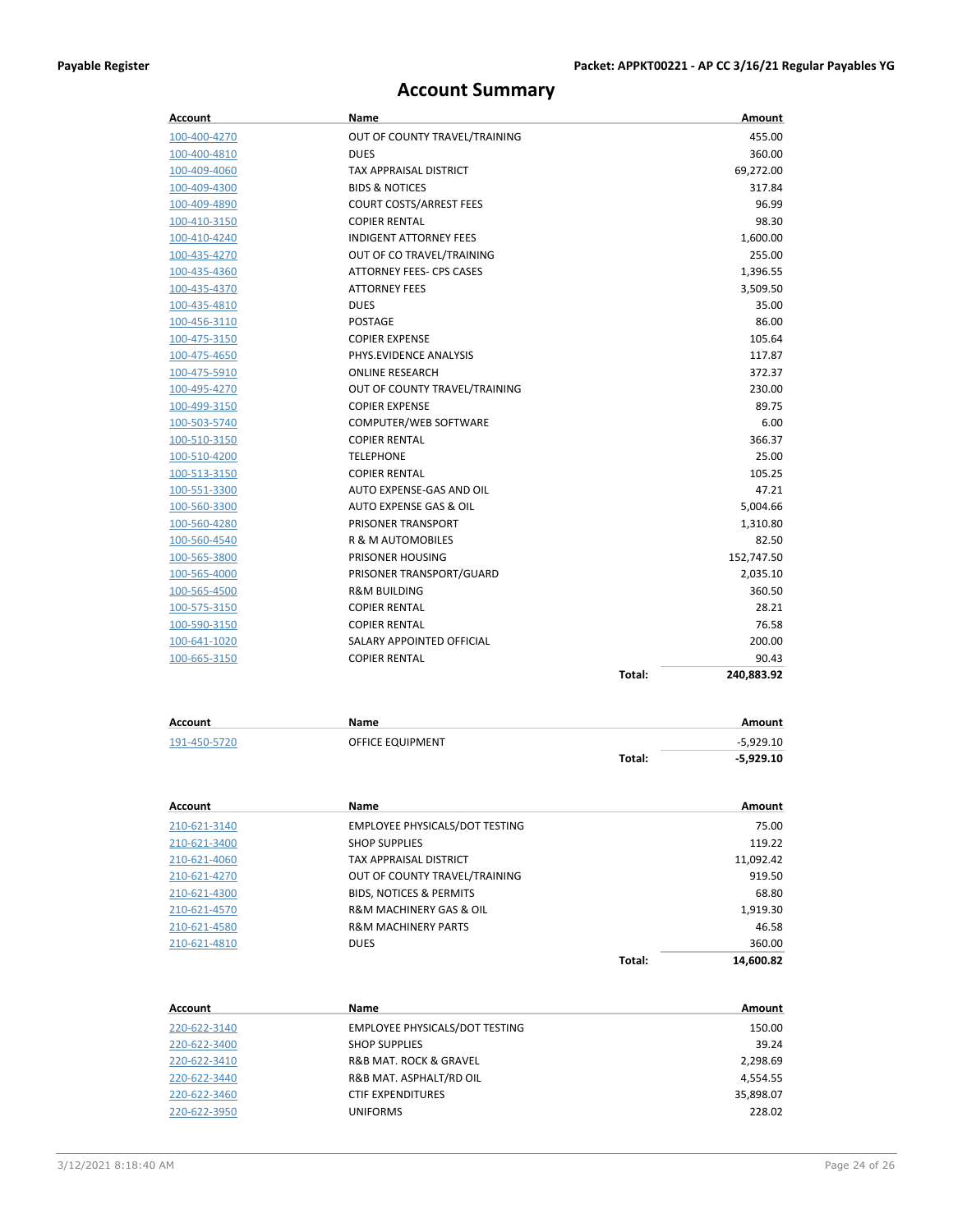### **Account Summary**

| Account             | Name                                  |        | Amount        |
|---------------------|---------------------------------------|--------|---------------|
| 220-622-4060        | TAX APPRAISAL DISTRICT                |        | 12,921.20     |
| 220-622-4270        | OUT OF COUNTY TRAVEL/TRAINING         |        | 405.34        |
| 220-622-4500        | <b>R&amp;M BUILDING</b>               |        | 1,625.00      |
| 220-622-4570        | R&M MACHINERY GAS & OIL               |        | 7,637.74      |
| 220-622-4810        | <b>DUES</b>                           |        | 360.00        |
|                     |                                       | Total: | 66,117.85     |
|                     |                                       |        |               |
| <b>Account</b>      | Name                                  |        | <b>Amount</b> |
| 230-623-3100        | <b>OFFICE SUPPLIES</b>                |        | 18.10         |
| 230-623-3410        | R&B MAT. ROCK & GRAVEL                |        | 12,339.60     |
| 230-623-3440        | R&B MAT. ASPHALT/RD OIL               |        | 1,615.25      |
| 230-623-4060        | TAX APPRAISAL DISTRICT                |        | 19,381.82     |
| 230-623-4270        | OUT OF COUNTY TRAVEL/TRAINING         |        | 288.00        |
| 230-623-4400        | UTILITY ELECTRICITY                   |        | 257.74        |
| 230-623-4410        | UTILITY GAS                           |        | 354.38        |
| 230-623-4570        | R&M MACHINERY GAS & OIL               |        | 2,860.87      |
| 230-623-4580        | <b>R&amp;M MACHINERY PARTS</b>        |        | 2,428.01      |
| 230-623-4590        | R&M MACH. TIRES & TUBES               |        | 12.00         |
| 230-623-4810        | <b>DUES</b>                           |        | 360.00        |
|                     |                                       | Total: | 39,915.77     |
|                     |                                       |        |               |
| <b>Account</b>      | Name                                  |        | Amount        |
| 240-624-3140        | <b>EMPLOYEE PHYSICALS/DOT TESTING</b> |        | 75.00         |
| 240-624-3400        | <b>SHOP SUPPLIES</b>                  |        | 2.29          |
| 240-624-3410        | R&B MAT. ROCK & GRAVEL                |        | 7,386.04      |
| 240-624-3950        | <b>UNIFORMS</b>                       |        | 204.66        |
| 240-624-4060        | TAX APPRAISAL DISTRICT                |        | 11,032.56     |
| 240-624-4570        | R&M MACHINERY GAS & OIL               |        | 1,806.79      |
| <u>240-624-4580</u> | <b>R&amp;M MACHINERY PARTS</b>        |        | 312.25        |
| 240-624-4590        | R&M MACH. TIRES & TUBES               |        | 220.00        |
| 240-624-4810        | <b>DUES</b>                           |        | 360.00        |
|                     |                                       | Total: | 21,399.59     |
|                     |                                       |        |               |
| <b>Account</b>      | Name                                  |        | Amount        |
| 310-560-4270        | OUT OF COUNTY TRAVEL/TRAINING         |        | 2,049.00      |
|                     |                                       | Total: | 2,049.00      |
|                     |                                       |        |               |
| Account             | Name                                  |        | Amount        |
| 412-418-3100        | <b>SUPPLIES</b>                       |        | 384.49        |
|                     |                                       | Total: | 384.49        |
|                     |                                       |        |               |
| <b>Account</b>      | Name                                  |        | Amount        |
| 414-416-4530        | <b>COMPUTER SOFTWARE</b>              |        | 138.68        |
|                     |                                       | Total: | 138.68        |
|                     |                                       |        |               |
| <b>Account</b>      | Name                                  |        | Amount        |
| 590-436-4370        | ATTORNEY FEES DRUG COURT              |        | 369.75        |
|                     |                                       | Total: | 369.75        |